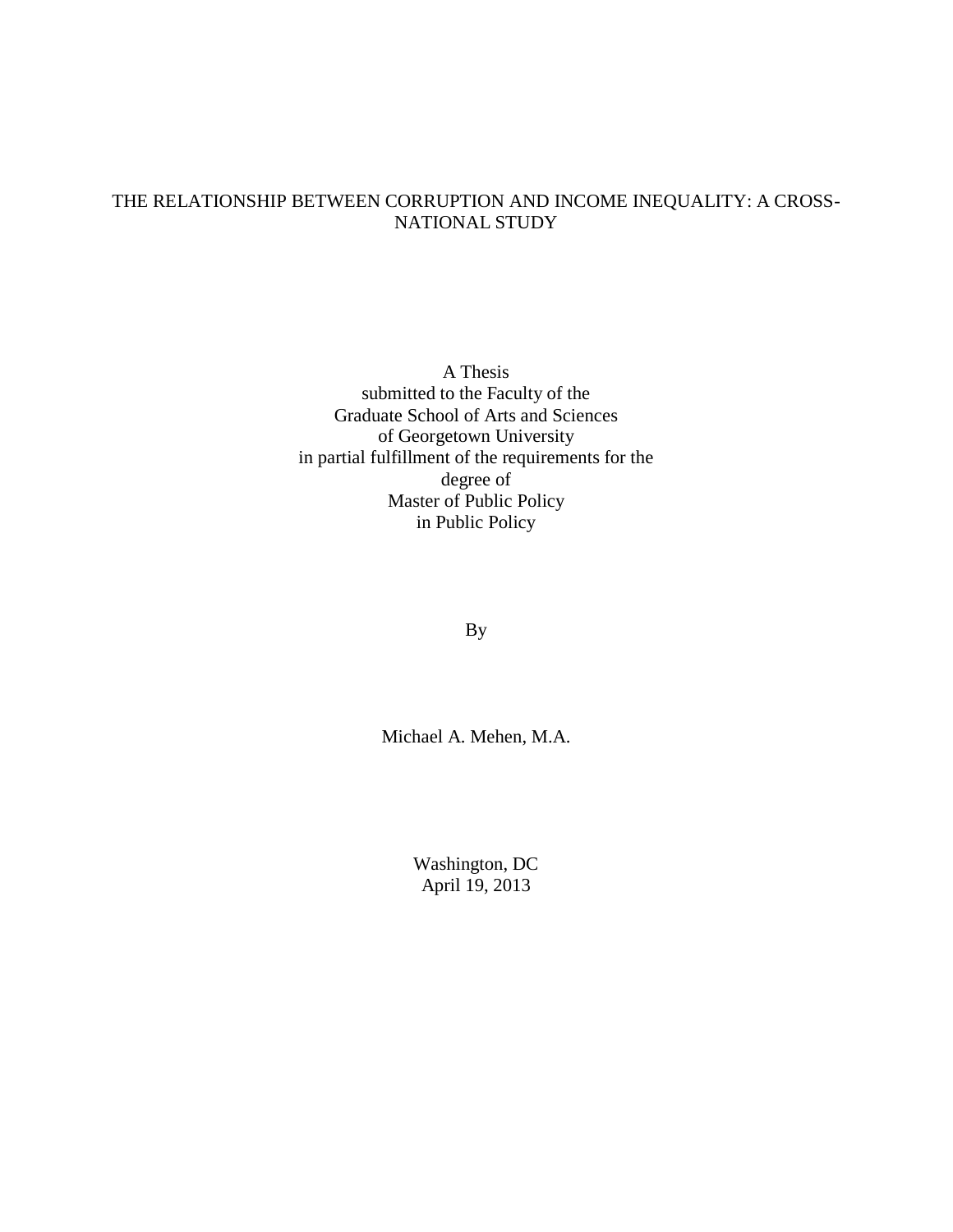Copyright 2013 by Michael A. Mehen All Rights Reserved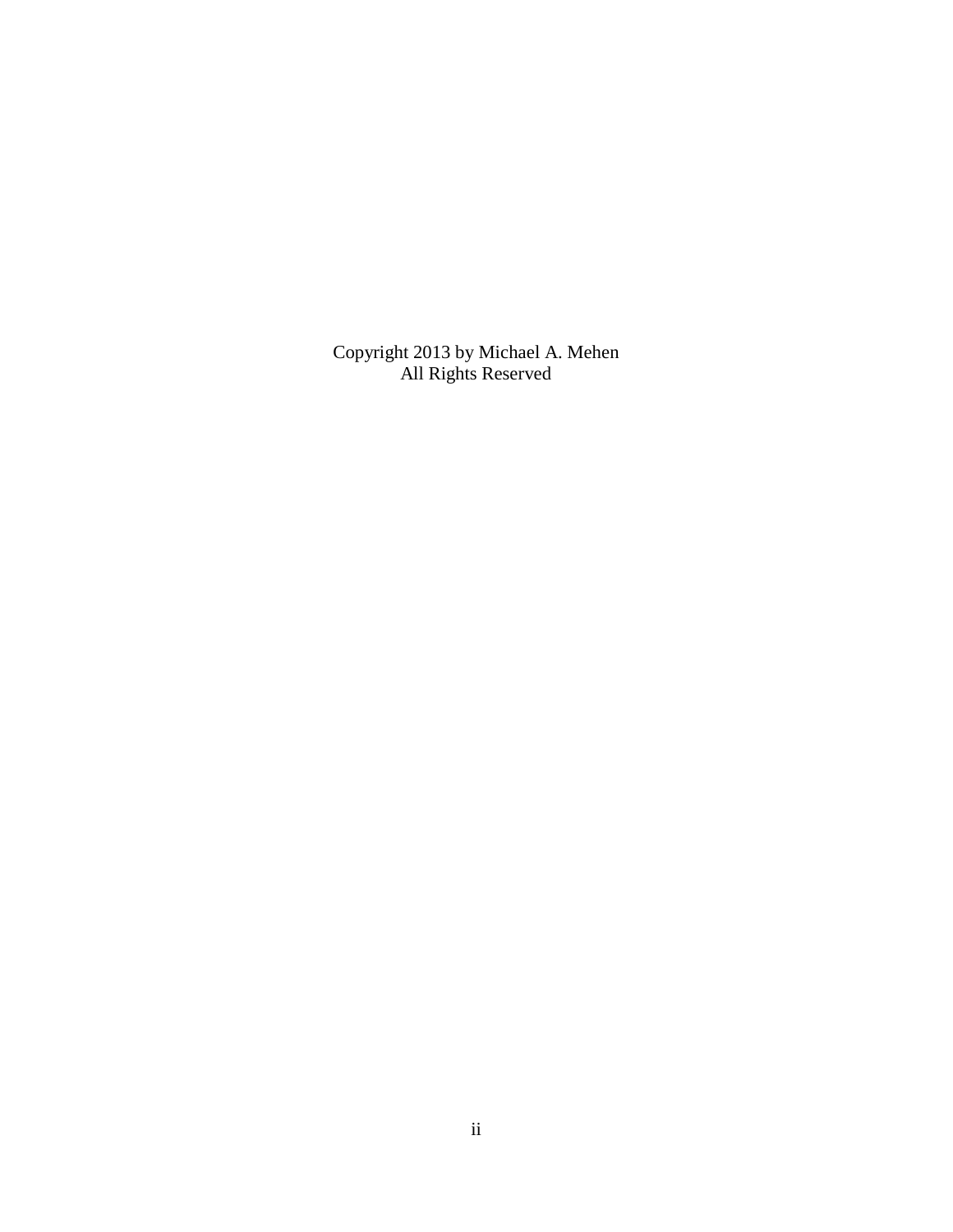### THE RELATIONSHIP BETWEEN CORRUPTION AND INCOME INEQUALITY: A CROSS-NATIONAL STUDY

Michael A. Mehen, M.A.

Thesis Advisor: Robert W. Bednarzik, Ph.D.

#### **ABSTRACT**

This paper analyzes the relationship between income inequality levels and corruption levels. The hypothesis of the paper is that income inequality levels are positively correlated with corruption levels, and is based upon theoretical arguments on incentive structures specific to high-inequality societies. The paper proposes OLS estimation and 2SLS regression models for data analysis, using Transparency International's Corruptions Perceptions Index and the World Bank's Control of Corruption Index as measures of corruption, Gini coefficients as measures of income inequality, and includes additional economic, political and cultural factors. Regression analysis results on the sample of 126 countries support the hypothesis of a positive correlation between income inequality and corruption. The results suggest that redistributive measures to mitigate income inequality may curb the negative economic effects of corruption.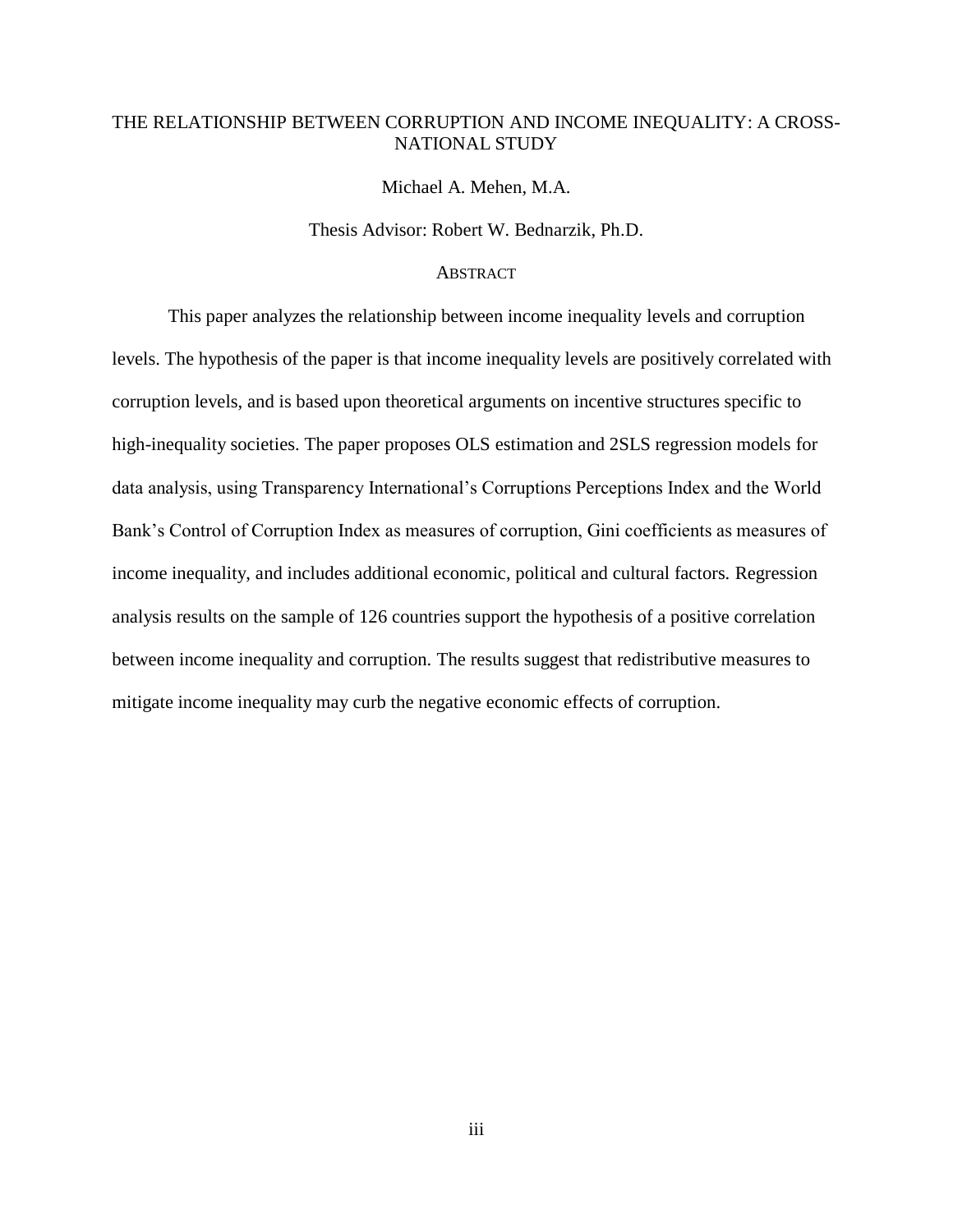The research and writing of this thesis is dedicated to everyone who helped along the way.

> Many thanks, Michael A. Mehen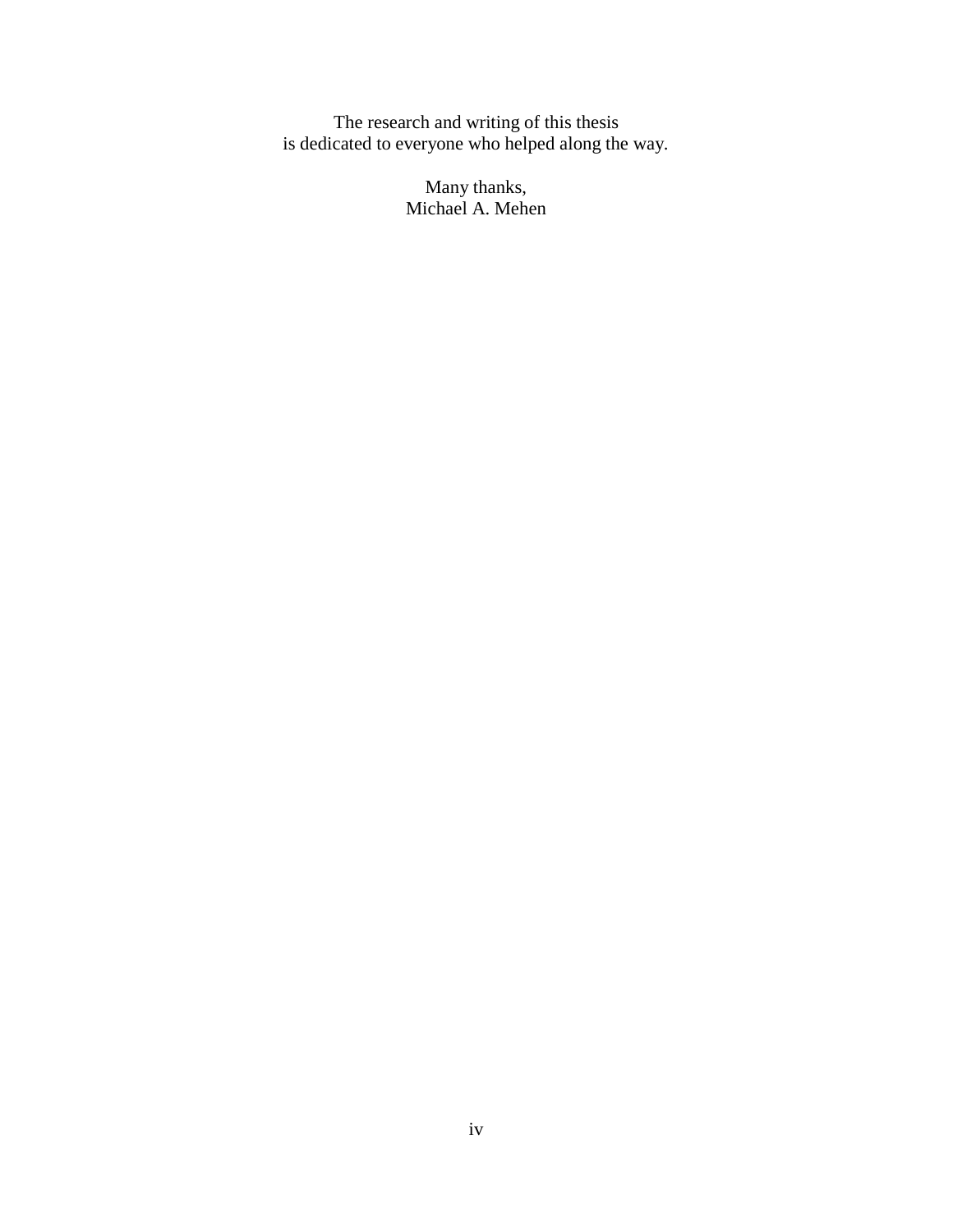# **TABLE OF CONTENTS**

| Appendix 1: Pairwise correlations between primary independent variables 36 |  |
|----------------------------------------------------------------------------|--|
|                                                                            |  |
|                                                                            |  |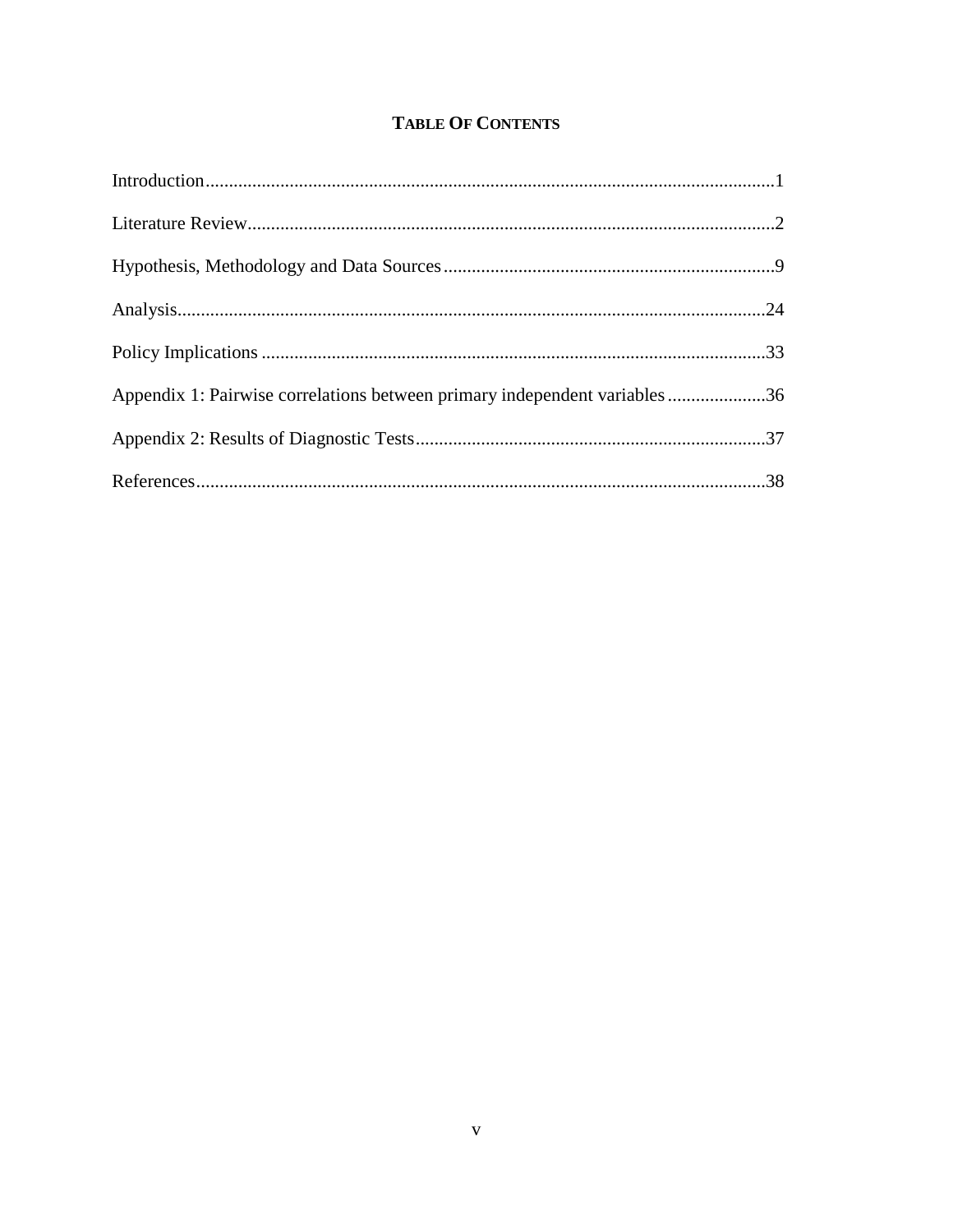#### **Introduction**

The costs of corruption, or the misuse of public office for private gain, are widespread and relatively similar across countries: corruption is associated with lower economic growth and foreign investment, diminished government legitimacy, the destabilization of democratic institutions and distortions in public spending. The World Bank has estimated that a total of \$1 trillion dollars are paid in bribes annually, worldwide. That figure does not include the extent of public funds that are embezzled or the theft of public assets, for which estimates remain difficult. Moreover, the UN Economic and Social Council estimates that corruption prevents 30 percent of all development assistance from reaching its targeted destination.

Yet the reasons why corruption tends to be more rampant in some countries than others remain a source of debate. Cross-national variation in corruption has been the subject of increasing empirical research, largely owing to the development of indices of corruption for various countries that have sought to measure an inherently elusive phenomenon. The most commonly used indices are Transparency International's Corruption Perceptions Index (CPI), and the World Bank's Control of Corruption Index (CCI), each of which compile information from a number of sources, primarily survey data from investment consultants, international and domestic businesspeople, and expert panels on levels of perceived corruption. Despite the limitations of perception-based indices, research has yielded robust evidence of some patterns in cross-national variance that could be of potential use in designing and adapting anti-corruption initiatives and reforms to different national contexts.

The present paper employs data from perception-based indices on corruption to examine the relationship between income inequality and corruption. Income inequality has received relatively little attention from corruption researchers, though the studies that have been done show strong evidence of its association with corruption, albeit through different channels.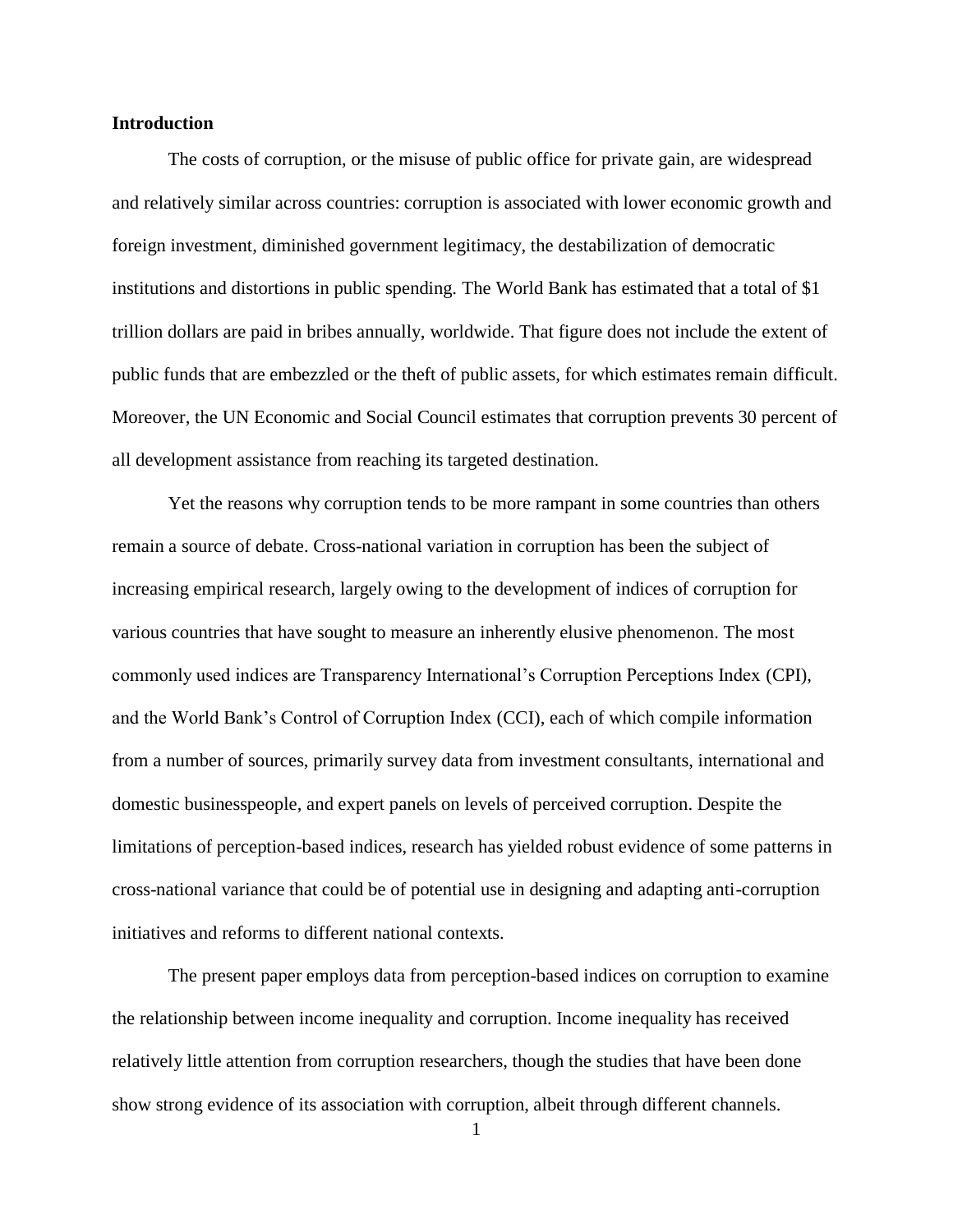Moreover, existing studies rely on somewhat older data and exclude important factors cited in other studies on cross-national variation in corruption. By further examining the link between income inequality and corruption, a better understanding can be reached on whether this particular issue could be a target for reform, or, if intractable, a factor to be considered in devising anti-corruption strategies in countries with high degrees of inequality. Given the complexity of corruption, an extensive set of factors must be considered to tease out the effects of any single variable. The present paper's aim is to devise a more rigorous analytical model to further isolate and identify income inequality's relationship to corruption, as well as to employ more current data. In order to better account for this context it is useful to review broader, more general analyses of corruption that have yielded evidence on various factors before moving on to literature on the specific influence of income inequality.

#### **Literature Review**

An extensive amount of literature has been devoted to corruption, with much of the earlier work having a more theoretical or qualitative basis. The recent development of corruption perception measures, however, has led to the rapid growth over the last two decades of quantitative, empirical research into the factors behind corruption, which is the focus of the present paper.

Two surveys of literature on cross-national empirical research on corruption provide background on the prevailing consensus in the field. Lambsdorff (2005) lists several areas where evidence has been found for the correlation of specific factors with corruption: 1) regulatory quality - specifically the number of procedures, time and official cost of opening a business, (Djankov, et al. 2002) the vagueness and laxness of government regulation (Lambsdorff and Cornelius, 2000), and highly diversified tariff rates (Gatti, 1999); 2) lack of economic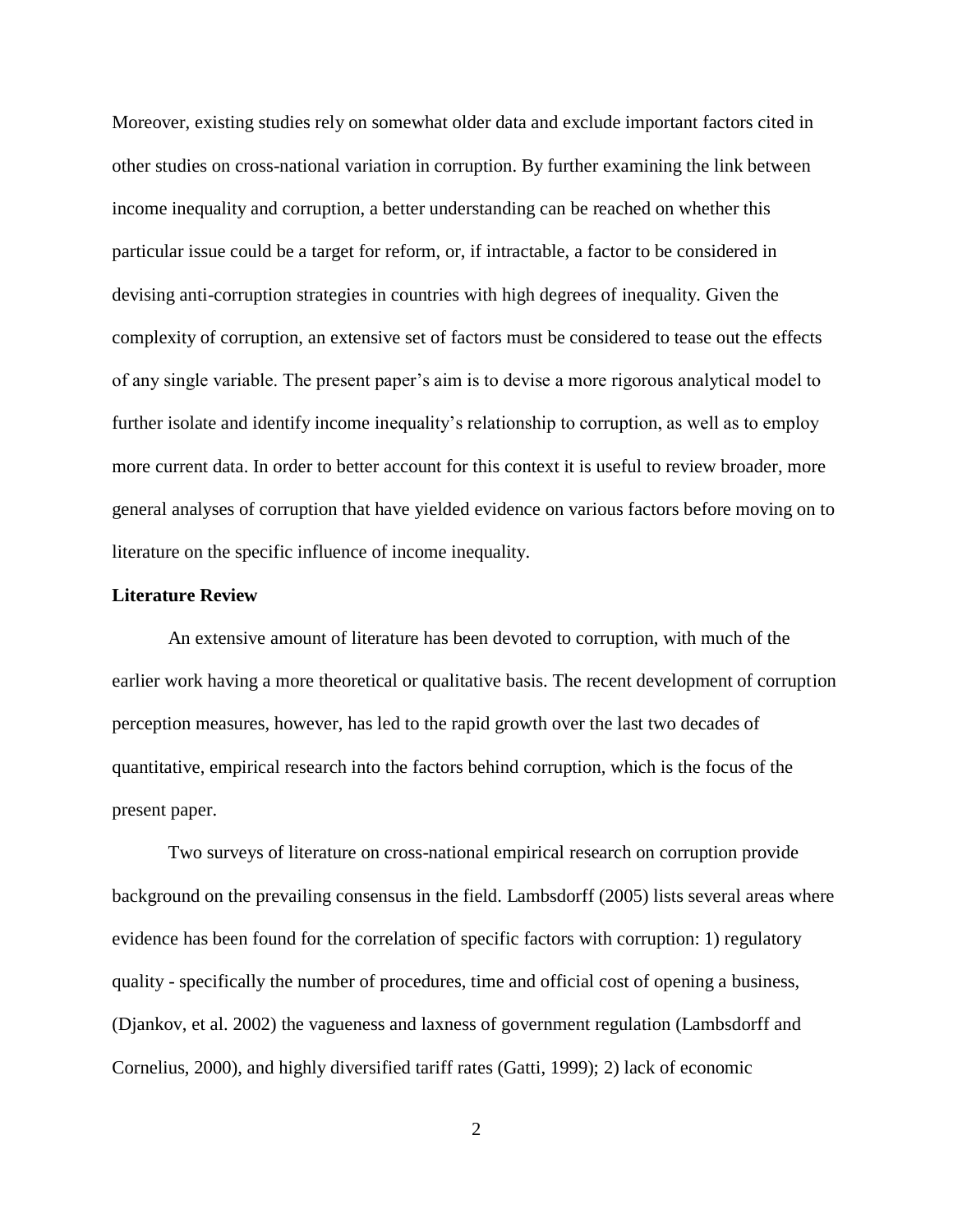competition - ineffective or non-existent antitrust laws (Ades and DiTella, 1996) and lack of integration into the global economy (Sandholtz and Gray, 2003); 3) government structure, where democratic regimes (though specifically those where democracy has been present for decades) were associated with less corruption than autocratic or authoritarian regimes (Montinola and Jackmann, 2002); and 4) forms of democracy, where parliamentary systems were associated with less corruption than presidential systems.

Treisman (2007) in his survey builds upon Lambsdorff by noting that "the strongest and most consistent finding of the new empirical work was that lower perceived corruption correlates closely with higher economic development," (p. 223) though the channels by which it does so is still a matter of debate. Treisman also outlines evidence that has emerged of correlations between levels of corruption and economies oriented toward natural resources, especially for exports, which are hypothesized to offer more avenues for bureaucrats to extract corrupt fees (Ades and Di Tella, 1999). It should also be noted that the author describes having failed to find significant linkages between corruption perceptions and income inequality (p. 239).

In addition to economic and governmental factors, country-specific culture and values variables have also yielded evidence of being possible influences on disparities in corruption levels across countries. Lambsdorff (2005) outlines research that has shown levels of trust and acceptance of hierarchy (La Porta et al., 1997) were positively and negatively correlated with levels of corruption, respectively. Other variables that have been examined include secularrational attitudes towards authority as opposed to particularistic or family loyalty, where the former is correlated with less corruption (Sandholtz and Taagepera, 2005); and "generalized trust," or the belief that favors will be reciprocated (Lambsdorff and Cornelius, 2000).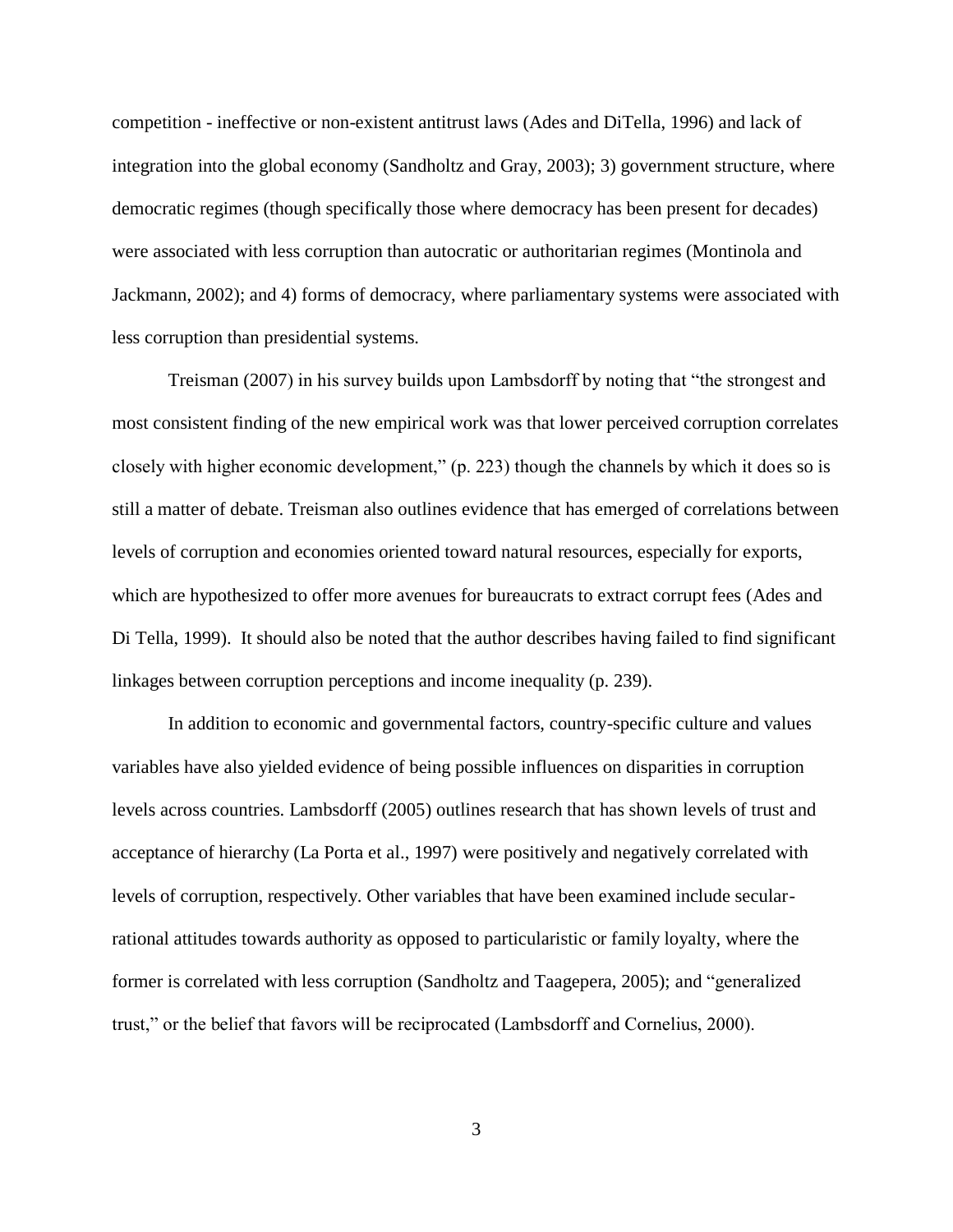Among the first and most seminal papers examining cross-national influences on corruption was Treisman (2000), which examined the relationships of various economic, cultural, legal and religious factors with levels of perceived corruption. The model's dependent variable was the CPI from 1996, 1997 and 1998. The results showed significantly lower levels of corruption among: (1) countries with a British colonial heritage, which the author hypothesized arose from common law traditions based on protecting private property from state encroachment; (2) countries with higher portions of Protestants in their populations, hypothesized to arise from "greater tolerance for challenges to authority and for individual dissent, even when threatening to social hierarchies," (p. 427); (3) countries where raw materials constitute a smaller share of exports; (4) countries with higher GDP per capita; (5) non-federalist states (i.e., more centralized states); (6) countries that have had continued democracy since 1950; and (7) countries with greater openness to trade. While the author left the interplay between cultural and economic factors to be explored in the future, the paper managed to identify a set of cultural and religious variables that henceforth would be routinely used in identifying other factors correlated with corruption.

Another possible influence on corruption is national levels of accountability and transparency, typically enhanced through an active and independent media and laws governing the financial transparency of political actors.

Brunetti and Weder (2001) examine the relationship between press freedom and corruption levels. The authors use an OLS estimation model, with corruption measured by the International Country Risk Guide (ICRG), which is based on subjective analysis of political, financial and economic data, and press freedom as measured by Freedom House. Their model includes additional variables for institutional quality, bureaucratic quality, GDP per capita,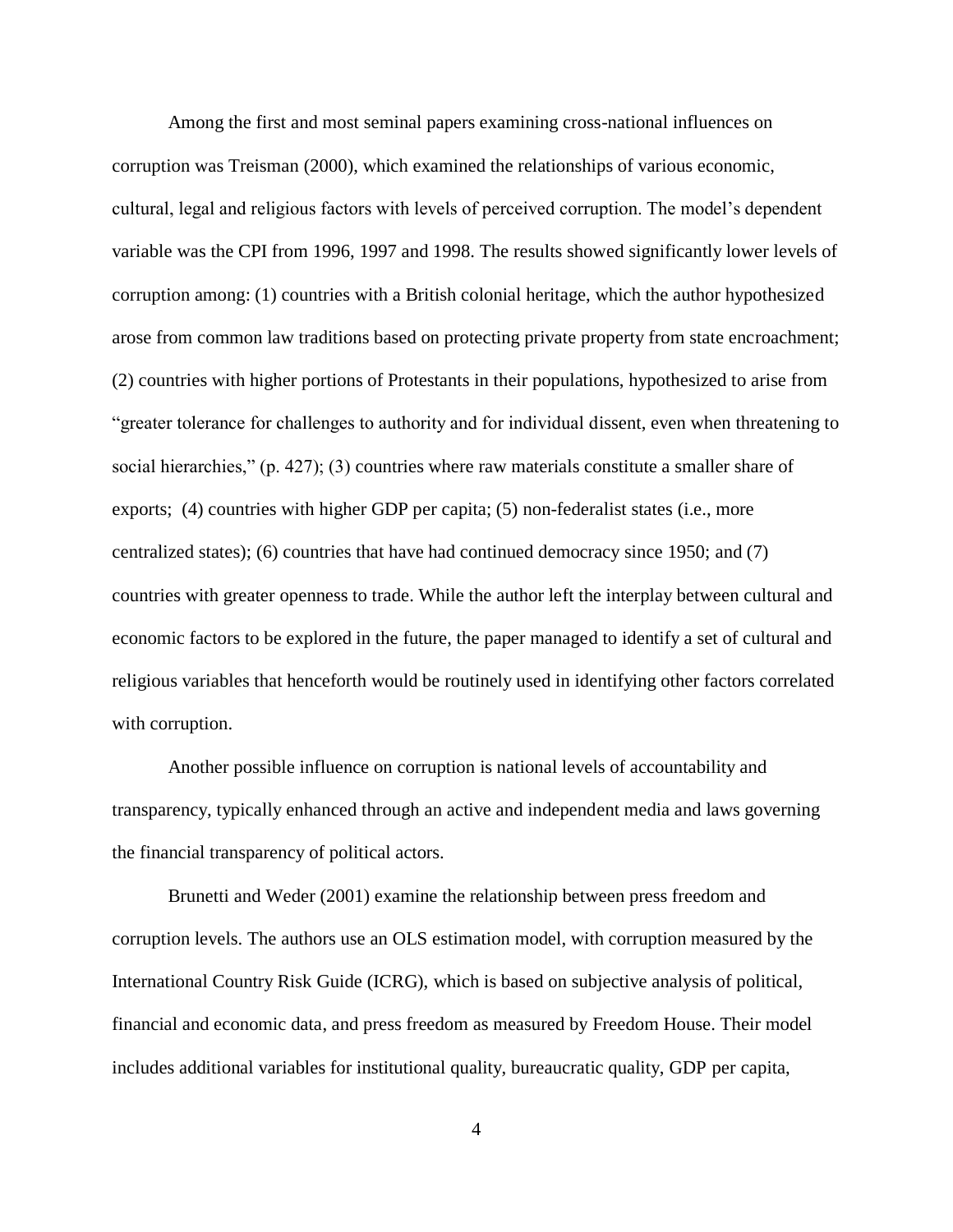human capital, trade openness and ethno-linguistic diversity. The authors find a statistically significant negative association between press freedom and independence and corruption levels.

Djankov et al. (2009) build upon studies addressing the relationship press freedom and corruption levels by examining an additional factor affecting the transparency and accountability of the public sector: national laws requiring that politicians disclose personal financial information, in particular assets, gifts and possible conflicts of interest. Using an OLS estimation model, with corruption measured by the ICRG, and including variables for democracy as measured by Freedom House, a proportional representation electoral system and press freedom, the authors find a statistically significant negative association between the existence of national public disclosure laws for politicians and levels of corruption.

Two articles have dealt specifically with the relationship between income inequality and corruption. Gupta et al. (2002) examined the relationship of corruption to income inequality by positing a series of channels. First, corruption could be correlated with income inequality due to diminished poverty reduction from a general attenuation of economic growth. Second, corruption could be correlated with skewed tax collection and administration that disproportionately favors wealthy groups. Third, corruption on the part of wealthy segments of the society could lead to the capture of funds through the creation of programs in their own favor, or through the siphoning of funds from taxes or duties, with each case correlated with income inequality. Fourth, the costs of corruption could be correlated with diminished human capital formation through lower education and health spending. Fifth, corruption creates generally higher risk premiums on investments that would ultimately reinforce income inequality by making investments by more marginal, less well-connected groups prohibitively expensive. The authors use empirical models to test the effects of corruption on income inequality. Gini coefficients for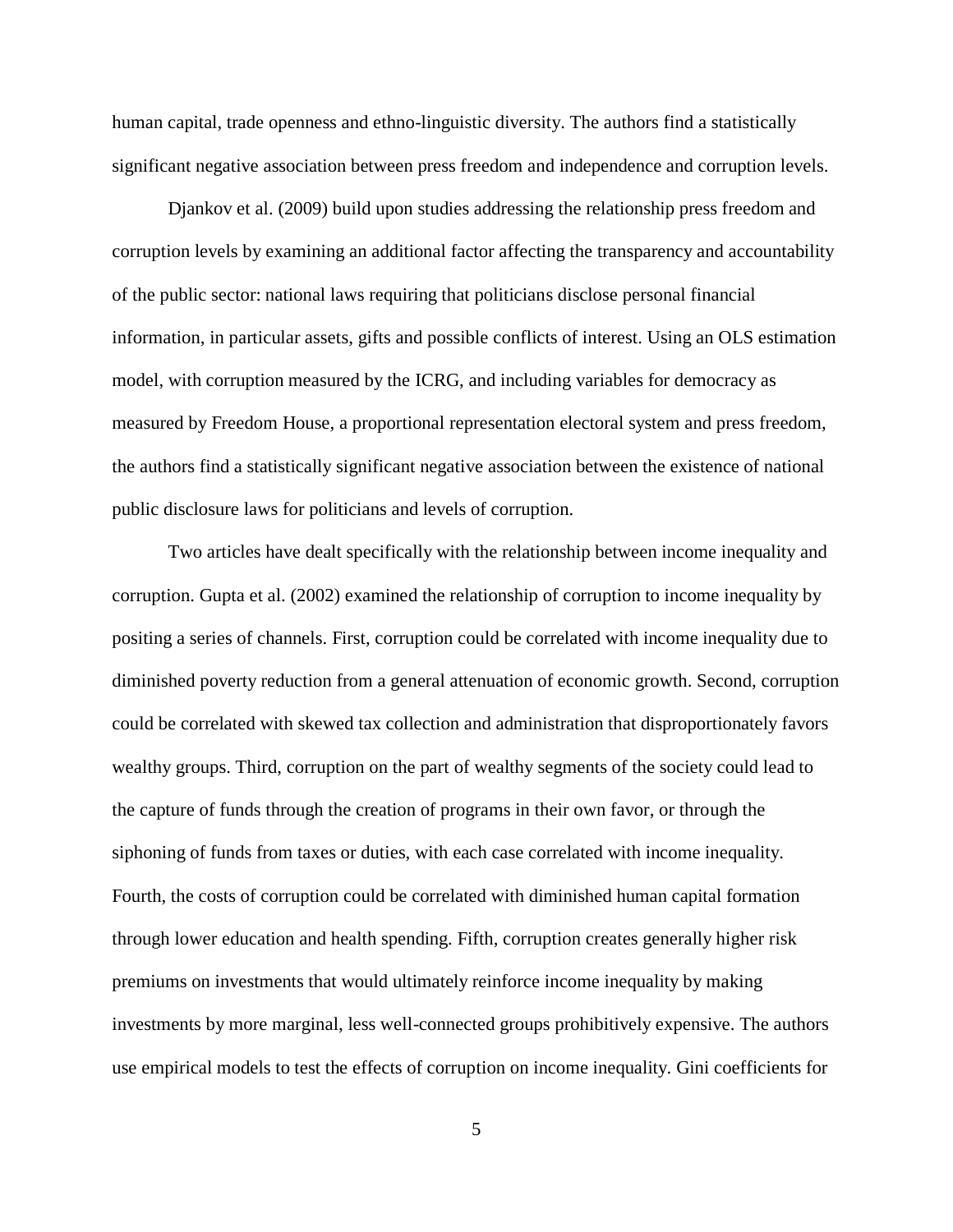a cross-section of 37 countries are regressed on natural resource abundance, education inequality, capital stock/GDP ratio, as well as other variables, and indices for corruption based on the CPI for 1995-1997.<sup>1</sup> The primary shortcomings of the paper, however, include: (1) its small sample size, (2) the relatively dated data in terms of corruption perception indices, which have now expanded in terms of their breadth of coverage and depth of survey information for each country's composite score, and (3) the use of a democracy measure indicating whether the country had been democratic for the past 46 years, which precluded analysis of discrepancies (which are considerable) in corruption perception scores among states relatively new to democracy.

You and Khagram (2005) explored the possibility that the relationship between income inequality and corruption was a vicious circle, whereby corruption further entrenches existing income inequality. The authors base this theory upon a comparative analysis of 129 countries using the CCI and CPI as measures of the dependent variable, corruption levels, with averaged Gini coefficients for each country for each year between 1971 and 1996 as the measure of their primary independent variable of income inequality. The authors tested for the association of perceptions and norms on corruption for each country using the World Values Survey, and control for GDP per capita, trade openness, natural resource abundance, democracy, federalism, religion, legal origins and ethno-linguistic fractionalization.<sup>2</sup> Their results show a substantive negative association between income inequality and corruption perception index scores, as well

 $\overline{a}$ 

<sup>&</sup>lt;sup>1</sup> A second model used various instruments for corruption levels, including a democracy variable, as well as ethnicity, latitude, initial levels of corruption and ratio of government spending to GDP. The regression using instruments yields more substantive results than the OLS regression, with a one standard deviation worsening in the country's corruption index score associated with an increase of 11 points in the country's Gini coefficient (where the average Gini coefficient among the country sample is 39).

 $2^2$  To address the issue of the direction of influence between the variables, the authors use "mature cohort size" as an instrumental variable for inequality, i.e. the ratio of the population aged 40 to 56 to that of the population between 15 and 69 years old; and distance from the equator and the prevalence of malaria as instruments for economic development.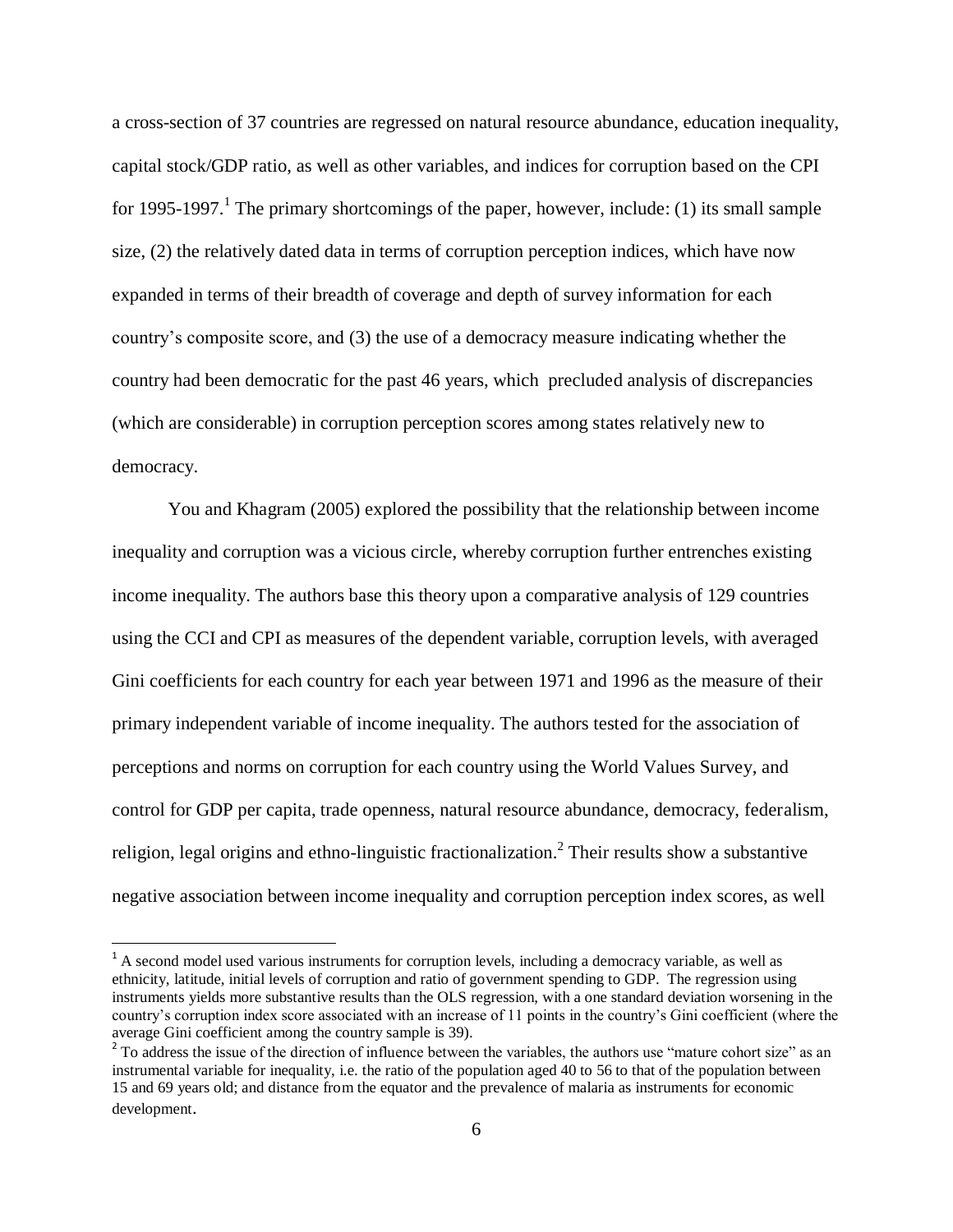as support for their hypothesis that income inequality has a stronger correlation with corruption in more democratic societies, as corruption becomes the means of preserving inequality where overt authoritarian oppression is impossible. The authors further explore this relationship through an interaction term between the Gini coefficients and a political rights score derived from the Freedom House index. The authors find a strong correlation between income inequality and perceptions of the acceptability of bribe taking by regressing data from the World Values Survey on country level data, with the primary independent variable being averaged Gini coefficients. An additional regression confirms the findings of Gupta et al. (2002), namely that corruption is significantly associated with income inequality. The authors interpret this as further evidence of a circular relationship between income inequality, and a possible explanation of the persistence of income inequality over time.

A more recent study by Andres and Ramlogan-Dobson (2011) used panel data from 19 Latin American countries between 1982 and 2002 and found a negative correlation between corruption and income inequality. Their model regressed Gini coefficients for each country on corruption as measured by the ICRG, as well as school enrollment rates, openness to trade, distribution of land resources, inflation, privatization and GDP per capita. The authors explained the negative correlation between corruption and income inequality based upon the relative prominence of informal sectors in Latin American countries, which disproportionately provide employment to the poorest segments of society. Where corruption is reduced, the reasoning runs, the informal sector shrinks, resulting in fewer jobs and a shift in income distribution. The authors also suggested that in the cases of the countries from their sample large-scale programs aimed at improving the welfare of the poor may also be those most prone to corruption in the first place. It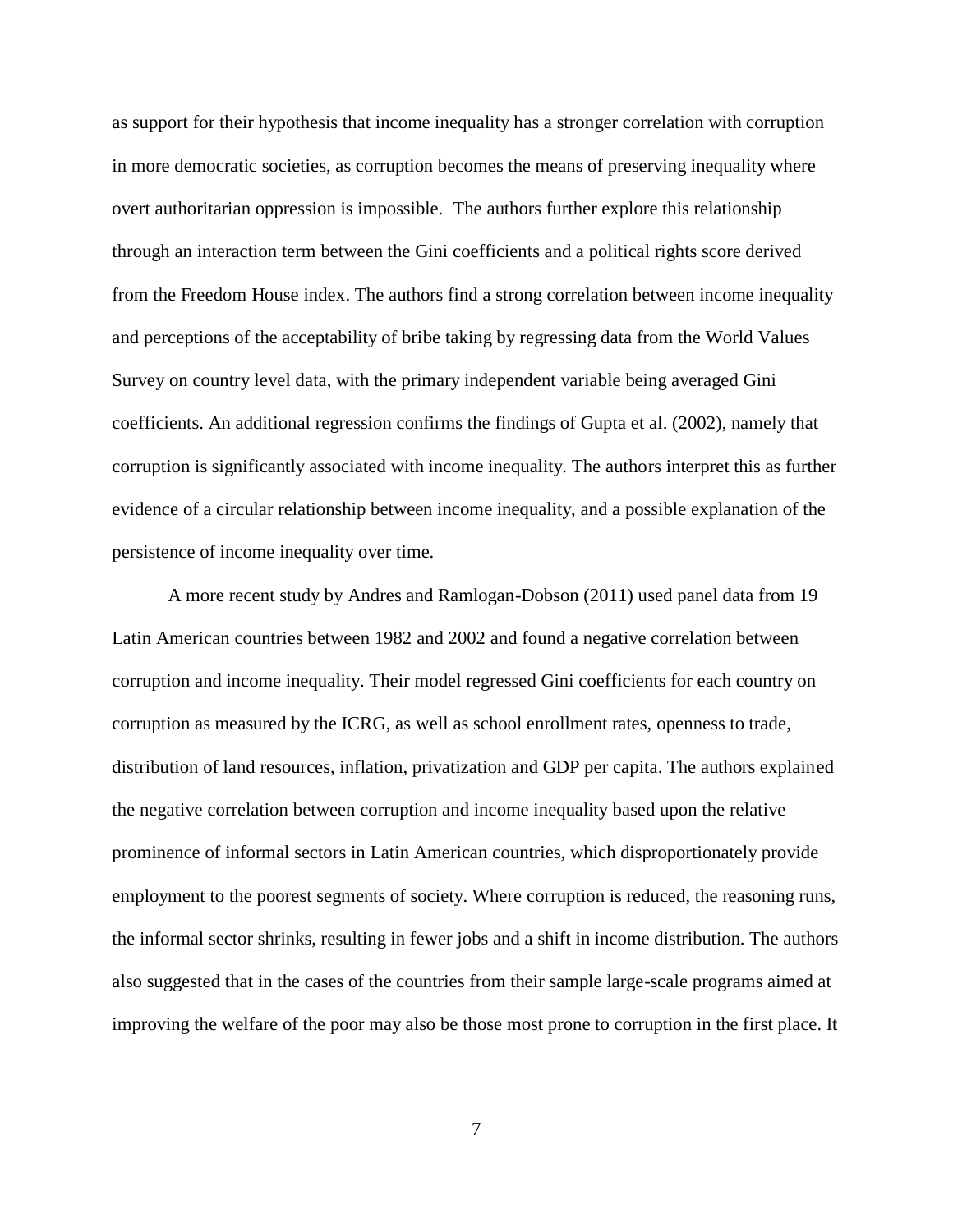should be noted that the ICRG has been disputed as a reliable measure of corruption, and its use as such discouraged by the ICRG's editor-in-chief (Lambsdorff, 2005, p. 4)

Another recent study by Dincer and Gunlap (2012) focuses on income inequality and corruption in the United States and reports a positive correlation between the two. The authors regressed Gini coefficients from 48 states between 1981 and 1997 on the number of government officials in each state convicted of crimes related to corruption for the year, as well as demographic variables, unionization, tax and unemployment rates, and the employment shares of agriculture and manufacturing. The authors' choice of measurement for corruption is unusual, given that the figure could be claimed to reflect more political pressure, or the competence of police and the judiciary than corruption itself (Treisman, 2007, p. 216). The authors justify their choice by noting that the measurement is based on federal convictions and hence not dependent on variations in law enforcement across states. A valid comparable measure, however, does not exist for cross-national comparisons.

The present paper aims to expand upon research on income inequality as a factor in corruption by employing more recent data from the CPI, which has undergone significant changes to its methodology since 2002, when it was last used by You and Khagram (2005). It also seeks to add several variables to the models used in previous studies. These variables include the prevalence of civil society organizations, values from the Press Freedom index, and several indicator variables concerning country-specific laws on political contributions. In addition, two questions dealing with attitudes towards authority and income equality are taken from the World Values Survey conducted between 1996 and 2008.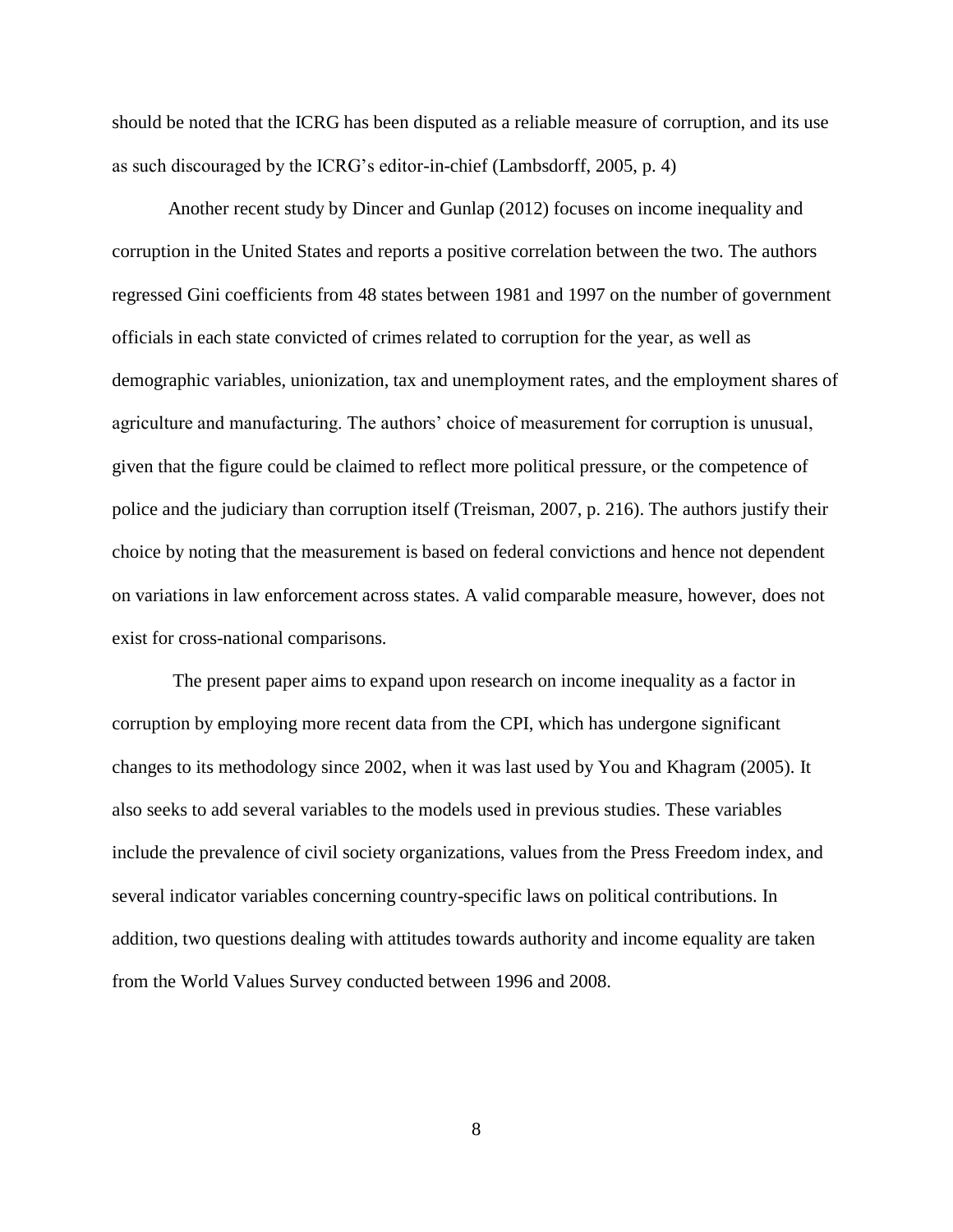#### **Hypothesis, Methodology and Data Sources**

#### Hypothesis

The theoretical basis of the hypothesis of this paper is grounded in previous research showing a positive correlation between income inequality and corruption levels (Gupta et al. 2002, You and Khagram, 2005). The argument for a positive correlation between income inequality and corruption levels is based upon the following premises: 1) In highly unequal societies, the rich or well-connected have greater resources to purchase influence illegally; 2) With increased inequality in a society, more pressure will be exerted by the poor for redistributive measures such as progressive taxation, leading to an added incentive for the rich or well-connected to employ political corruption in order to combat such measures and preserve the status quo; and 3) Given that high-inequality societies are more likely to insufficiently provide basic public services to the poor, the poor in turn will also depend on forms of corruption, albeit petty corruption, to secure these services.

#### Methodology

The model for corruption and income inequality is estimated using an OLS regression adapted from previous empirical research on corruption, specifically that of Treisman (2000) and You and Khagram (2005). In addition, following You and Khagram (2005), to address the issue of measurement error that may arise based upon the subjective nature of perception surveys, the variable "mature cohort size" relative to the adult population is used as an instrumental variable for income inequality in a 2SLS regression. This variable represents the relative size of the population ranging in age from 40 to 59 years of age to the population aged 15 to 69 years. Higgins and Williamson (1999) show that the relative size of the population aged between 40 to 59 years is a powerful predictor of inequality.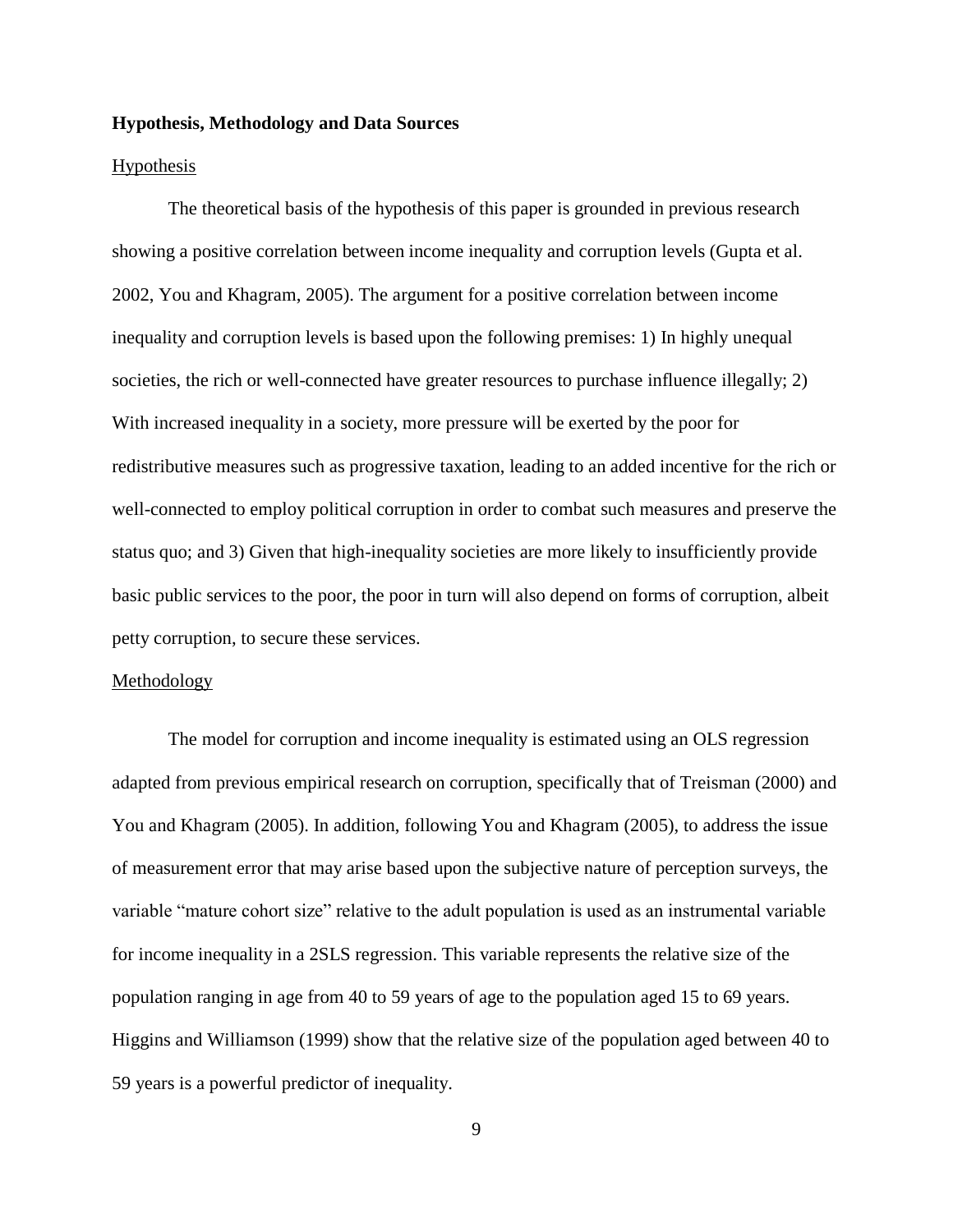In each of the previous models, as well as the present one, the dependent variable is corruption level as measured by either Transparency International's Corruption Perception Index, or the World Bank Institute's Control of Corruption Index. The primary independent variable, income inequality, is measured by Gini coefficient values, following You and Khagram (2005), Gupta et al. (2002), and Dobson and Andres (2010).

Based on the results of model specification tests, the natural logarithm form for averaged Gini coefficient proved to be the best fit. In addition, both GDP per capita and trade openness, or the percentage of imports plus exports over GDP, were used in the natural logarithm form, as in previous models (Treisman, 2000, You and Khagram, 2005). Other variables that have been employed in previous studies that are present in the model used in this study included percentage of the population identifying as Protestant, an indicator variable for whether or not the country's legal code originated in socialist/communist laws, and democracy as measured by the 1996-2002 averaged Freedom House political rights score. As in You and Khagram (2005), a quadratic term was used for the Freedom House political rights score.<sup>3</sup>

Three variables were also created to test whether 1) GDP per capita, 2) socialist legal code origin and 3) democracy as measured by the averaged Freedom House political rights score, had associations with perceived corruption levels that varied depending on averaged Gini coefficient values. You and Khagram (2005) employed a similar variable for the Freedom House political rights score, based on the hypothesis that in more authoritarian regimes elites may use repression as a substitute for corruption, and hence income inequality would have less of a relationship to corruption in less democratic countries. Because an analogous relationship may

 $\overline{a}$ 

<sup>&</sup>lt;sup>3</sup> A number of variables used in previous models, including measures of ethno-linguistic fractionalization, English Common Law, French, German and Scandinavian legal code origins, and the percentages of the population identifying as Catholic or Muslim were excluded from the model based upon their consistent lack of statistical significance in preliminary regression results.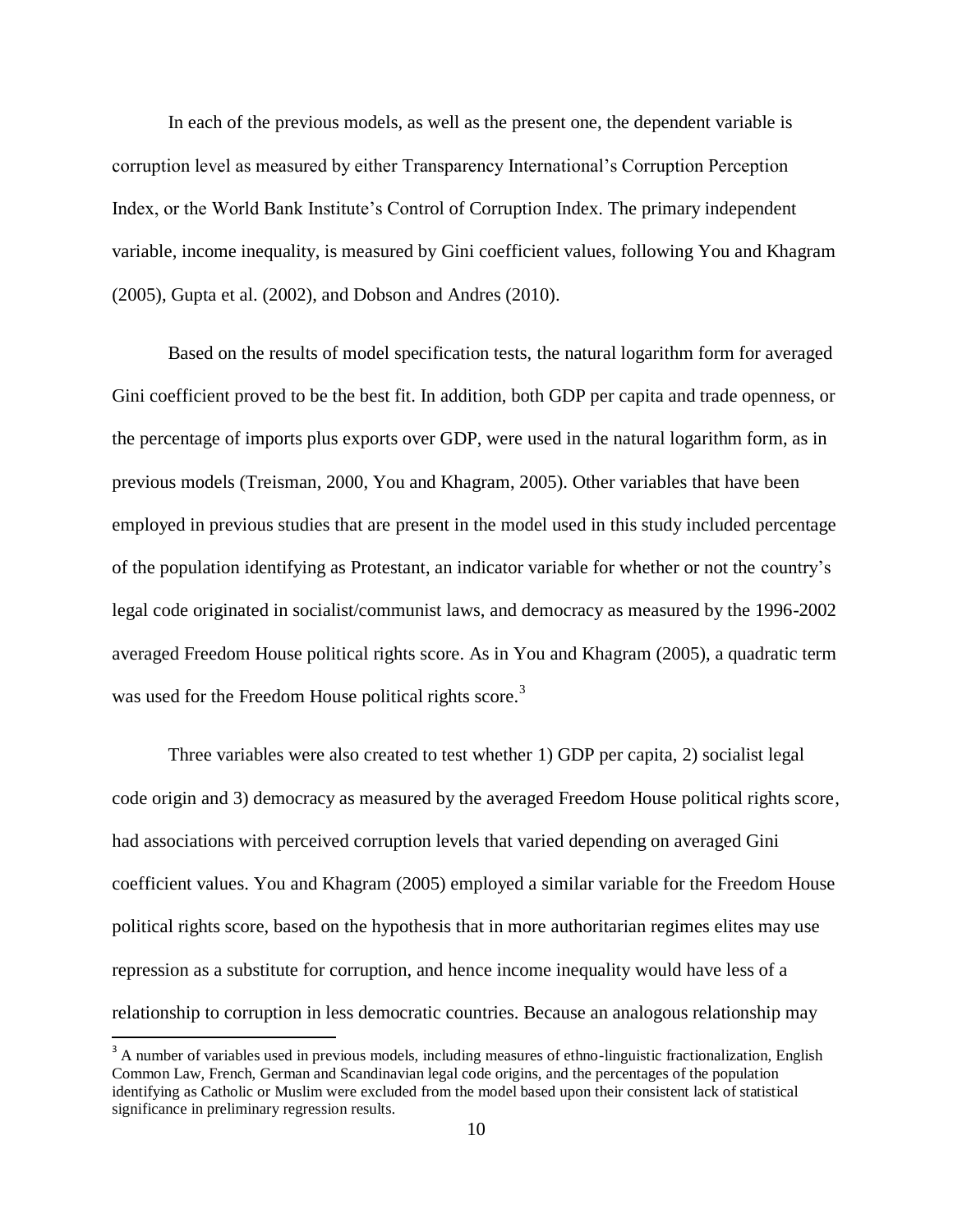exist in low versus high income countries, the relationship between GDP per capita and perceived corruption levels in terms of averaged Gini coefficients was also included. A similar variable for socialist legal code origin was included based on the fact that countries of this category frequently feature low levels of income inequality combined with high levels of corruption.

A series of additional regression analyses were conducted as added robustness checks and to examine the influence of other variables that have been cited in the literature as having relationships to perceived corruption levels.

Civil society organization prevalence as measured by the number of civil society organization per capita in a country, and press freedom as measured by each country's Press Freedom Index Score for 2002 were available for the entire sample of countries. Each of these variables is hypothesized to have a negative association with perceived corruption levels based on the literature (Brunetti and Weder, 2003, Grimes, 2008).

Two variables were also included concerning attitudinal/cultural variables. The first measured attitudes toward authority through responses to a question on the desirability of having a strong leader, ranked from 1 ("very good") to 4 ("very bad"). The second measured attitudes towards income distribution through responses ranging between 1 ("incomes should be made more equal") to 10 ("we need larger income differences as incentives for individual effort"). Based on the literature, the positive attitudes toward authority and income inequality are hypothesized to have a positive association with perceived corruption levels (Sandholtz and Taagepera, 2005).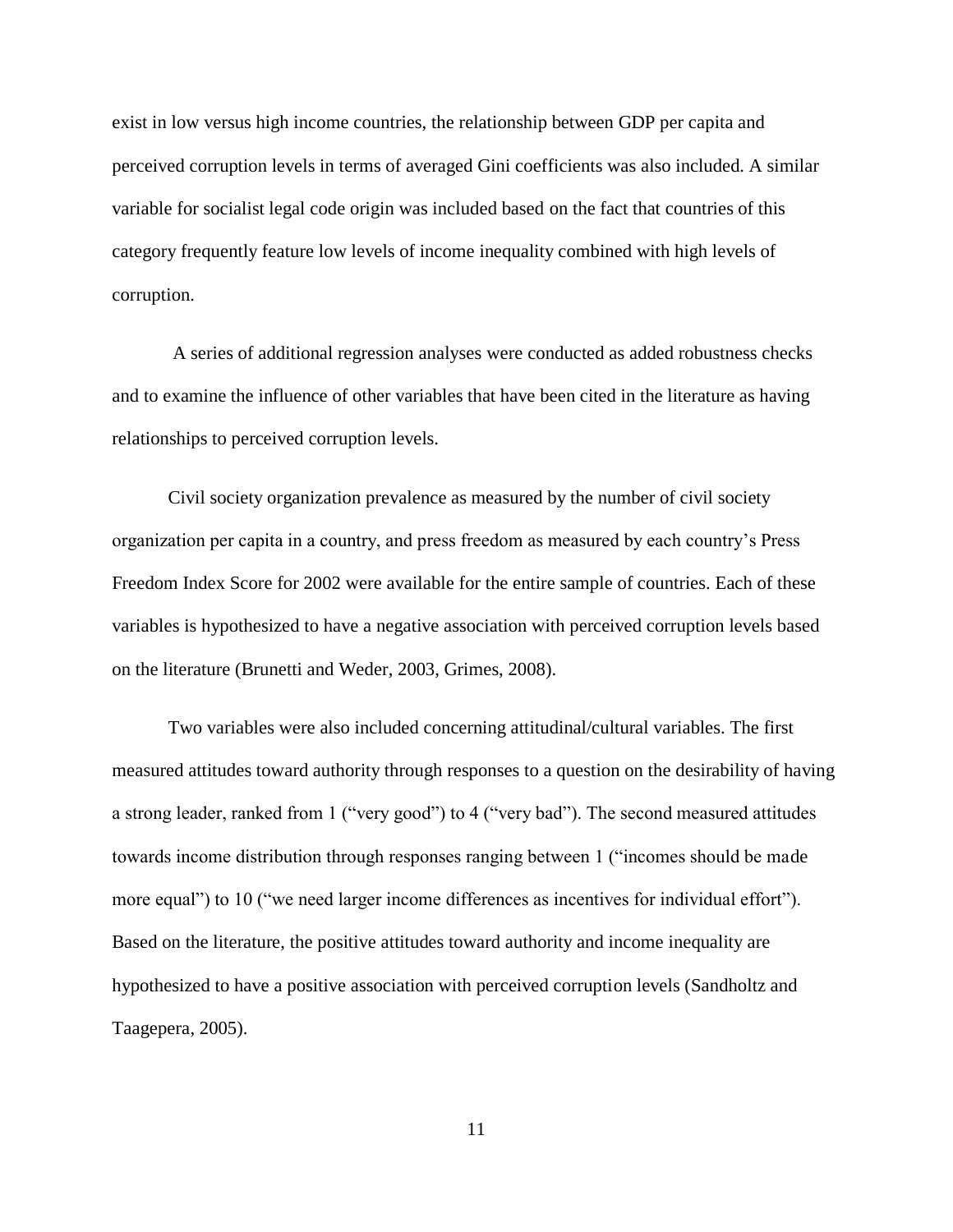Preliminary regressions results showed no statistically significant relationship between perceived levels of corruption and national laws requiring the public disclosure of politicians' financial information, in contrast to the findings of Djankov et al. (2009). In order to examine a complementary aspect of the transparency of financial influence over political actors, four variables concerning each country's laws on political contributions and transparency were used instead. These included 1) bans on corporate donations to political parties, 2) ceilings on contributions to political parties, 3) ceilings on raisings by political parties, and 4) requirements for the disclosure of contributions to political parties.

The model is as follows:

$$
Y = \beta_0 + \beta_1 X_1 + \beta_2 X_2 + \beta_3 X_3 + \beta_4 X_4 + \beta_5 X_5 + \beta_6 X_6 + \beta_7 X_7 + \beta_8 X_8 + \beta_9 X_9 + \beta_{10} X_{10} +
$$
  
+
$$
\beta_{11} X_{11} + \beta_{12} X_{12} + \beta_{13} X_{13} + \beta_{14} X_{14} + \beta_{15} X_{15} + \beta_{16} X_{16} + \beta_{17} X_{17} + \beta_{18} X_{18} + \epsilon
$$

Where:

 $Y = \text{cpp}/\text{cci}$ : Corruption level, measured by 1) Corruption Perceptions Index: 0 (most corrupt) to 10 (least corrupt) 2) Control of Corruption Index: -2.5 (most corrupt) to 2.5 (least corrupt) for each country. Data from 2003-2010

 $X_1 = \ln \text{gini}$ : Income Inequality level, measured by the natural logarithm of averaged Gini coefficient values for each country, ranging from 0 (least inequality) to 100 (most inequality). Data from 1996-2002

 $X_2 =$ lgdp: Economic development, measured by the natural logarithm of GDP per capita. Data from 1996-2002

 $X_3$  = ltrade: trade openness, measured by the natural logarithm of percentage imports plus exports over GDP. Data from 1996-2002.

 $X_4$  = natres: Natural resource abundance: measured by share of fuel, ore and metal exports from total merchandise exports. Data from 1996-2002.

 $X_5$  = democ: Democracy: measured by the averaged Freedom House political rights score. Data from 1996-2002

 $X_6$  = democsq: squared Democracy term, as measured by the averaged Freedom House political rights score from 1996-2002.

 $X_6$  = soc\_leg: indicator variable for whether the country's legal code originated in Socialist/Communist laws.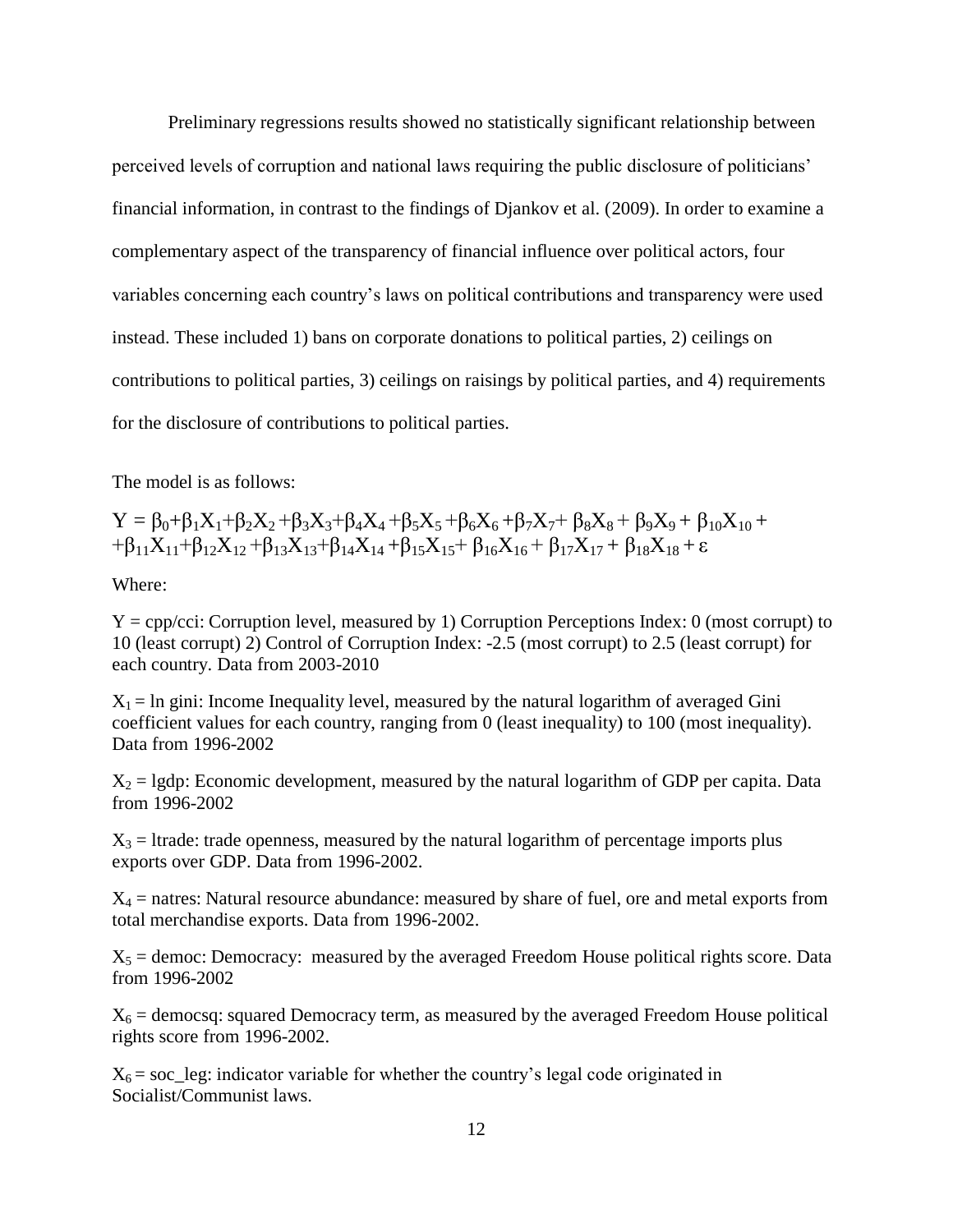$X_7$ =prot: Percentage of population identifying as Protestant Christians.

 $X_8 = soc\_leg*gini$ : Variable for whether the country's socialist legal code origin has a varying association with corruption depending on averaged Gini coefficient value.

 $X_9 =$ democ $*$ gini: Variable for whether the country's averaged Freedom House political rights score has a varying association with corruption depending on averaged Gini coefficient value.

 $X_{10}$ =GDPperCap\*gini: Variable for whether the country's averaged GDP per capita has a varying association with corruption depending on averaged Gini coefficient value.

 $X_{11}$  = cso\_prev: civil society organization prevalence as measured by the number of civil society organizations per capita from 2002.

 $X_{12}$  = press\_free: Press Freedom Index score from 2002.

 $X_{13}$ =ban\_corp: indicator variable for whether a country bans corporate donations to political parties.

 $X_{14}$ =ceil\_cont: indicator variable for whether a country imposes ceilings on contributions to political parties.

 $X_{15}$ =ceil raise: indicator variable for whether a country imposes ceilings on raisings by political parties.

 $X_{16}$ =disc\_cont: indicator variable for whether a country requires public disclosure of contributions to political parties.

 $X_{17}$ =WVS\_auth: variable from the World Values Survey measuring responses to a question on the desirability of having a strong leader, ranked from 1 ("very good") to 4 ("very bad").

 $X_{18}$ =WVS\_income: variable from the World Values Survey measuring attitudes toward income distribution ranging between 1 ("incomes should be made more equal") to 10 ("we need larger income differences as incentives for individual effort").

 $\varepsilon$  = unexplained variance, error term

 $\beta_0 = Y\text{-intercept}$ 

 $\beta_0$ ,  $\beta_1$ ,  $\beta_2$ ,  $\beta_3$ ,  $\beta_4$ ,  $\beta_5$ ,  $\beta_6$ ,  $\beta_7$ ,  $\beta_8$ ,  $\beta_9$ ,  $\beta_{10}$ ,  $\beta_{11}$ ,  $\beta_{12}$ ,  $\beta_{13}$ ,  $\beta_{14}$ ,  $\beta_{15}$ ,  $\beta_{16}$ ,  $\beta_{17}$ ,  $\beta_{18}$  = coefficients of respective independent variables

Exhibit 1 below defines these variables in greater detail, and presents the predicted

relationship between each of the independent variables and the dependent variable. The

theoretical basis for the predicted relationship is cited in the column listing previous studies.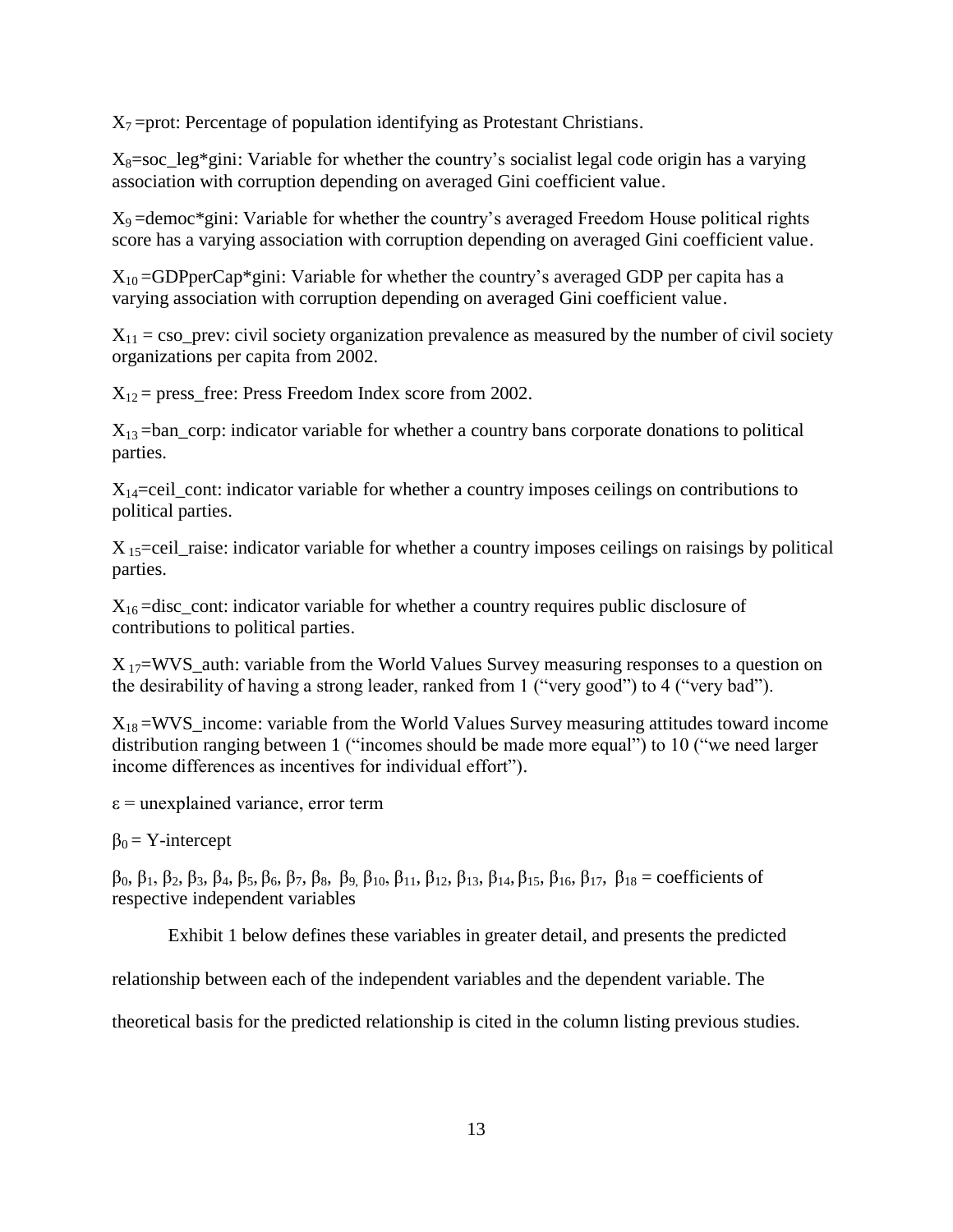|       | <b>Variable</b><br><b>Name</b> | <b>Definition</b>                                                                                                                                                                                                                    | <b>Predicted</b><br><b>Sign</b> | <b>Previous Studies</b>                                                           | <b>Source</b>                                                                                                                                                             |
|-------|--------------------------------|--------------------------------------------------------------------------------------------------------------------------------------------------------------------------------------------------------------------------------------|---------------------------------|-----------------------------------------------------------------------------------|---------------------------------------------------------------------------------------------------------------------------------------------------------------------------|
| Y     | <b>CCI/CPI</b>                 | Corruption level:<br>measured by 1)<br><b>Corruption Perceptions</b><br>Index: 0 (most corrupt)<br>to $10$ (least corrupt) 2)<br>Control of Corruption<br>Index: $-2.5$ (most<br>corrupt) to 2.5 (least<br>corrupt) for each country | N/A                             | You and Khagram<br>$(2005)$ , Treisman<br>(2000), Gupta et al.<br>(2002)          | Transparency<br>International,<br>Corruption<br>Perception Index;<br>World Bank<br>Institute, World<br>Governance<br>Indicators,<br>Control of<br><b>Corruption Index</b> |
| $X_1$ | 1Gini                          | Income Inequality level:<br>measured by natural<br>logarithm of Gini<br>ceofficient values for<br>each country, ranging<br>from 0 (least inequality)<br>to 100 (most inequality)                                                     | $+$                             | You and Khagram<br>$(2005)$ , Dobson and<br>Andres (2010),<br>Gupta et al. (2002) | Standardized<br>World Income<br>Inequality<br>Database (SWIID                                                                                                             |
| $X_2$ | <b>IGDP</b>                    | Economic development:<br>measured by the natural<br>logarithm of GDP per<br>capita                                                                                                                                                   |                                 | You and Khagram<br>$(2005)$ , Dobson and<br>Andres (2010),<br>Treisman (2000)     | <b>United Nations</b><br><b>Statistics</b><br>Division, World<br>Development<br>Indicators                                                                                |
| $X_3$ | ltrade                         | Trade openness:<br>measured by the natural<br>logarithm of percentage<br>imports plus exports over<br><b>GDP</b>                                                                                                                     |                                 | You and Khagram<br>$(2005)$ , Dobson and<br>Andres (2010),<br>Treisman (2000)     | World<br>Development<br>Indicators                                                                                                                                        |
| $X_4$ | <b>Natres</b>                  | Natural resource<br>abundance: measured by<br>share of fuel, ore and<br>metal exports from total<br>merchandise exports                                                                                                              | $\, +$                          | You and Khagram<br>$(2005)$ , Treisman<br>(2000)                                  | World<br>Development<br>Indicators                                                                                                                                        |
| $X_5$ | Democ                          | Democracy: measured<br>by the Freedom House<br>political rights score<br>averaged 1996-2002                                                                                                                                          |                                 | You and Khagram<br>$(2005)$ , Treisman<br>(2000)                                  | Freedom House,<br>Freedom in the<br>World, Political<br>Rights Index                                                                                                      |
| $X_6$ | Democsq                        | <b>Squared Democracy</b><br>term, measured by the<br>Freedom House political<br>rights score (1996-2002)                                                                                                                             |                                 | You and Khagram<br>$(2005)$ , Treisman<br>(2000)                                  | Freedom House,<br>Freedom in the<br>World, Political<br>Rights Index                                                                                                      |

**Exhibit 1. Primary Variable Definitions, Predicted Relationships and Sources**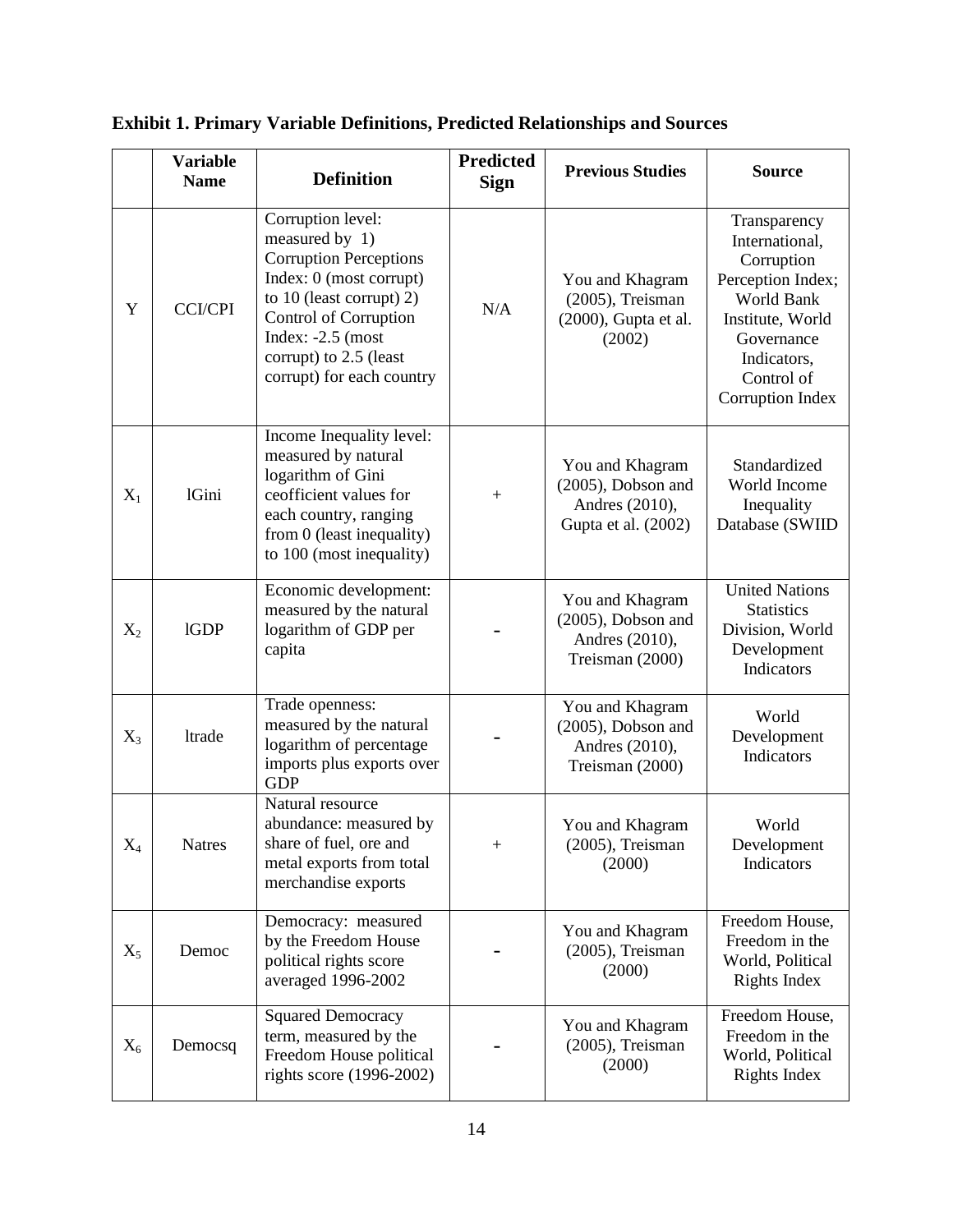| $X_7$    | soc_leg      | Dummy variable for<br>whether the country's<br>legal code originated in<br>Socialist/Communist<br>laws                               | $+$ | You and Khagram<br>$(2005)$ , Treisman<br>(2000) | You and<br>Khagram (2005),<br>from La Porta et<br>al. (1999)                                            |
|----------|--------------|--------------------------------------------------------------------------------------------------------------------------------------|-----|--------------------------------------------------|---------------------------------------------------------------------------------------------------------|
| $X_8$    | soc_leg*gini | Variation in association<br>between socialist legal<br>code origin and<br>corruption depending on<br>Gini coefficient value          | $+$ | You and Khagram<br>$(2005)$ , Treisman<br>(2000) | You and<br>Khagram (2005),<br>from La Porta et<br>al. (1999)                                            |
| $X_9$    | democ*gini   | Variation in association<br>between Freedom House<br>political rights score and<br>corruption depending on<br>Gini coefficient value |     | You and Khagram<br>$(2005)$ , Treisman<br>(2000) | Freedom House,<br>Freedom in the<br>World, Political<br>Rights Index                                    |
| $X_{10}$ | $GDP*gini$   | Variation in association<br>between GDP per capita<br>and corruption<br>depending on Gini<br>coefficient value                       |     | You and Khagram<br>(2005), Treisman<br>(2000)    | World<br>Development<br>Indicators,<br><b>SWIID</b>                                                     |
| $X_{11}$ | cso_prev     | Number of Civil Society<br>Organizations per capita<br>in 2002                                                                       |     | Grimes (2008)                                    | Grimes (2008)                                                                                           |
| $X_{12}$ | press_free   | Press Freedom Index<br>score for 2002                                                                                                |     | <b>Brunetti and Weder</b><br>(2003)              | <b>Reporters Sans</b><br>Frontieres 2002<br>Press Freedom<br>Index                                      |
| $X_{13}$ | ban_corp     | Dummy variable for<br>whether a country bans<br>corporate contributions<br>to political parties                                      |     | Djankov et al.<br>(2009)                         | International<br>Institute for<br>Democracy and<br>Electoral<br>Assistance<br>(IDEA) Database<br>(2002) |
| $X_{14}$ | ceil_cont    | Dummy variable for<br>whether a country has a<br>ceiling on contributions<br>to political parties                                    |     | Djankov et al.<br>(2009)                         | <b>IDEA</b> Database<br>(2002)                                                                          |
| $X_{15}$ | ceil_raise   | Dummy variable for<br>whether a country has a<br>ceiling on raisings by<br>political parties                                         |     | Djankov et al.<br>(2009)                         | <b>IDEA</b> Database<br>(2002)                                                                          |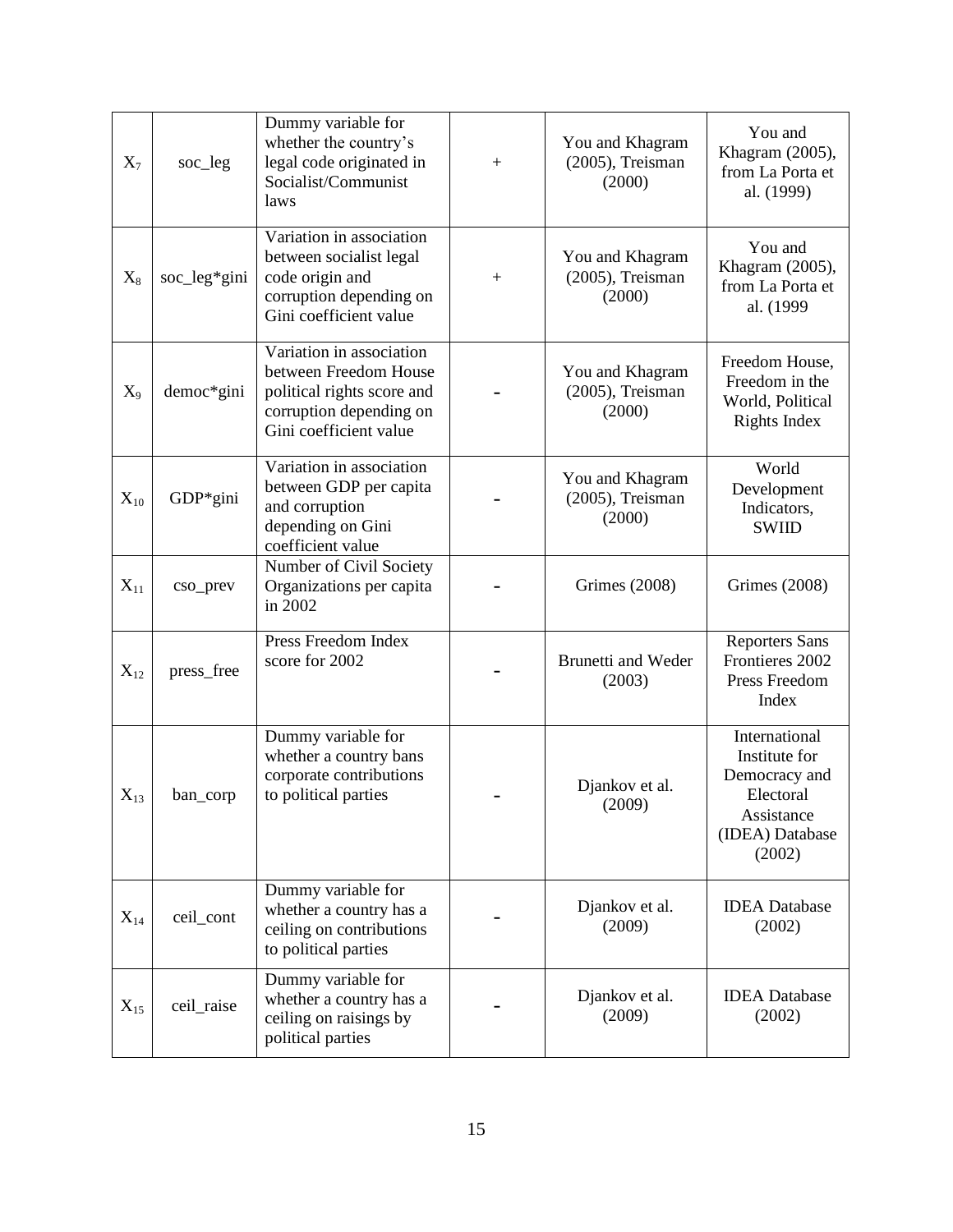| $X_{16}$ | disc_cont | Dummy variable for<br>whether a country<br>requires disclosure of<br>contributions to political<br>parties                    |     | Djankov et al.<br>(2009)          | International<br>Institute for<br>Democracy and<br>Electoral<br>Assistance<br>Database (2002) |
|----------|-----------|-------------------------------------------------------------------------------------------------------------------------------|-----|-----------------------------------|-----------------------------------------------------------------------------------------------|
| $X_{17}$ | WVS auth  | Attitudes towards<br>authority, measured by<br>responses to WVS<br>question on desirability<br>of strong leadership           |     | Sandholtz and<br>Taagepera (2005) | World Values<br>Survey (1996-<br>2008)                                                        |
| $X_{18}$ | WVS inc   | Attitudes towards<br>income distribution,<br>measured by responses to<br>WVS question on<br>desirability of income<br>eqaulty | $+$ | Sandholtz and<br>Taagepera (2005) | World Values<br>Survey (1996-<br>2008)                                                        |

It should be noted that data for variables  $X_{13}$  through  $X_{18}$  were available for a significantly smaller number of countries. This required separate regression analyses in order to maximize the number of countries included in each sample. As a result, variables  $X_1$  to  $X_{10}$  can be considered the primary model for exploring the association between perceived corruption and income inequality, while the remaining variables either offer robustness checks for this relationship or tentative explorations of the influences of additional factors.

#### Data Sources

The data used in this analysis for the dependent variable of national corruption levels were taken from Transparency International's Corruption Perceptions Index (CPI) and the World Bank Institute's Control of Corruption Index (CCI). Data for the primary independent variable of income inequality measured by Gini coefficient came from the Standardized World Income Inequality Database, adapted from the United Nations University World Income Database.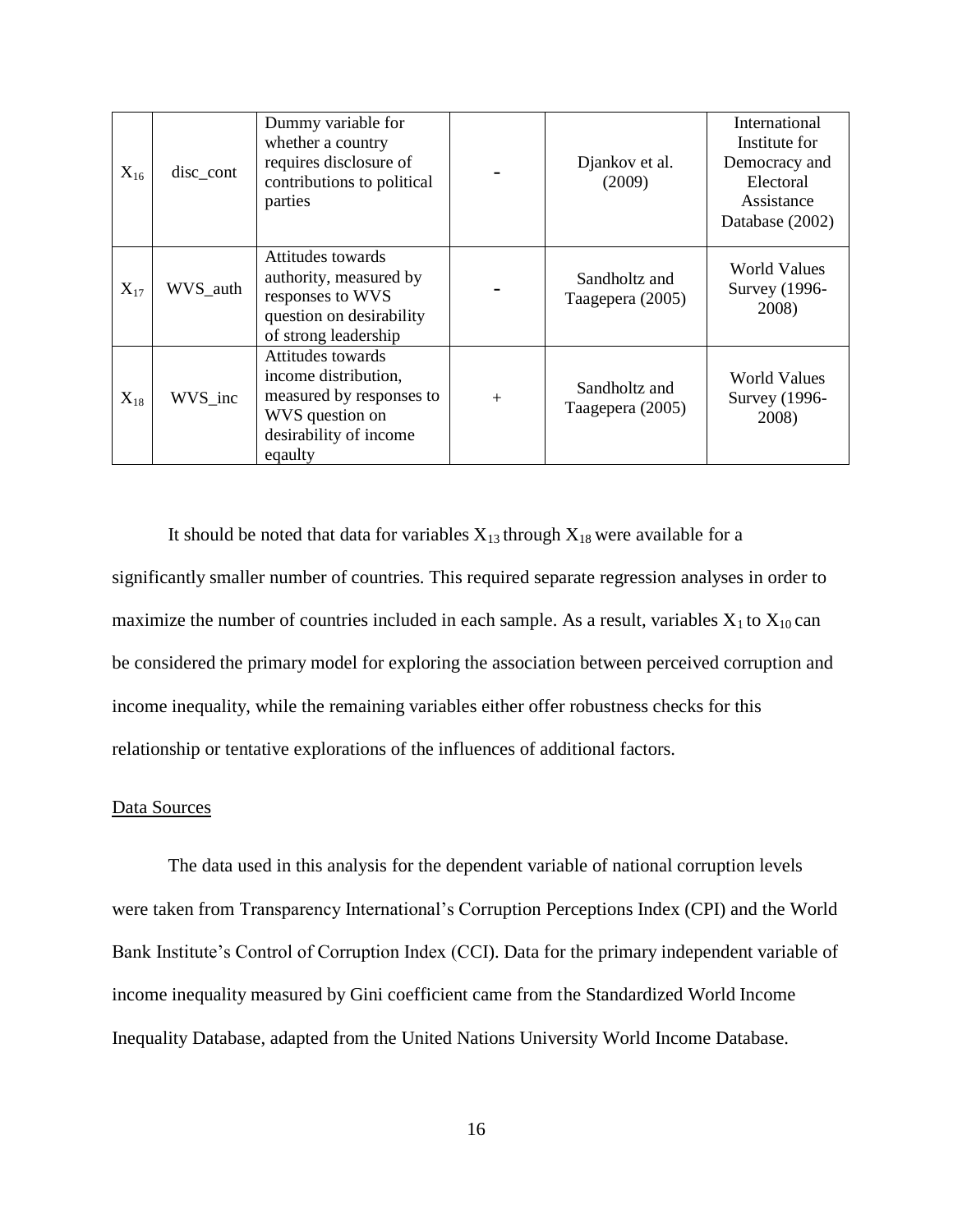The CPI and CCI are based on survey data reflecting the opinions of international business people, country experts and country inhabitants on perceived levels of corruption. The CPI ranges from 0 (most corrupt) to 10 (least corrupt), while the CCI is a standardized score ranging from -2.5 (most corrupt) to 2.5 (least corrupt), with a mean of zero and a standard deviation of one. The Gini coefficient ranges from 0 to 100, with Gini of 0 signifying perfect equality and a Gini of 100 signifying that a sole individual or household possesses the entirety of the country's income. Data from the CPI and CCI were taken from 2003-2010 and averaged, while the Gini coefficients for each country were averaged from 1996-2002. A total of 126 countries comprise the sample used in this analysis.

Table 1 below presents data on corruption levels for each country in the present sample measured by the CPI in descending order, as well as each country's corresponding averaged Gini coefficient. Table 2, which follows, presents data on corruption levels for every country in the present sample measured by the CCI in descending order, as well as each country's corresponding averaged Gini coefficient. In each table the averaged corruption score is listed in the middle column, while the averaged Gini coefficient is listed in the right column.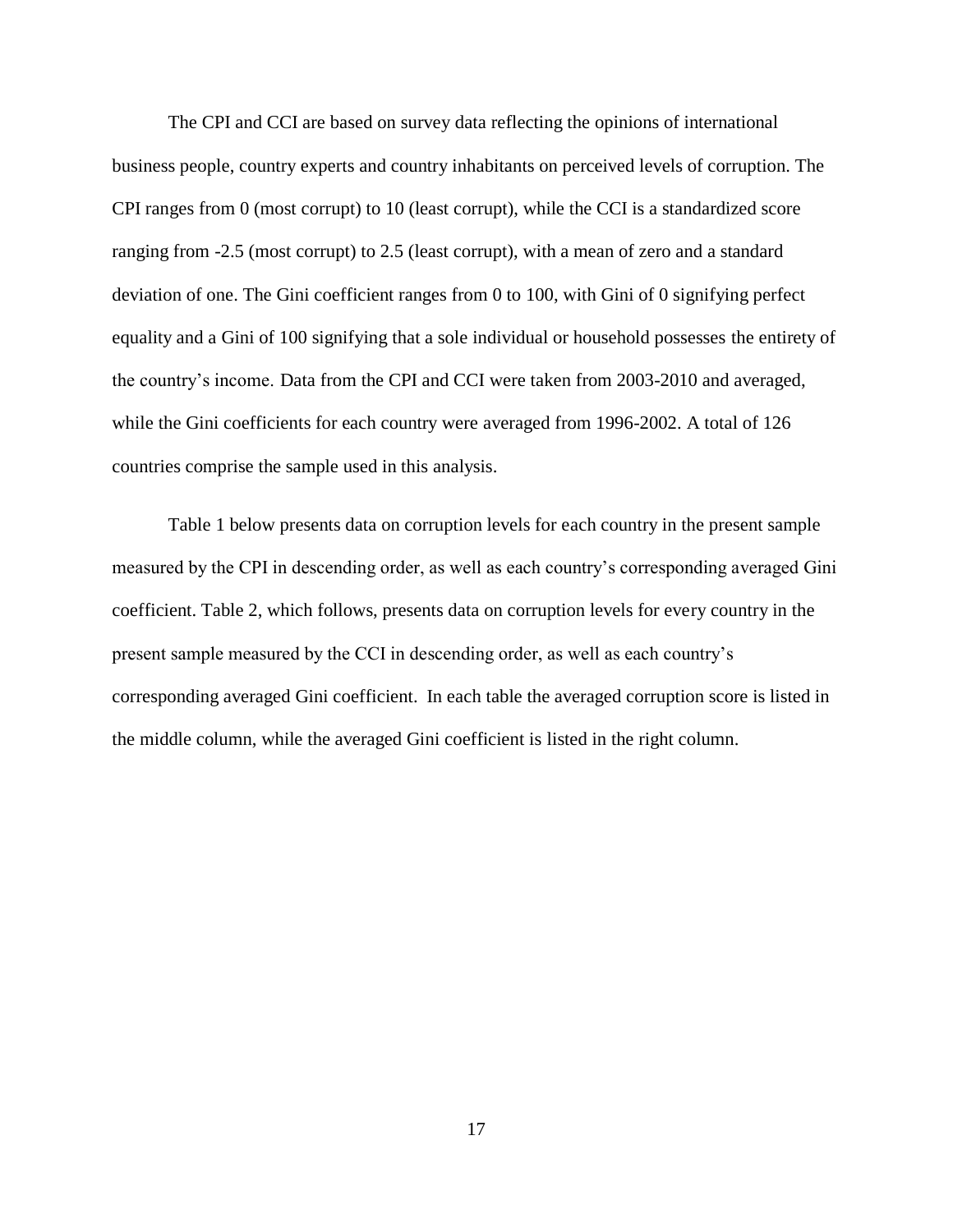**Table 1: Corruption levels by country as measured by the Corruption Perceptions Index (CPI), averaged 2003–2010, with corresponding Gini coefficient, averaged 1996-2002.**

| <b>COUNTRY</b>   | <b>AVG. CPI</b><br>2003-<br>2010 | <b>GINI</b><br>1996-<br>2002 |                             | <b>AVG. CPI</b><br>2003-<br>2010 | <b>GINI</b><br>1996-<br>2002 |                             | <b>AVG. CPI</b><br>2003-<br>2010 | <b>GINI</b><br>1996-<br>2002 |
|------------------|----------------------------------|------------------------------|-----------------------------|----------------------------------|------------------------------|-----------------------------|----------------------------------|------------------------------|
| Low-level        |                                  |                              | <b>COUNTRY</b><br>Mid-level |                                  |                              | <b>COUNTRY</b>              |                                  |                              |
|                  |                                  |                              |                             |                                  |                              | <b>High-level</b>           |                                  |                              |
| New Zealand      | 9.5                              | 33.11                        | Latvia                      | 4.4                              | 32.32                        | Argentina                   | 2.8                              | 46.11                        |
| Denmark          | 9.4                              | 22.37                        | Namibia                     | 4.4                              | 64.74                        | Guatemala                   | 2.8                              | 52.36                        |
| Finland          | 9.4                              | 23.71                        | Greece                      | 4.2                              | 33.73                        | Mozambique                  | 2.7                              | 43.46                        |
| Singapore        | 9.3                              | 39.89                        | Sierra Leone                | 4.2                              | 49.01                        | Zambia                      | 2.7                              | 55.66                        |
| Sweden           | 9.2                              | 22.79                        | Poland                      | 4.2                              | 29.45                        | <b>Belarus</b>              | 2.7                              | 26.77                        |
| Iceland          | 9.2                              | 25.15                        | <b>Bulgaria</b>             | 3.9                              | 25.54                        | <b>Bolivia</b>              | 2.6                              | 54.24                        |
| Switzerland      | 9.0                              | 27.96                        | Turkey                      | 3.9                              | 43.15                        | Vietnam                     | 2.6                              | 35.41                        |
| Netherlands      | 8.8                              | 24.40                        | El Salvador                 | 3.9                              | 47.72                        | Gambia                      | 2.6                              | 48.89                        |
| Australia        | 8.7                              | 30.94                        | Croatia                     | 3.8                              | 29.85                        | Nicaragua                   | 2.6                              | 51.73                        |
| Norway           | 8.7                              | 23.80                        | Colombia                    | 3.8                              | 50.74                        | Uganda                      | 2.6                              | 41.75                        |
| Canada           | 8.6                              | 30.71                        | <b>Trinidad and Tobago</b>  | 3.8                              | 37.47                        | Niger                       | 2.5                              | 45.99                        |
| Luxembourg       | 8.5                              | 26.35                        | Ghana                       | 3.7                              | 38.47                        | Iran                        | 2.5                              | 42.65                        |
| U.K.             | 8.2                              | 34.08                        | <b>Brazil</b>               | 3.7                              | 51.29                        | Nepal                       | 2.5                              | 43.96                        |
| Austria          | 8.2                              | 26.31                        | Peru                        | 3.5                              | 54.02                        | Ethiopia                    | 2.5                              | 37.36                        |
| Germany          | 8.0                              | 27.56                        | Thailand                    | 3.5                              | 47.46                        | Honduras                    | 2.5                              | 50.24                        |
| Ireland          | 7.6                              | 32.00                        | China                       | 3.4                              | 37.81                        | Kazakhstan                  | 2.5                              | 32.79                        |
| Japan            | 7.4                              | 31.12                        | Mexico                      | 3.4                              | 48.35                        | Philippines                 | 2.5                              | 44.62                        |
| <b>U.S.A.</b>    | 7.4                              | 37.02                        | Panama                      | 3.4                              | 51.57                        | Ukraine                     | 2.5                              | 33.10                        |
| Belgium          | 7.3                              | 26.34                        | Jamaica                     | 3.4                              | 51.65                        | Yemen                       | 2.4                              | 33.48                        |
| Chile            | 7.2                              | 51.74                        | Romania                     | 3.4                              | 28.05                        | Russia                      | 2.4                              | 42.33                        |
| France           | 7.1                              | 25.76                        | Morocco                     | 3.3                              | 39.70                        | Indonesia                   | 2.4                              | 33.46                        |
| Spain            | 6.7                              | 33.43                        | Lesotho                     | 3.3                              | 57.17                        | Laos                        | 2.3                              | 35.34                        |
| Uruguay          | 6.4                              | 41.73                        | <b>Burkina Faso</b>         | 3.3                              | 56.37                        | Pakistan                    | 2.3                              | 32.31                        |
| Estonia          | 6.4                              | 35.57                        | Sri Lanka                   | 3.2                              | 41.72                        | Ecuador                     | 2.3                              | 52.19                        |
| Slovenia         | 6.3                              | 24.75                        | Senegal                     | 3.2                              | 40.34                        | Papua New Guinea            | $2.2$                            | 47.85                        |
| Portugal         | 6.3                              | 35.24                        | India                       | 3.2                              | 33.89                        | Cameroon                    | 2.2                              | 47.84                        |
| Israel           | 6.2                              | 34.14                        | Macedonia                   | 3.2                              | 32.94                        | Paraguay                    | 2.2                              | 52.77                        |
| Cyprus           | 5.9                              | 26.94                        | Swaziland                   | 3.2                              | 51.38                        | Venezuela                   | 2.1                              | 44.05                        |
| Taiwan           | 5.7                              | 29.30                        | Rwanda                      | 3.1                              | 44.26                        | Azerbaijan                  | 2.1                              | 37.15                        |
|                  |                                  |                              | Bosnia and                  |                                  |                              |                             |                                  |                              |
| <b>Botswana</b>  | 5.7                              | 52.17                        | Herzegovina                 | 3.1                              | 29.87                        | <b>Burundi</b>              | 2.1                              | 37.86                        |
| South Korea      | 5.1                              | 29.74                        | Egypt                       | 3.1                              | 37.43                        | Nigeria                     | 2.1                              | 47.84                        |
| Cape Verde       | 5.1                              | 52.82                        | Serbia                      | 3.1                              | 28.96                        | Central African<br>Republic | 2.1                              | 48.18                        |
|                  |                                  |                              |                             |                                  |                              |                             |                                  |                              |
| Jordan           | 5.1                              | 37.53                        | Georgia                     | $3.0\,$                          | 38.25                        | Kenya                       | $2.1\,$                          | 47.21                        |
| Hungary          | 5.0                              | 29.30                        | Dominican Republic          | 3.0                              | 46.36                        | Kyrgyzstan                  | $2.1\,$                          | 36.56                        |
| Malaysia         | 4.9                              | 44.00                        | Madagascar                  | 3.0                              | 43.45                        | Cote D'Ivoire               | 2.1                              | 43.82                        |
| <b>Mauritius</b> | 4.9                              | 41.30                        | Djibouti                    | 3.0                              | 39.79                        | Cambodia                    | 2.1                              | 43.53                        |
| Lithuania        | 4.8                              | 32.89                        | Malawi                      | 2.9                              | 46.63                        | Tajikistan                  | 2.0                              | 31.37                        |
| Costa Rica       | 4.8                              | 43.78                        | Mali                        | 2.9                              | 44.19                        | Guinea-Bissau               | 2.0                              | 38.97                        |
| Italy            | 4.8                              | 33.83                        | Algeria                     | 2.9                              | 34.46                        | Angola                      | 2.0                              | 53.20                        |
| South Africa     | 4.7                              | 62.20                        | Armenia                     | 2.9                              | 41.18                        | Uzbekistan                  | 2.0                              | 36.47                        |
| Czech Republic   | 4.6                              | 25.81                        | Mongolia                    | $2.9$                            | 33.72                        | Bangladesh                  | 1.9                              | 35.16                        |
| Tunisia          | 4.6                              | 40.15                        | Albania                     | 2.9                              | 28.66                        | Turkmenistan                | 1.9                              | 32.99                        |
| Slovakia         | 4.4                              | 24.17                        | Moldova                     | 2.8                              | 41.91                        | Guinea                      | 1.8                              | 39.49                        |

Source: Transparency International, Corruption Perception Index 2003-2010, Standardized World Income Inequality Database, United Nations University World Income Inequality Database.

Notes: CPI ranges from 0 ("Highly Corrupt") to 10 ("Very Clean); Gini coefficient ranges from 0 to 100.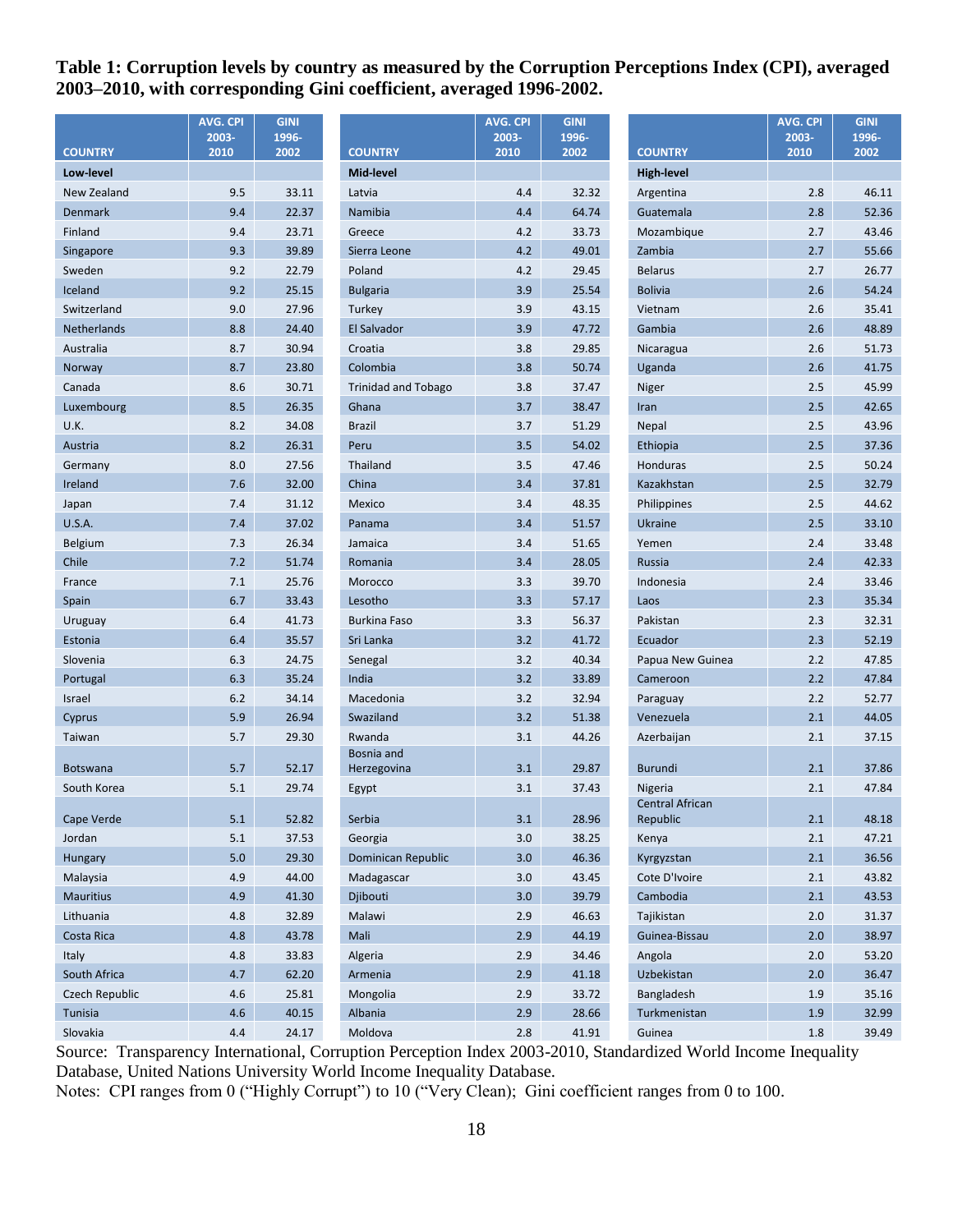**Table 2: Corruption levels by country as measured by the Control of Corruption Index (CCI), averaged 2003-2010, with corresponding Gini coefficient, averaged 1996-2002.** 

|                  | <b>AVG. CCI</b><br>2003- | <b>GINI</b><br>1996- |                            | <b>AVG. CCI</b><br>2003- | <b>GINI</b><br>1996- |                                  | <b>AVG. CCI</b><br>2003- | <b>GINI</b><br>1996- |
|------------------|--------------------------|----------------------|----------------------------|--------------------------|----------------------|----------------------------------|--------------------------|----------------------|
| <b>COUNTRY</b>   | 2010                     | 2002                 | <b>COUNTRY</b>             | 2010                     | 2002                 | <b>COUNTRY</b>                   | 2010                     | 2002                 |
| Low-level        |                          |                      | Mid-level                  |                          |                      | <b>High-level</b>                |                          |                      |
| Denmark          | 2.456                    | 22.37                | Italy                      | 0.224                    | 33.83                | Gambia                           | $-0.626$                 | 48.89                |
| Finland          | 2.410                    | 23.71                | Lithuania                  | 0.178                    | 32.89                | Albania                          | $-0.630$                 | 28.66                |
| New Zealand      | 2.365                    | 33.11                | Croatia                    | 0.089                    | 29.85                | Zambia                           | $-0.639$                 | 55.66                |
| Singapore        | 2.263                    | 39.89                | Tunisia                    | $-0.012$                 | 40.15                | Nepal                            | $-0.643$                 | 43.96                |
| Iceland          | 2.217                    | 25.15                | Turkey                     | $-0.030$                 | 43.15                | Nicaragua                        | $-0.645$                 | 51.73                |
| Sweden           | 2.208                    | 22.79                | <b>Brazil</b>              | $-0.043$                 | 51.29                | Vietnam                          | $-0.645$                 | 35.41                |
| Netherlands      | 2.099                    | 24.40                | Lesotho                    | $-0.061$                 | 57.17                | <b>Dominican Republic</b>        | $-0.650$                 | 46.36                |
| Switzerland      | 2.095                    | 27.96                | Ghana                      | $-0.086$                 | 38.47                | Philippines                      | $-0.688$                 | 44.62                |
| Australia        | 2.026                    | 30.94                | Madagascar                 | $-0.096$                 | 43.45                | Ethiopia                         | $-0.688$                 | 37.36                |
| Norway           | 2.007                    | 23.80                | <b>Bulgaria</b>            | $-0.119$                 | 25.54                | Moldova                          | $-0.719$                 | 41.91                |
| Canada           | 1.980                    | 30.71                | Rwanda                     | $-0.163$                 | 44.26                | <b>Belarus</b>                   | $-0.772$                 | 26.77                |
| Austria          | 1.958                    | 26.31                | Colombia                   | $-0.196$                 | 50.74                | Indonesia                        | $-0.775$                 | 33.46                |
| Luxembourg       | 1.906                    | 26.35                | Romania                    | $-0.196$                 | 28.05                | <b>Niger</b>                     | $-0.782$                 | 45.99                |
| Germany          | 1.795                    | 27.56                | <b>Trinidad and Tobago</b> | $-0.199$                 | 37.47                | Honduras                         | $-0.800$                 | 50.24                |
| U.K.             | 1.769                    | 34.08                | Peru                       | $-0.252$                 | 54.02                | Ecuador                          | $-0.805$                 | 52.19                |
| Ireland          | 1.631                    | 32.00                | <b>Burkina Faso</b>        | $-0.253$                 | 56.37                | Uganda                           | $-0.810$                 | 41.75                |
| U.S.A.           | 1.429                    | 37.02                | Sri Lanka                  | $-0.258$                 | 41.72                | <b>Ukraine</b>                   | $-0.822$                 | 33.10                |
| France           | 1.405                    | 25.76                | Mexico                     | $-0.264$                 | 48.35                | Yemen                            | $-0.865$                 | 33.48                |
| Chile            | 1.395                    | 51.74                | Morocco                    | $-0.271$                 | 39.70                | Russia                           | $-0.907$                 | 42.33                |
| Belgium          | 1.359                    | 26.34                | Thailand                   | $-0.279$                 | 47.46                | Pakistan                         | $-0.921$                 | 32.31                |
| Japan            | 1.288                    | 31.12                | Panama                     | $-0.310$                 | 51.57                | Kenya                            | $-0.926$                 | 47.21                |
|                  |                          |                      | <b>Bosnia</b> and          |                          |                      |                                  |                          |                      |
| Spain            | 1.154                    | 33.43                | Herzegovina                | $-0.314$                 | 29.87                | Sierra Leone                     | $-0.929$                 | 49.01                |
| Cyprus           | 1.060                    | 26.94                | El Salvador                | $-0.315$                 | 47.72                | Cote D'Ivoire                    | $-0.938$                 | 43.82                |
| Portugal         | 1.037                    | 35.24                | Macedonia                  | $-0.325$                 | 32.94                | Kazakhstan                       | $-0.977$                 | 32.79                |
| Botswana         | 1.009                    | 52.17                | Serbia                     | $-0.331$                 | 28.96                | Cameroon                         | $-0.984$                 | 47.84                |
| Slovenia         | 0.935                    | 24.75                | Swaziland                  | $-0.332$                 | 51.38                | Guinea<br><b>Central African</b> | $-1.033$                 | 39.49                |
| Estonia          | 0.913                    | 35.57                | Georgia                    | $-0.336$                 | 38.25                | Republic                         | $-1.034$                 | 48.18                |
| Israel           | 0.852                    | 34.14                | Senegal                    | $-0.374$                 | 40.34                | Burundi                          | $-1.034$                 | 37.86                |
| Taiwan           | 0.678                    | 29.30                | India                      | $-0.405$                 | 33.89                | Azerbaijan                       | $-1.038$                 | 37.15                |
| Cape Verde       | 0.577                    | 52.82                | Jamaica                    | $-0.445$                 | 51.65                | Venezuela                        | $-1.042$                 | 44.05                |
| Hungary          | 0.519                    | 29.30                | Argentina                  | $-0.450$                 | 46.11                | Tajikistan                       | $-1.059$                 | 31.37                |
| <b>Mauritius</b> | 0.497                    | 41.30                | Mozambique                 | $-0.470$                 | 43.46                | Nigeria                          | $-1.069$                 | 47.84                |
| Costa Rica       | 0.481                    | 43.78                | Mali                       | $-0.475$                 | 44.19                | Uzbekistan                       | $-1.071$                 | 36.47                |
| South Korea      | 0.452                    | 29.74                | Djibouti                   | $-0.485$                 | 39.79                | Guinea-Bissau                    | $-1.088$                 | 38.97                |
| Czech Republic   | 0.344                    | 25.81                | Algeria                    | $-0.534$                 | 34.46                | Kyrgyzstan                       | $-1.118$                 | 36.56                |
| Slovakia         | 0.336                    | 24.17                | China                      | $-0.535$                 | 37.81                | Cambodia                         | $-1.137$                 | 43.53                |
| South Africa     | 0.299                    | 62.20                | Iran                       | $-0.536$                 | 42.65                | Paraguay                         | $-1.161$                 | 52.77                |
| Poland           | 0.287                    | 29.45                | Mongolia                   | $-0.559$                 | 33.72                | Papua New Guinea                 | $-1.195$                 | 47.85                |
| Jordan           | 0.283                    | 37.53                | Malawi                     | $-0.564$                 | 46.63                | <b>Uruguay</b>                   | $-1.195$                 | 41.73                |
| Greece           | 0.242                    | 33.73                | Egypt                      | $-0.570$                 | 37.43                | Bangladesh                       | $-1.207$                 | 35.16                |
| Namibia          | 0.239                    | 64.74                | <b>Bolivia</b>             | $-0.579$                 | 54.24                | Laos                             | $-1.215$                 | 35.34                |
| Malaysia         | 0.227                    | 44.00                | Guatemala                  | $-0.615$                 | 52.36                | Angola                           | $-1.319$                 | 53.20                |
| Latvia           | 0.225                    | 32.32                | Armenia                    | $-0.624$                 | 41.18                | Turkmenistan                     | $-1.388$                 | 32.99                |

Source: World Bank Institute, World Governance Indicators, Control of Corruption Index 2003-2010, Standardized World Income Inequality Database, United Nations University World Income Inequality Database.

Notes: CCI ranges from -2.5 ("very poor control") to 2.5 ("excellent control"); Gini coefficient ranges from 0 to 100.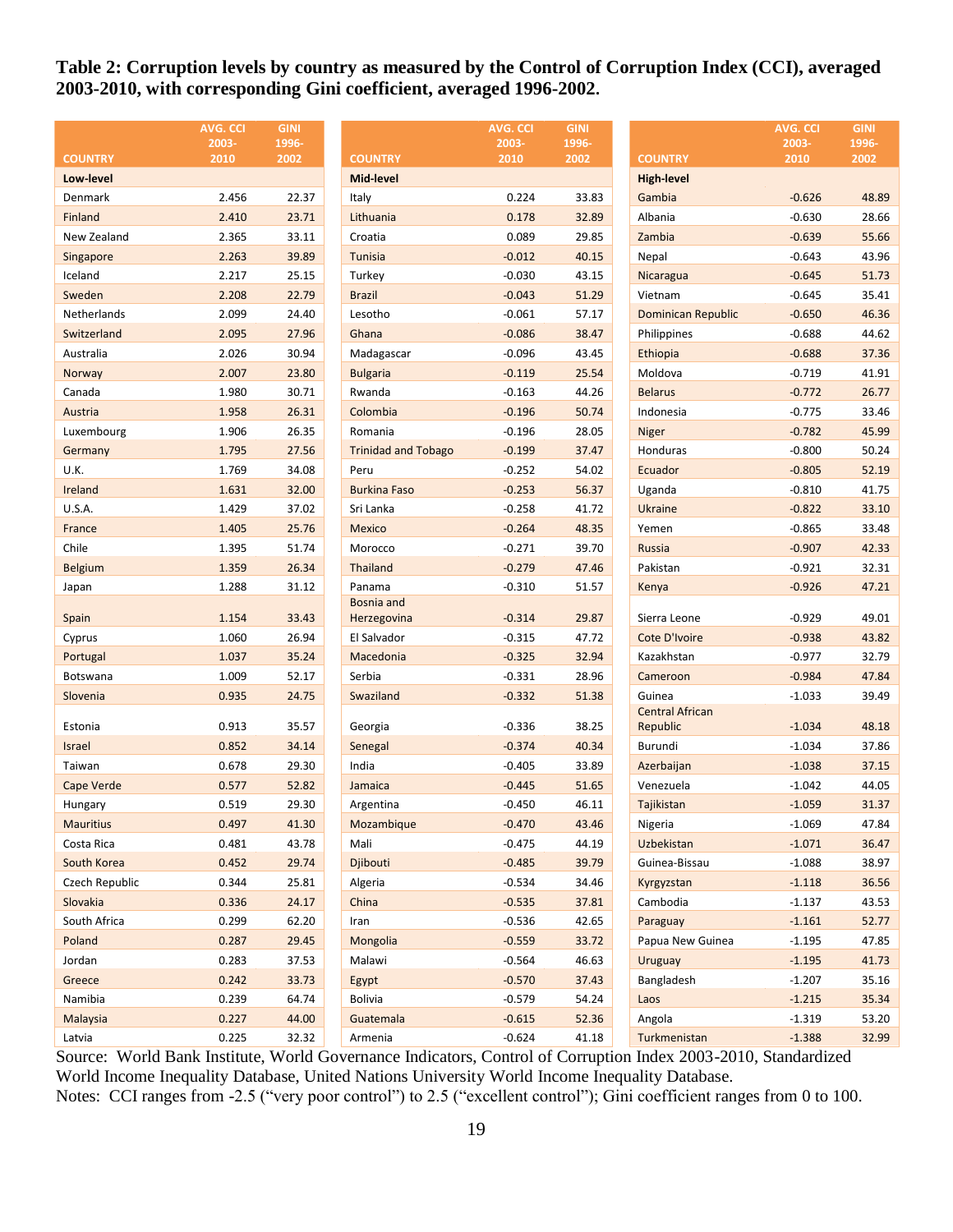Figure 1 below shows corruption levels for each country in the sample as measured by the CPI according to GDP per capita. The low-, mid- and high- level designations of GDP per capita are based upon each country's placement within the bottom, middle and top thirds among countries in the sample. The figure shows a clear positive correlation between CPI scores and GDP per capita, with higher CPI scores indicating lower levels of corruption.





Source: United Nations Statistics Division

Note: "Low-level group" denotes the lowest third of countries from the sample in terms of GDP per capita in 2002 (ranging from 779 to 112 USD). "Mid-level group" denotes the middle third of countries from the sample in terms of GDP per capita (ranging from 3924 to 882 USD). "High-level group" denotes the highest third of countries from the sample in terms of GDP per capita, (ranging from 50983 to 3965 USD).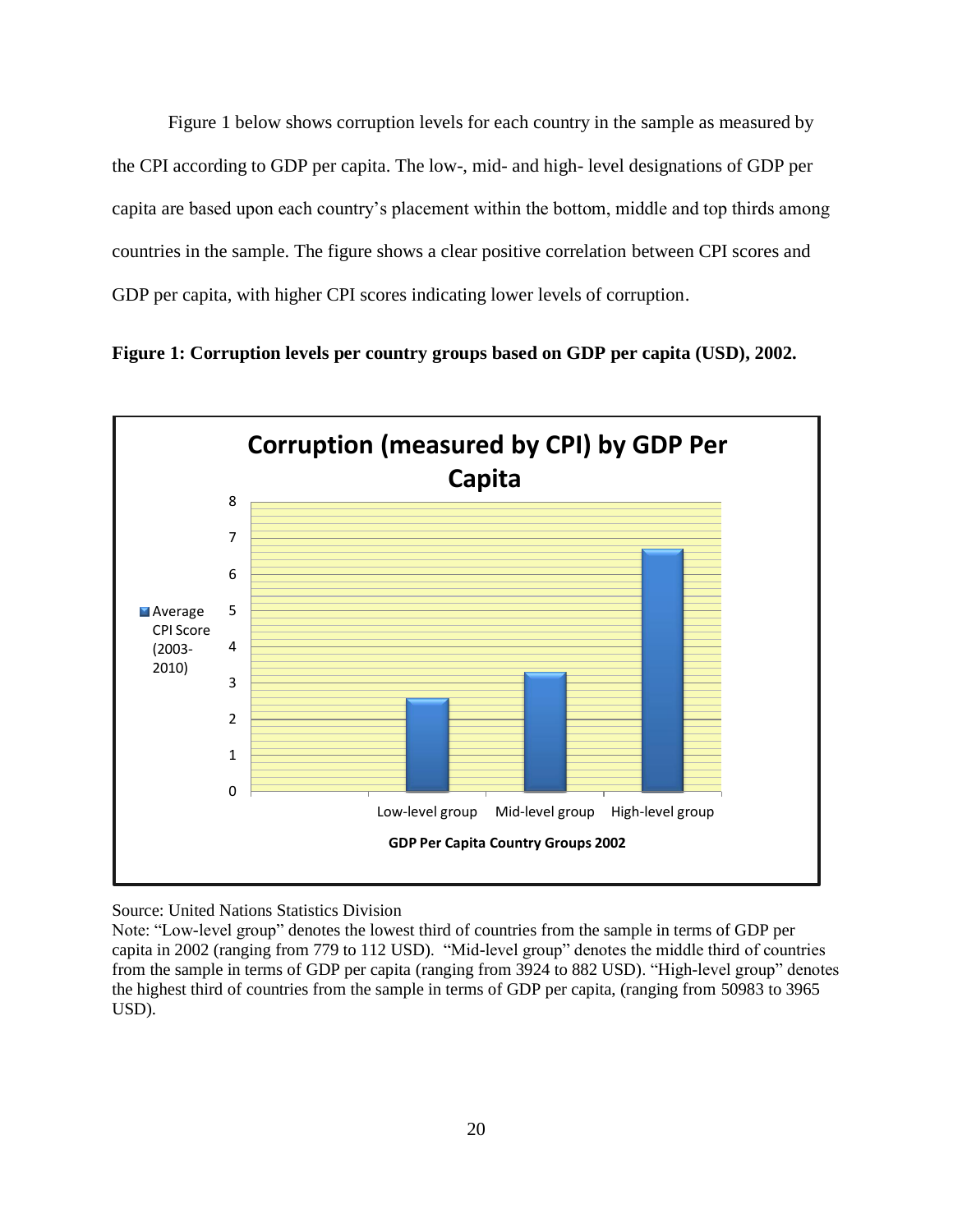Figure 2 continues in a similar vein, comparing corruption levels according countries' "developed" or "developing" status, based upon categorizations from the International Monetary Fund's *World Economic Outlook* from April 2012. Figure 2 shows that developed countries from the sample had higher averaged CPI scores (less corrupt) than developing countries from the sample.







Figure 3 below shows corruption levels according to levels of income inequality.

Corruption again is measured by the CPI, while income inequality level is based upon a

country's placement with the bottom, middle and top thirds of the sample by Gini coefficient,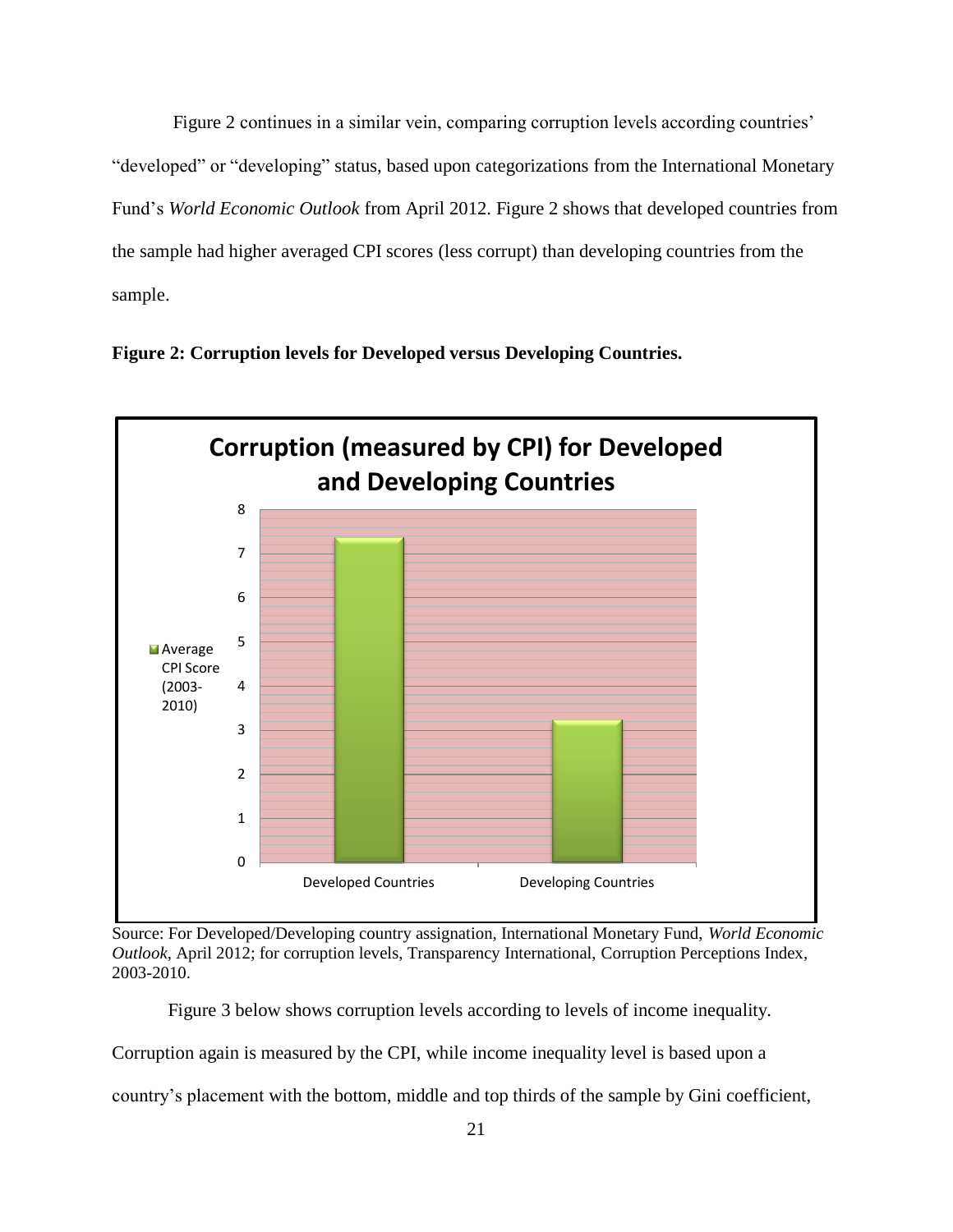with the low-level group having the lowest Gini coefficients and hence lowest levels of income inequality. The figure shows higher CPI scores (i.e. less corruption) among countries with lower levels of income inequality, with averaged CPI scores among each group decreasing as income inequality levels increase.

**Figure 3: Corruption levels per country groups based on Income Inequality levels (averaged Gini coefficient, 1996-2002)**



Note: "Low-level group" denotes the lowest third of countries from the sample in terms of income inequality, (Gini ranging from 22.3—33.5). "Mid-level group" denotes the middle third of countries from the sample in terms of income inequality, (Gini ranging from 33.7-43.6). "High level group" denotes the highest third of countries from the sample in terms of income inequality, (Gini ranging from 43.6-64.8).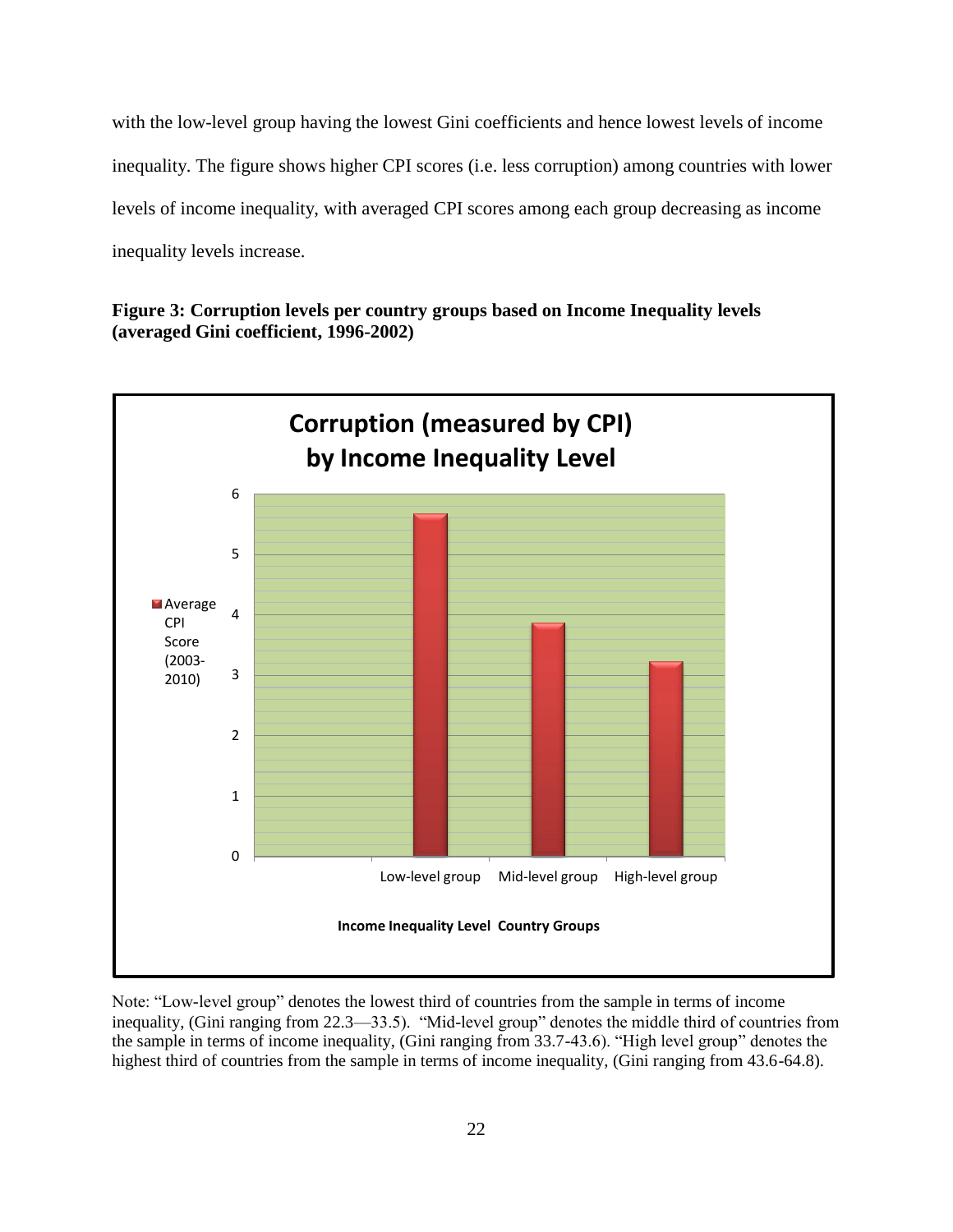Data on GDP per capita, natural resource abundance and trade openness were taken from the World Bank's World Development Indicator database, and used averaged data from 1996- 2002. Data for the democracy variable were taken from Freedom House's Freedom in the World Index, specifically each country's political rights score averaged over the same period. Legal code origin data was taken from La Porta et al. (1999).

For the supplementary variables, data for the press freedom variable were taken from the Reporters Sans Frontieres 2002 Press Freedom Index. Data on the prevalence of civil society organizations, as measured by the number of organizations per capita in each country, were taken from Grimes (2008), and reflects rates from 2000. Attitudinal/cultural variable data were taken from the World Values Survey (1996-2008). Data on the political contribution laws for each country were taken from the International Institute for Democracy and Electoral Assistance (IDEA), and represent a cross-section from 2002.<sup>4</sup>

 $\overline{a}$ 

<sup>&</sup>lt;sup>4</sup> Appendix 1 presents pairwise correlations between the independent variables of the primary model, and indicates a lack of multicollinearity.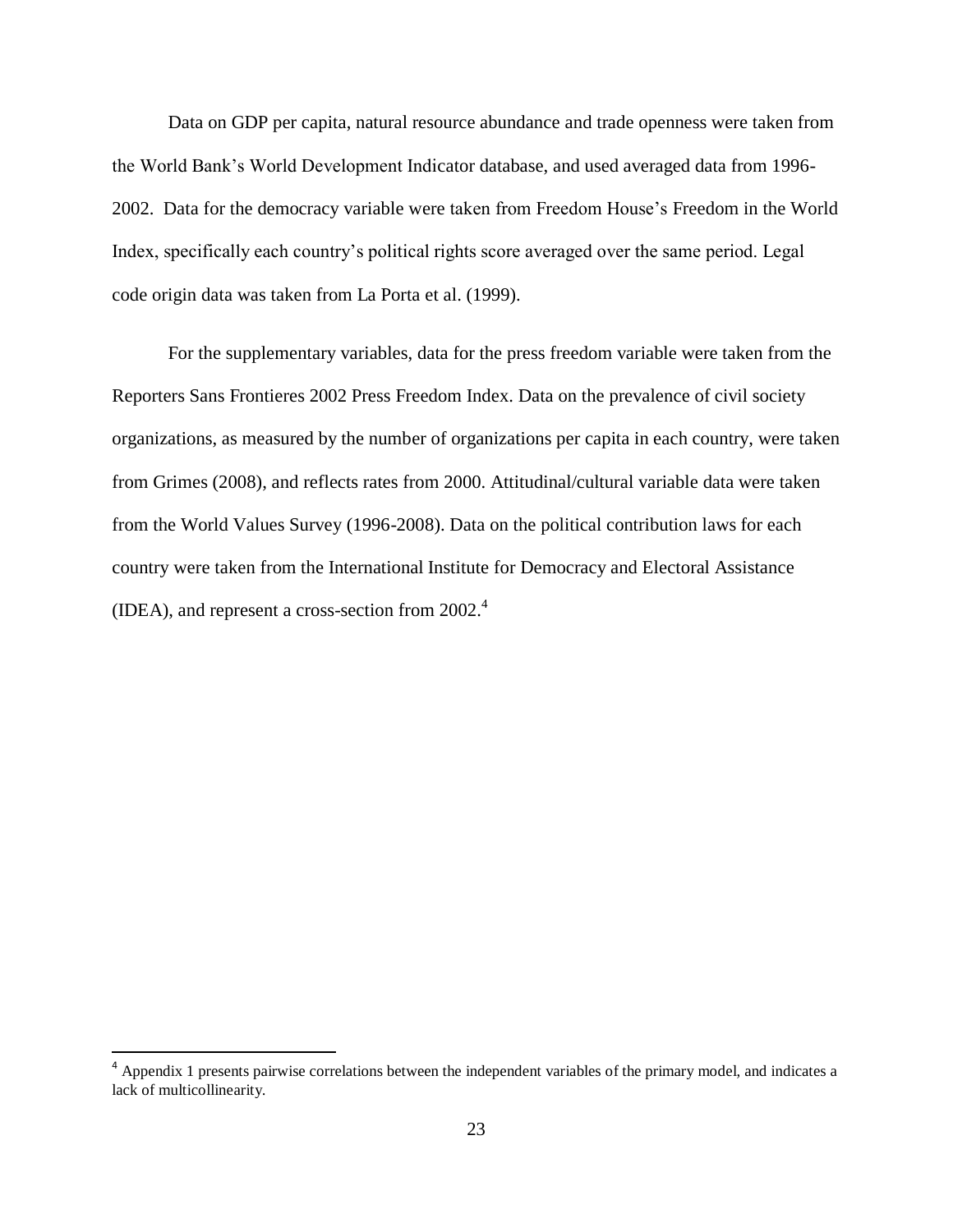#### **Analysis**

l

Three sets of regression analyses were performed. Each set supported the hypothesis of a positive association between income inequality and corruption.<sup>5</sup>

The first set includes the largest sample of countries, and examines the relationship most broadly, using a concise model including only control variables that in previous tests demonstrated consistent significance. In addition, owing to the availability of data, four models include variables related to sectors that are frequently the focus of anti-corruption campaigns: the per capita number of civil society organizations and the Press Freedom index score for each country from 2002. As a further robustness check, the first set of regression analyses included three models using an instrumental variable for income inequality. Mature cohort size, or the ratio of the population aged 40 to 59 years old relative to the population 15 to 69 years is instrumented for the Gini coefficient, following You and Khagram (2005).

Table 3 presents the results of the first set of regression analyses using the largest sample. Each of the six models explained more than 83 percent of the variation in corruption, indicating strong predictive power in determining future levels of corruption.

In the three OLS estimations, the natural logarithm of the averaged 1996-2002 Gini coefficient showed a statistically strong positive association with corruption levels as measured by the averaged CPI from 2003-2010.<sup>6</sup> In all three OLS estimations, the natural logarithm of the averaged Gini coefficient was significant at the 1 percent level. In the three IV 2SLS regressions, the natural logarithm of the averaged Gini coefficient (instrumented for with mature cohort size,

<sup>&</sup>lt;sup>5</sup>Model diagnostics for all three sets of regression analyses are listed in Appendix 2. The results of the White test showed no issues with heteroscedasticity. For the link test results, the "hat" p-value should be significant, and the "hat squared," or the coefficient of the squared linear predictor, should be insignificant, which was the case for all of the models. The results of the Ramsey's RESET test for omitted variables ("ovtest") show no bias in this regard. For the three 2SLS regressions, the first stage regression t-statistic value for "mature cohort size" was above the critical threshold of 3.2.

 $6$  The sign in the coefficient of the Gini is inverted because CPI scores range from 1 (most corrupt) to 10 (least corrupt).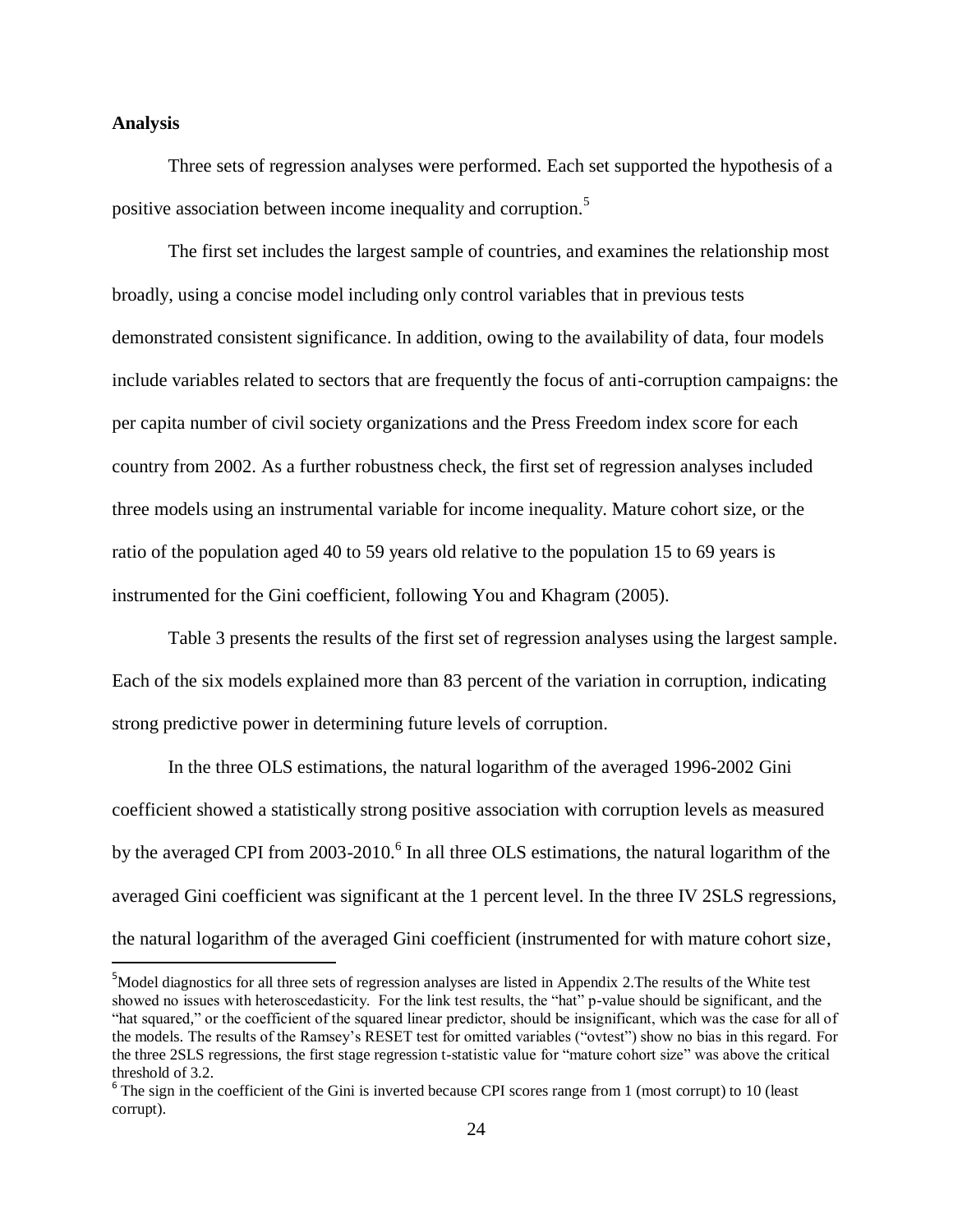or "mature") retained its statistically significant association with corruption levels, although to a lesser degree at the 10 percent level. The six models strongly suggest the robustness of the positive relationship between income inequality and corruption.

The natural logarithm of GDP per capita in all six models showed a strongly statistically significant negative association with perceived corruption levels at the 1 percent level, as expected from the literature (Treisman, 2000). Percentage of the country identifying as Protestant also showed a very robust statistically significant negative association with perceived corruption levels, a relationship that has also been revealed by previous studies (La Porta, et al. 1997).

Other variables that have been employed in previous cross-country empirical corruption research included natural resource abundance, socialist legal code origins and democracy as defined by Freedom House political rights score, showed statistically significant associations with corruption to a slightly lesser extent, but with the expected signs. The use of a quadratic term by You and Khagram (2005) for the Freedom House political rights score was reaffirmed in all of the models.

Three variables were used to examine whether socialist legal code origin, Freedom House index score and GDP per capita varied according to the natural logarithm of the averaged Gini coefficient value. In contrast to You and Khagram (2005), who found that income inequality had a stronger positive association with perceived corruption levels in countries with higher democracy scores, this relationship was shown to be statistically significant only once, in OLS (3), and in that instance at the 10 percent level. OLS (3) included Press Freedom Index score as an additional independent variable, which may have contributed toward greater variation in the democracy score.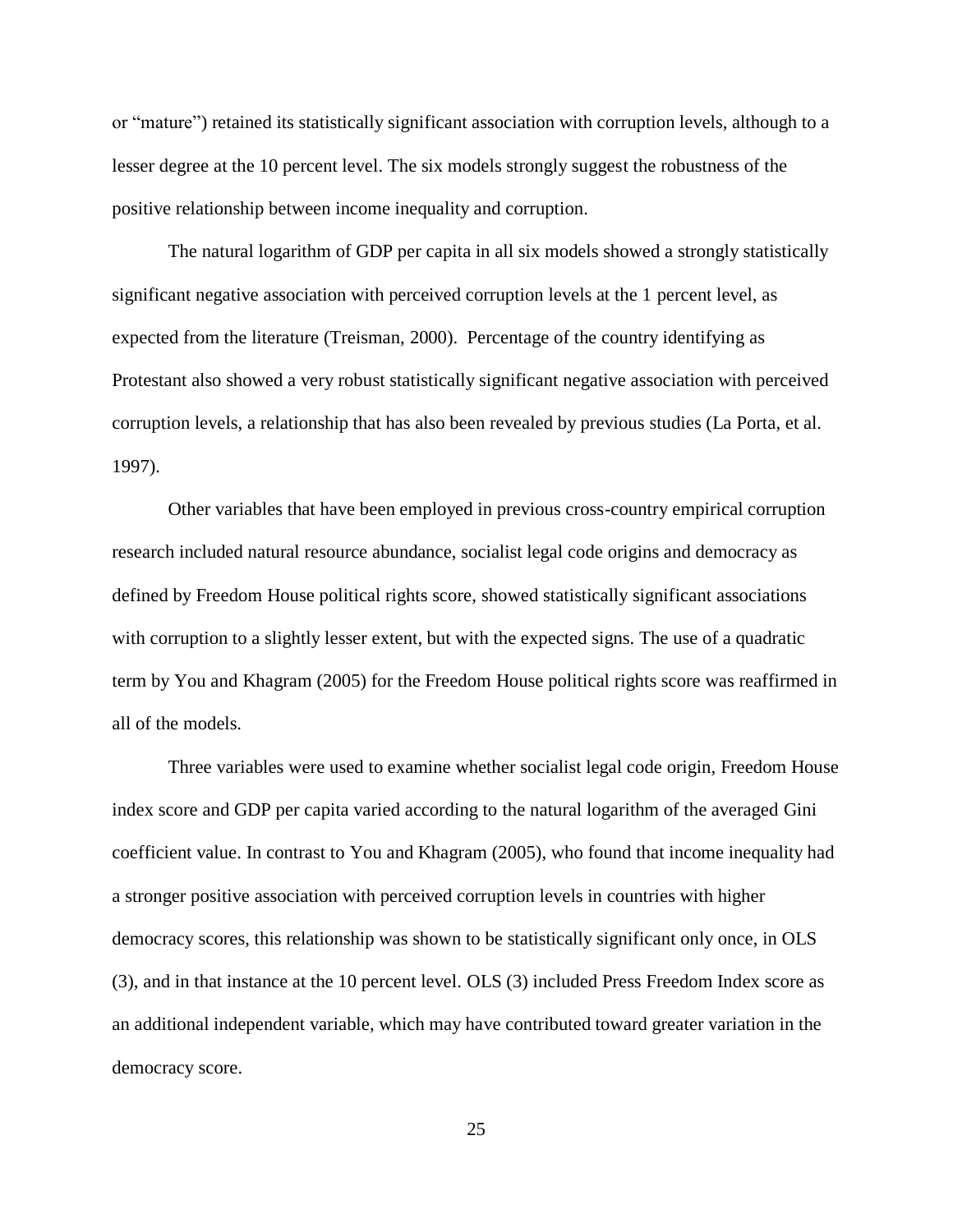At the same time, two variables previously unexplored in the literature showed statistically significant associations with perceived corruption levels in multiple models. The variable examining socialist legal code origin and Gini coefficients showed a statistically significant positive association with perceived corruption levels in four of the six models at the 10 percent level, and in OLS(1) at the 5 percent level. Post-socialist or currently socialist legal code countries frequently combine high levels of corruption with moderate to low levels of income inequality. The results suggest that in these countries higher income inequality is still associated with higher levels of corruption, and that the relationship intensifies as income inequality increases.

The variable examining GDP per capita and Gini coefficients showed a statistically significant positive association with perceived corruption levels in five of the six models, including two,  $OLS(1)$  and  $OLS(2)$ , where it was significant at the 5 percent level. The relationship these results suggest is that the association between income inequality and corruption is greater in higher-income countries. A possible explanation for why this might be the case derives from the theoretical underpinnings of the relationship between corruption and income inequality generally: corruption in highly unequal societies arises from effort by the rich to preserve their status through corrupt practices at the expense of poorer segments of the population (You and Khagram, 2005). This phenomenon may be more intense in higher income countries where the lower segments of society may experience enough affluence to be politically active or conscious, and hence more of a threat than in societies where the bottom rungs are concerned more with basic subsistence.

The two variables tied to current strategies of anti-corruption campaigns, civil society organization prevalence and the Press Freedom Index score, show no statistically significant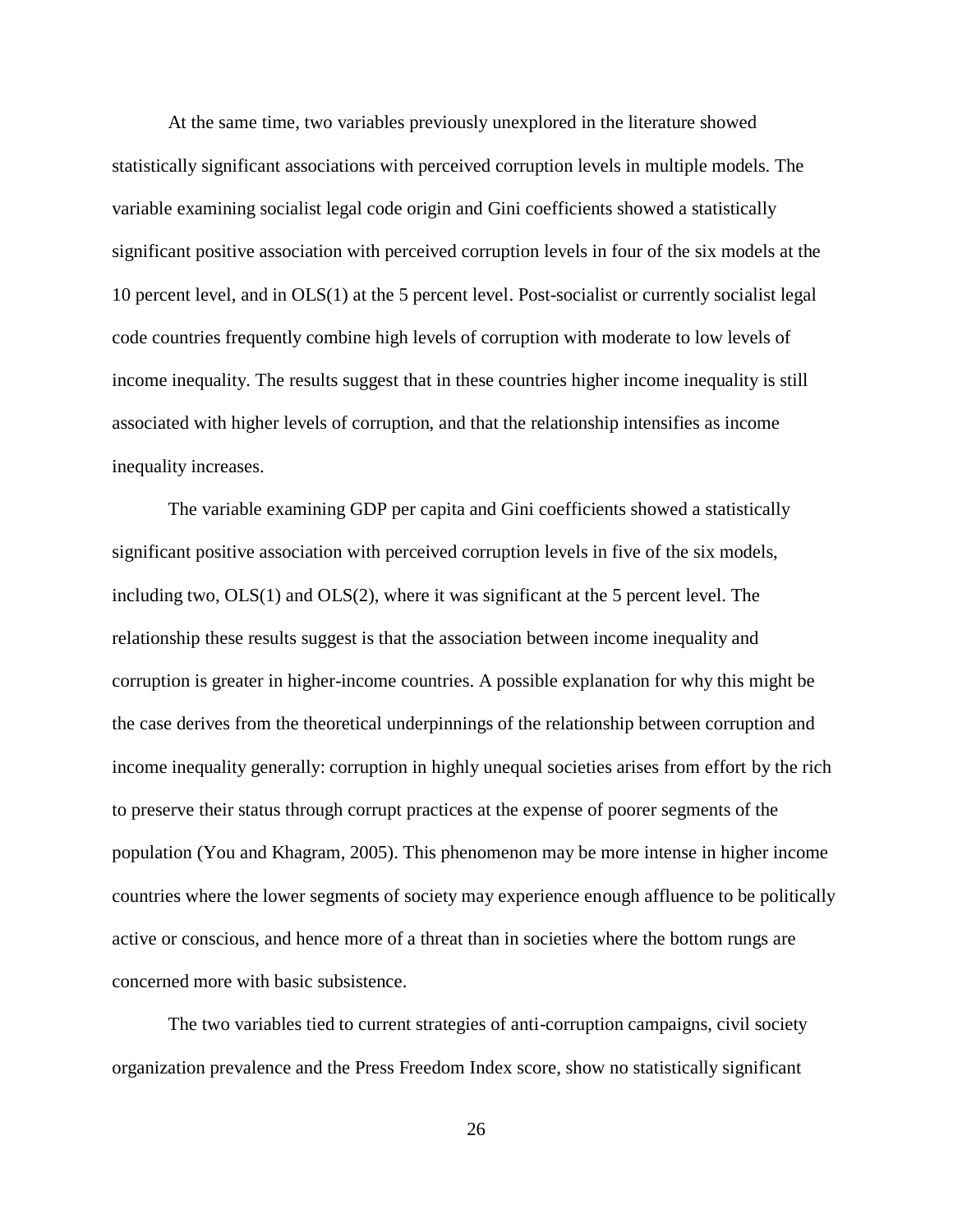association with perceived corruption levels, in contrast to the findings of Brunetti and Weder

(2001). The implications of these results will be discussed in the following section.

|                     | OLS(1)        | IV $(1)$        | OLS(2)           | IV $(2)$        | OLS(3)          | IV(3)        |
|---------------------|---------------|-----------------|------------------|-----------------|-----------------|--------------|
| In Gini             | $-2.47838$    | $-0.0895989$    | $-2.510235$      | $-0.096143$     | $-2.582441$     | $-0.096129$  |
| (mature in 2SLS)    | $[-2.69]$ *** | $[-1.65]$ *     | $[-2.73]$ ***    | $[-1.83]$ *     | $[-2.93]$ ***   | $[-1.66]$ *  |
| In GDP per capita   | 0.4332971     | 0.4470075       | 0.4523089        | 0.4695604       | 0.4365194       | 0.4523555    |
|                     | $[3.67]$ ***  | $[4.09]$ ***    | $[3.75]$ ***     | $[4.22]$ ***    | $[3.66]$ ***    | $[4.12]$ *** |
| In Trade Openness   | 0.1677375     | 0.1905632       | 0.1070257        | 0.1248013       | 0.1396707       | 0.1525278    |
|                     | [0.76]        | [0.90]          | [0.40]           | [0.49]          | [0.62]          | [0.71]       |
| Nat. Res.           | $-0.0069576$  | $-0.006652$     | $-0.0063688$     | $-0.0060065$    | $-0.0068967$    | $-0.0065243$ |
|                     | $[-2.07]**$   | $[-1.83]$ *     | $[-1.83]$ *      | $[-1.64]$ *     | $[-2.04]$ **    | $[-1.77]$ *  |
| Democ.              | $-0.8782379$  | $-1.110569$     | 0.0473765        | $-1.099721$     | $-0.9485129$    | $-1.233837$  |
|                     | $[-2.17]**$   | $[-1.85]$ *     | $[-2.15]$ **     | $[-1.90]$ *     | $[-2.37]$ **    | $[-1.88]$ *  |
| Democ. Squared      | 0.0495753     | 0.0429035       | 0.0473765        | 0.0397867       | 0.0492527       | 0.0425395    |
|                     | [1.48]        | [1.31]          | [1.49]           | [1.25]          | [1.51]          | [1.32]       |
| Socialist Legal     | $-2.83252$    | $-2.827603$     | $-2.773812$      | $-2.858771$     | $-2.703419$     | $-2.660782$  |
|                     | $[-2.56]$ **  | $[-2.06]$ **    | $[-2.57]**$      | $[-2.17]**$     | $[-2.28]$ **    | $[-1.94]$ *  |
| Protestant %        | 1.458848      | 1.560678        | 1.40283          | 1.483077        | 1.491951        | 1.610904     |
|                     | $[3.77]$ ***  | $[3.72]$ ***    | $[3.59]$ ***     | $[3.52]$ ***    | $[4.01]$ ***    | $[4.08]$ *** |
| Soc. Leg.* Gini     | 0.0637597     | 0.0622719       | 0.0625207        | 0.0633298       | 0.0601273       | 0.0574389    |
|                     | $[2.16]$ **   | $[1.75]$ *      | $[2.16]$ **      | $[1.85]$ *      | $[1.89]*$       | [1.61]       |
| Democ.* Gini        | 0.0089491     | 0.0158262       | 0.0083483        | 0.016396        | 0.0098456       | 0.0177899    |
|                     | [1.55]        | [1.21]          | [1.46]           | [1.29]          | $[1.68]$ *      | [1.24]       |
| GDPperCap.* Gini    | 1.80e-06      | 1.55e-06        | $1.71e-06$       | 1.39e-06        | 1.82e-06        | 1.55e-06     |
|                     | $[2.21]$ **   | $[1.72]$ *      | $[1.96]$ **      | [1.48]          | $[2.21]$ **     | $[1.73]$ *   |
| Civil Society Org.  |               |                 | 0.0070129        | 0.0079974       |                 |              |
| Prevalence          |               |                 | [0.91]           | [1.03]          |                 |              |
| Press Freedom       |               |                 |                  |                 | 0.0047298       | .0067697     |
|                     |               |                 |                  |                 | [0.66]          | [0.85]       |
| <b>Observations</b> | 126           | $\frac{125}{2}$ | $\overline{125}$ | $\frac{124}{x}$ | $\frac{126}{ }$ | 125          |
| F-Statistic/Chi sq. | 84.17         | 894.98          | 75.48            | 904.51          | 83.39           | 861.26       |
| R-Squared           | 0.8399        | 0.8336          | 0.8414           | 0.8343          | 0.8409          | 0.8340       |

**Table 3: Broad sample OLS and IV 2SLS regression results with CPI as dependent variable**

Robust t statistics in brackets. \*significant at 10%; \*\*significant at 5% ; \*\*\*signifcant at 1%

The second set of regressions included four indicator variables that have not been previously used in models attempting to analyze the relationship between corruption and income inequality, and which concern the laws in each country concerning contributions to political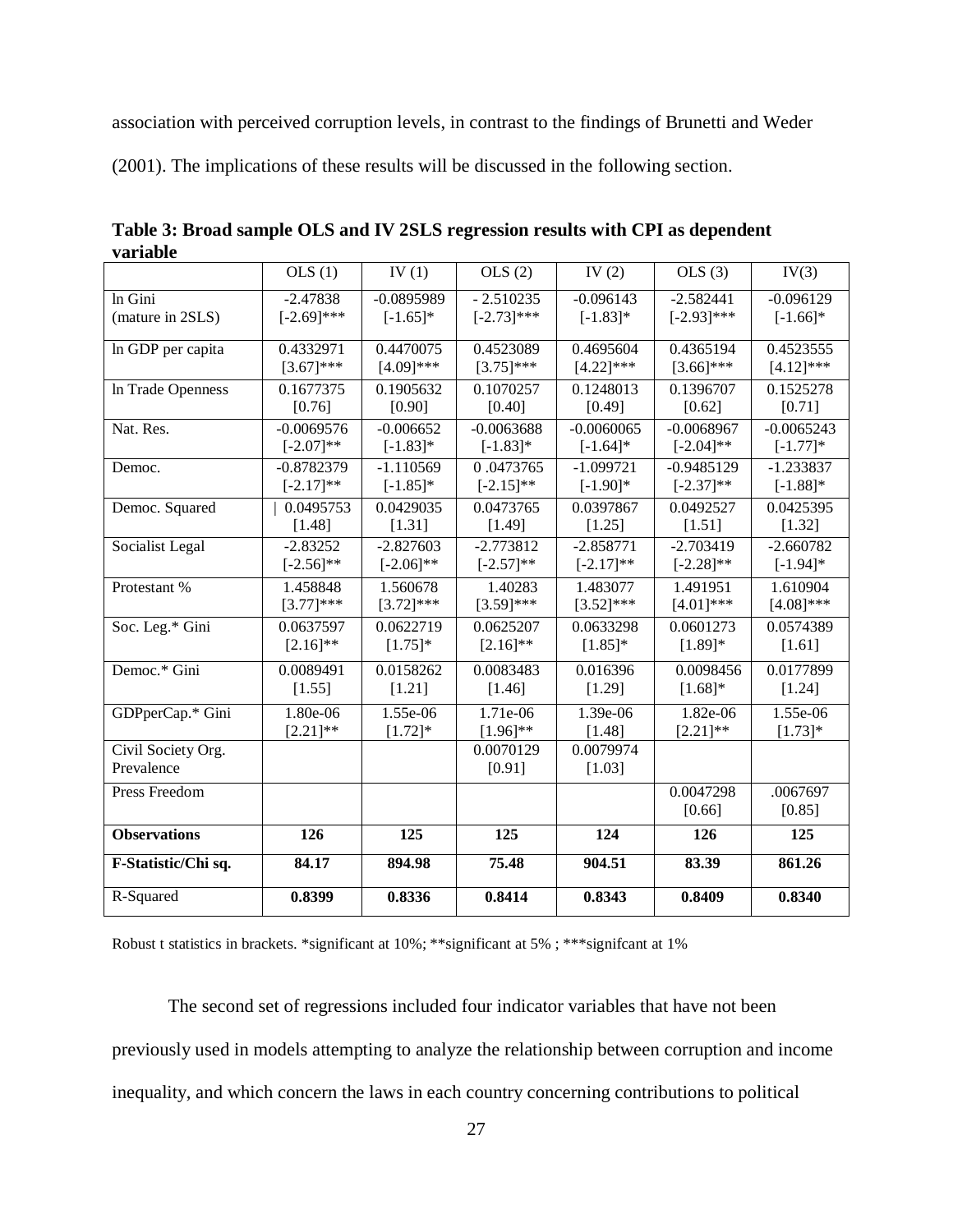parties. CPI averaged between 2003-2010 was again used as the dependent variable. Owing to missing data for these variables, the sample in this set of regression analyses is smaller than that of the first.

Table 4 presents the results of the second set of regression analyses. Each of the six models explained more than 84 percent of the variation in corruption, indicating a strong predictive power in determining future levels of corruption.

OLS (4) shows that within this sample of countries the primary model employed in OLS (1) still yields similar results, with averaged Gini coefficient, the log of GDP per capita, socialist legal code origin and percentage of Protestants all significant at least at the 5 percent level.

Of the four variables introduced in this set of regression analyses, Ceiling on Raisings by Parties was not statistically significant in any of the models in which it was included. Ceiling on Contributions to Political Parties, which equals 1 if a ceiling exists on how much a donor can contribute to political parties, showed a strongly statistically significant positive association with perceived levels of corruption at the 1 percent level in both models in which it was included. Ban on Corporate Donations to parties, which equals 1 if such a ban exists, also showed a positive statistically significant association with perceived levels of corruption. When added to the baseline model in OLS (6), it was statistically significant at the 5 percent level.

Disclosure of contributions to political parties, which equals 1 if provisions exist for such disclosures, was not statistically significantly associated with perceived levels of corruption when added to the primary model without the other political contribution law variables in OLS (8). However, when these other variables are added, disclosure of contributions to parties showed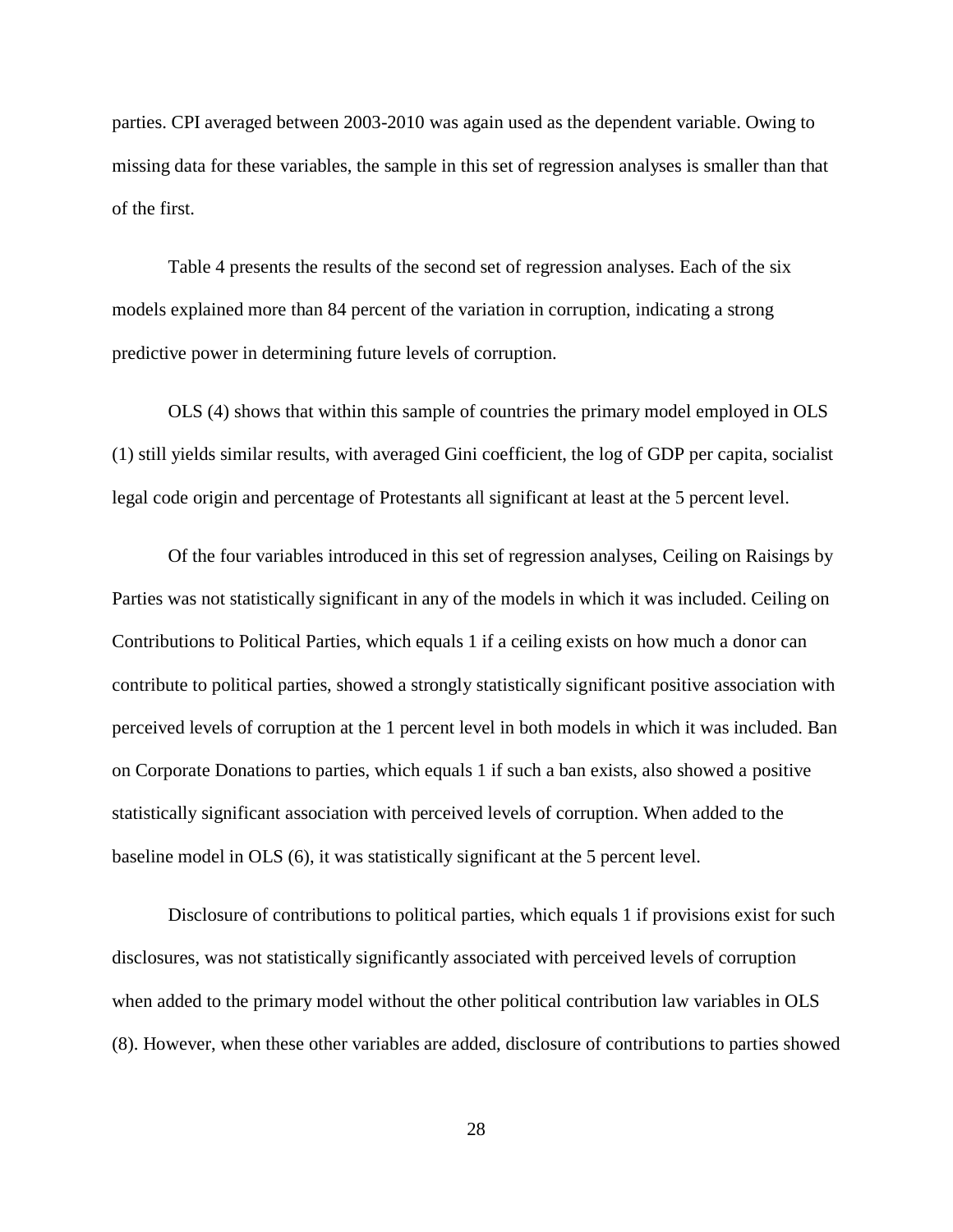a statistically significant negative association with perceived levels of corruption at the 5 percent

level.

| Table 4: OLS regression results including political contribution law variables, with CPI as |  |
|---------------------------------------------------------------------------------------------|--|
| dependent variable                                                                          |  |

|                                          | OLS(4)       | OLS(5)                       | $\overline{OLS}$ (6)          | OLS(7)                    | OLS(8)              | OLS(9)                        |
|------------------------------------------|--------------|------------------------------|-------------------------------|---------------------------|---------------------|-------------------------------|
| In Gini 96-02                            | $-2.11371$   | $-2.084833$                  | $-1.797456$                   | $-2.052633$               | $-2.422066$         | $-1.865776$                   |
|                                          | $[-2.29]$ ** | $[-2.29]$ **                 | $[1.96]$ **                   | $[-2.16]$ **              | $[-2.66]$ ***       | $[-2.17]**$                   |
| In GDP per capita                        | 0.4403099    | 0.4444293                    | .4507693                      | 0.4860377                 | 0.4689443           | 0.4168615                     |
|                                          | $[2.67]$ *** | $[3.00]$ ***                 | $[3.08]$ ***                  | $[3.07]$ ***              | $[2.96]$ ***        | $[2.90]$ ***                  |
| In Trade Openness                        | 0.2326711    | 0.294852                     | .1728847                      | 0.2637247                 | 0.2676561           | 0.1508558                     |
|                                          | [0.83]       | [1.19]                       | [0.74]                        | [1.02]                    | [1.00]              | [0.69]                        |
| Nat. Res.                                | $-0.0092761$ | $-0.0126598$                 | $-0.0118708$                  | $-0.0118442$              | $-0.0117493$        | $-0.0157517$                  |
|                                          | $[-1.21]$    | $[-1.72]*$                   | $[-1.55]$                     | $[-1.50]$                 | $[-1.55]$           | $[-2.15]$ **                  |
| Democ.                                   | $-1.181471$  | $-1.677329$                  | $-1.633677$                   | $-1.47539$                | $-1.597338$         | $-1.794625$                   |
|                                          | $[-2.00]**$  | $[-3.27]$ ***                | $[-3.14]$ ***                 | $[-2.76]$ ***             | $[-3.03]$ ***       | $[-3.67]$ ***                 |
| Democ. Squared                           | 0.1108992    | 0.1762847                    | 0.2038065                     | 0.1793372                 | 0.1664469           | 0.2379157                     |
|                                          | $[1.72]$ *   | $[2.77]$ ***                 | $[3.17]$ ***                  | $[2.74]$ ***              | $[2.78]$ ***        | $[3.95]$ ***                  |
| Socialist Legal                          | $-2.719907$  | $-2.04889$                   | -3.058895                     | $-2.581472$               | $-3.044978$         | $-3.229774$                   |
|                                          | $[-2.32]$ ** | $[-1.83]*$                   | $[-2.36]$ **                  | $[-2.09]**$               | $[-2.56]$ **        | $[-2.93]$ ***                 |
| Protestant %                             | 1.323566     | 1.250829                     | 1.000289                      | 1.451121                  | 1.445329            | 1.00403                       |
|                                          | $[3.11]$ *** | $[2.97]$ ***                 | $[2.12]$ **                   | $[3.339]$ ***             | $[3.46]$ ***        | $[2.14]$ **                   |
| Soc. Leg.* Gini                          | 0.0605684    | 0.0441062                    | 0.081675                      | 0.0541604                 | 0.0650575           | 0.0814863                     |
|                                          | $[1.91]$ *   | [1.38]                       | $[2.30]$ **                   | [1.60]                    | $[-2.56]$ **        | $[2.60]$ ***                  |
| Democ.* Gini                             | 0.008804     | 0.0126441                    | 0.0073496                     | 0.008336                  | 0.0124243           | 0.0066267                     |
|                                          | [1.24]       | $[1.70]$ *                   | [0.96]                        | [1.05]                    | $[1.75]$ *          | [0.91]                        |
| GDPperCap.* Gini                         | 2.13e-06     | 2.07e-06                     | 2.21e-06                      | 1.79e-06                  | 1.74e-06            | 1.98e-06                      |
|                                          | $[1.99]$ **  | $[2.37]^{**}$                | $[2.52]$ **                   | $[1.86]$ *                | $[1.75]$ *          | $[2.65]$ ***                  |
| <b>Ban on Corporate</b><br>Contributions |              | $-0.4520381$<br>$[-2.38]$ ** |                               |                           |                     | $-0.3491639$<br>$[-1.71]$ *   |
| Ceiling on<br>Contributions              |              |                              | $-0.7079061$<br>$[-2.91]$ *** |                           |                     | $-0.8693655$<br>$[-2.74]$ *** |
| Ceiling on<br>Raisings by Parties        |              |                              |                               | $-0.1704927$<br>$[-0.65]$ |                     | 0.2697542<br>[1.08]           |
| Disclosure - Party<br>Contributions      |              |                              |                               |                           | 0.1284557<br>[0.61] | 0.5319564<br>$[2.21]$ **      |
| <b>Observations</b>                      | 88           | 85                           | 85                            | 85                        | 86                  | 84                            |
| F-Statistic/Chi sq.                      | 73.36        | 77.88                        | 68.19                         | 67.46                     | 67.99               | 60.94                         |
| <b>R-Squared</b>                         | 0.8499       | 0.8694                       | 0.8687                        | 0.8571                    | 0.8567              | 0.8832                        |

Robust t statistics in parentheses. \*significant at 10%; \*\*significant at 5% ; \*\*\*significant at 10%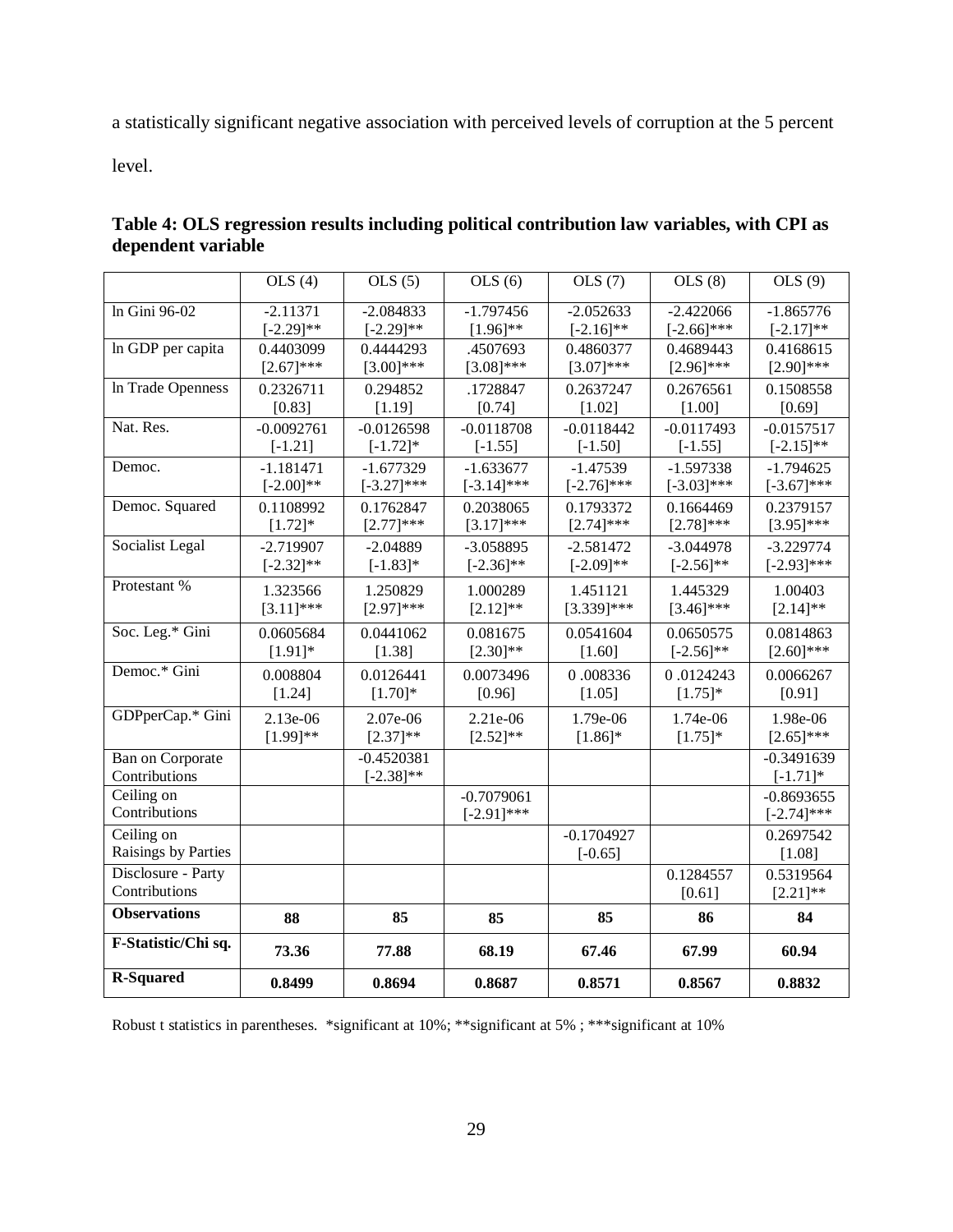There are several interesting aspects to the results of the second set of regressions. The first is that two variables that could be expected to curb the influence of wealthier segments of society, the ban on corporate donations and the ceiling on contributions to political parties, are actually associated with higher levels of corruption. This apparent contradiction could, however, be the result of the specific nature of the laws rather than their spirit: by capping or outright banning different forms of influence seeking, the laws may effectively push underground activities that otherwise could be regulated.

This possible explanation is supported in part by the results of OLS (9), where the four political contribution law variables are included in a single model. Both the ban on corporate contributions and the ceiling on contributions variables remain statistically significant, at the 10 and 1 percent levels, respectively. The existence of laws requiring the disclosure of contributions to political parties, however, becomes strongly statistically significant at the 5 percent level, and is negatively associated with perceived corruption levels. The results suggest that while restricting contributions may have an adverse effect, greater controls on the transparency and openness of such contributions may be effective.

These results complement the findings of Djankov et al. (2009) on the negative association between the transparency of finances for political actors and corruption by focusing not solely on politicians themselves but their financial backers as well. Moreover, the evidence of this association lends weight to the theoretical basis for the relationship between income inequality and corruption proposed by You and Khagram (2005).

Table 5 present the results of the third set of regressions. Each of the three models explained more than 85 percent of the variation in corruption.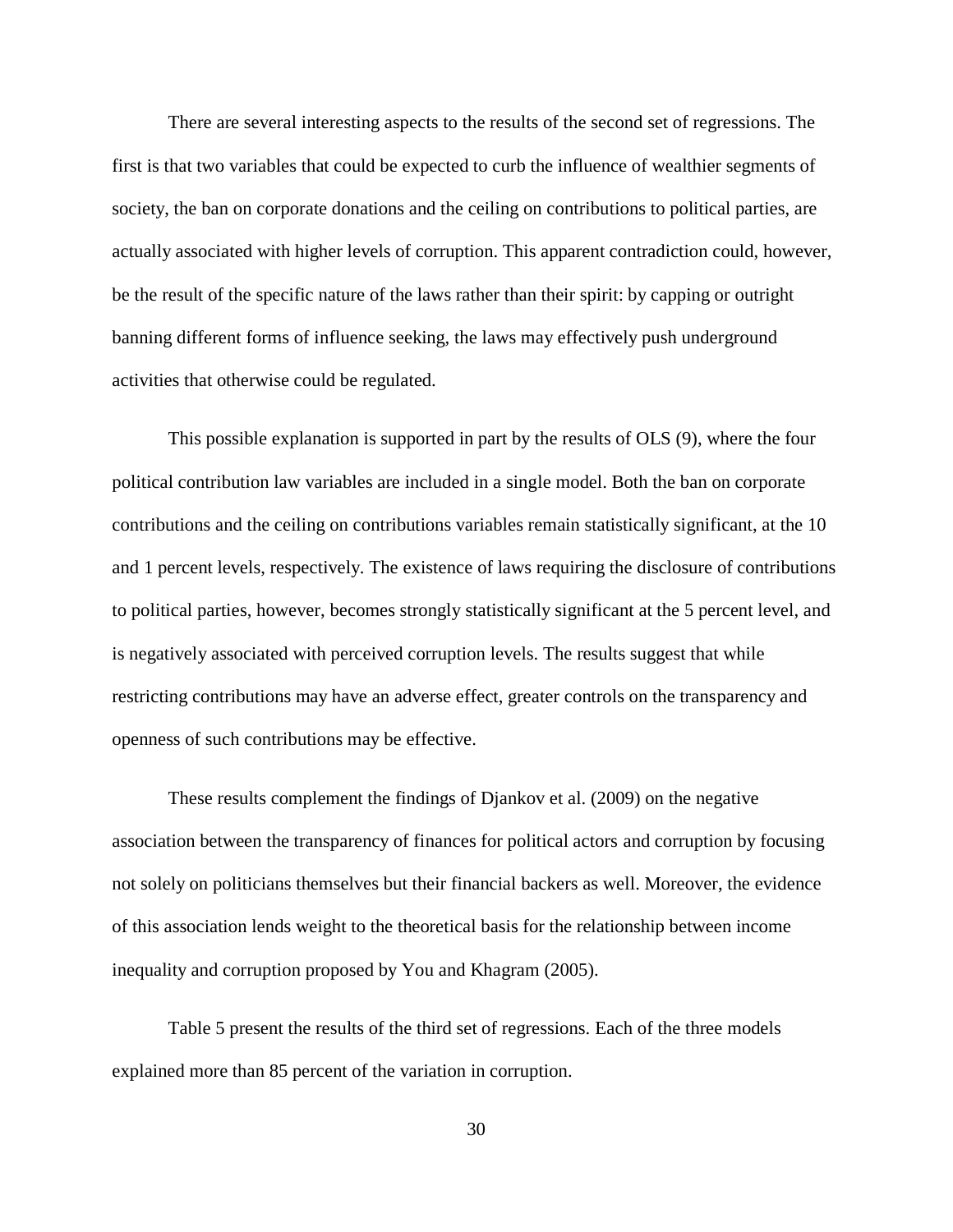The third set of regression analyses looked specifically at attitudinal and cultural variables gleaned from the World Values Survey. Data on these variables included a smaller sample of countries. The two variables included in the regression analyses concerned attitudes toward authority (specifically, the desirability of having a "strong leader," ranked on a scale of 1 to 4) and income distribution (whether incomes should be more (1) or less (10) equal).

Unfortunately, the first regression using the baseline model shown in OLS (1) with CPI as the dependent variable failed to show a significant relationship between income inequality and corruption.

Three models using a different measure of corruption, the World Bank Control of Corruption Index (CCI), as the dependent variable were run using the data from the World Values Survey. In all three models income inequality shows a strongly statistically significant association with perceived corruption levels. The cultural/attitudinal variables, however, showed no significant associations in the regressions in which they were included.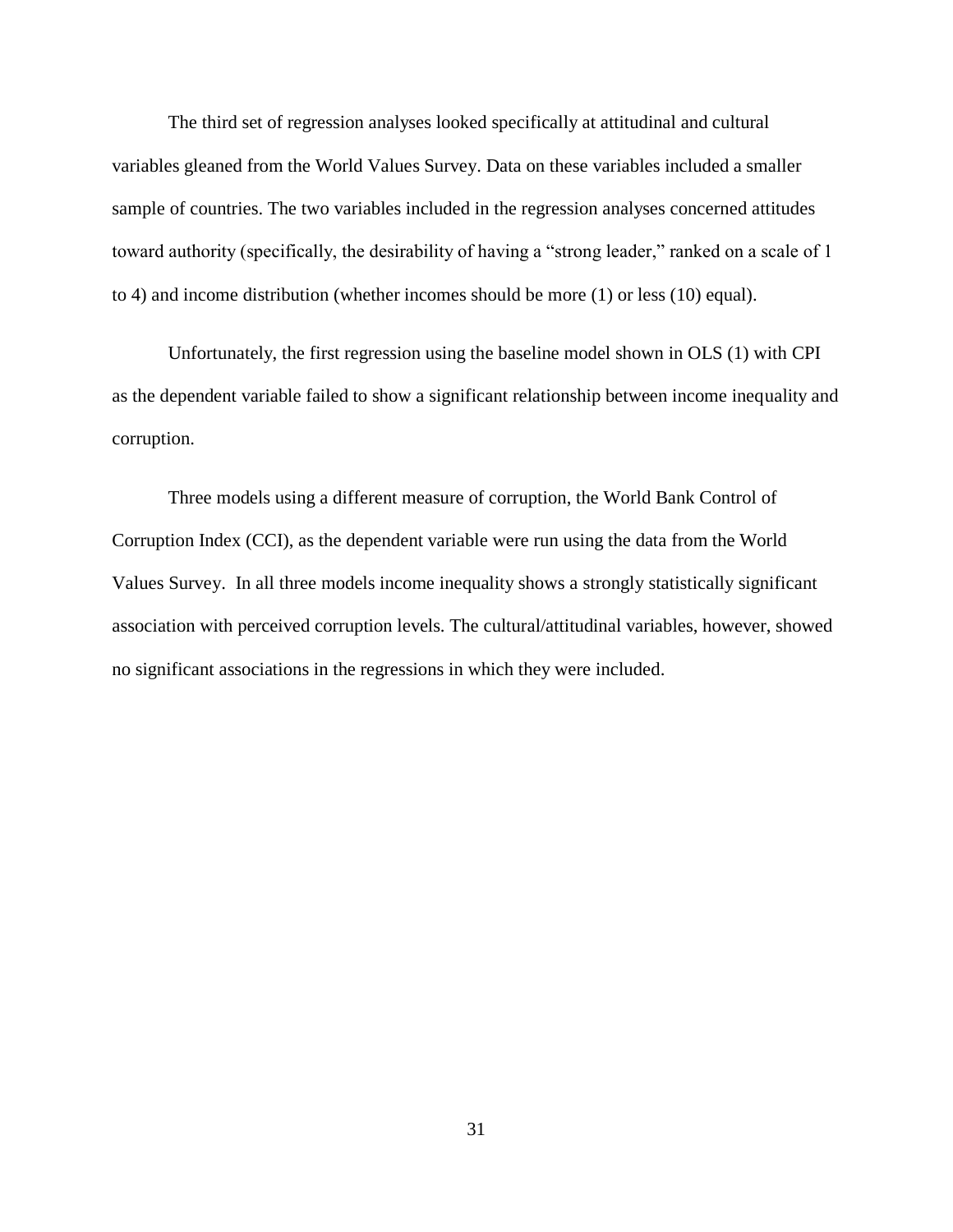| Table 5: OLS and IV 2SLS regression results including World Values Survey data, with |  |  |  |
|--------------------------------------------------------------------------------------|--|--|--|
| CCI as dependent variable                                                            |  |  |  |

|                      | OLS (10)      | OLS(11)      | OLS (12)      |
|----------------------|---------------|--------------|---------------|
| In Gini 96-02        | $-1.182542$   | -1.193438    | $-1.186832$   |
| (mature in 2SLS)     | $[-2.15]$ **  | $[-2.09]$    | $[-2.23]$ **  |
| In GDP per capita    | 0.2565139     | 0.2577338    | 0.2406433     |
|                      | $[3.85]$ ***  | [3.83]       | $[3.63]$ ***  |
| ltrade               | 0.2064824     | 0.2048721    | 0.2291974     |
|                      | $[2.09]**$    | [1.99]       | $[2.20]$ **   |
| Nat. Res.            | $-0.0053409$  | $-0.0053938$ | $-0.00509$    |
|                      | $[-1.97]$ **  | $[-1.91]$    | $[-1.74]$ *   |
| Democ.               | $-0.4835904$  | $-0.4811823$ | $-0.4707958$  |
|                      | $[-3.09]$ *** | $[-3.01]$    | $[-2.91]$ *** |
| Democ. Squared       | 0.0218071     | 0.0214743    | 0.0199857     |
|                      | [1.28]        | $[1.24]$     | [1.17]        |
| Socialist Legal      | $-0.2238982$  | $-0.2338924$ | $-0.3088672$  |
|                      | $[-0.45]$     | $[-0.44]$    | $[-0.64]$     |
| Protestant %         | 0.9748985     | 0.9783137    | 0.9665201     |
|                      | $[4.51]$ ***  | [4.45]       | $[4.48]$ ***  |
| Soc. Leg.* Gini      | 0.0001592     | 0.0005089    | 0.0021443     |
|                      | [0.01]        | [0.03]       | [0.16]        |
| Democ.* Gini         | 0.0089625     | .0089689     | 0.0090001     |
|                      | $[2.35]^{**}$ | [2.34]       | $[2.31]$ **   |
| GDPperCap.* Gini     | 8.00e-07      | 8.00e-07     | 8.19e-07      |
|                      | $[2.31]$ **   | [2.29]       | $[2.42]$ **   |
| <b>WVS Authority</b> |               | $-.0213888$  |               |
|                      |               | $[-0.14]$    |               |
| <b>WVS</b> Income    |               |              | $-0.0480838$  |
|                      |               |              | $[-0.83]$     |
| <b>Observations</b>  | 83            | 83           | 83            |
| F-Statistic/Chi sq.  | 66.25         | 60.16        | 61.79         |
| <b>R-Squared</b>     | 0.8581        | 0.8581       | 0.8599        |

Robust t statistics in parentheses. \*significant at 10%; \*\*significant at 5%; \*\*\*significant at 10%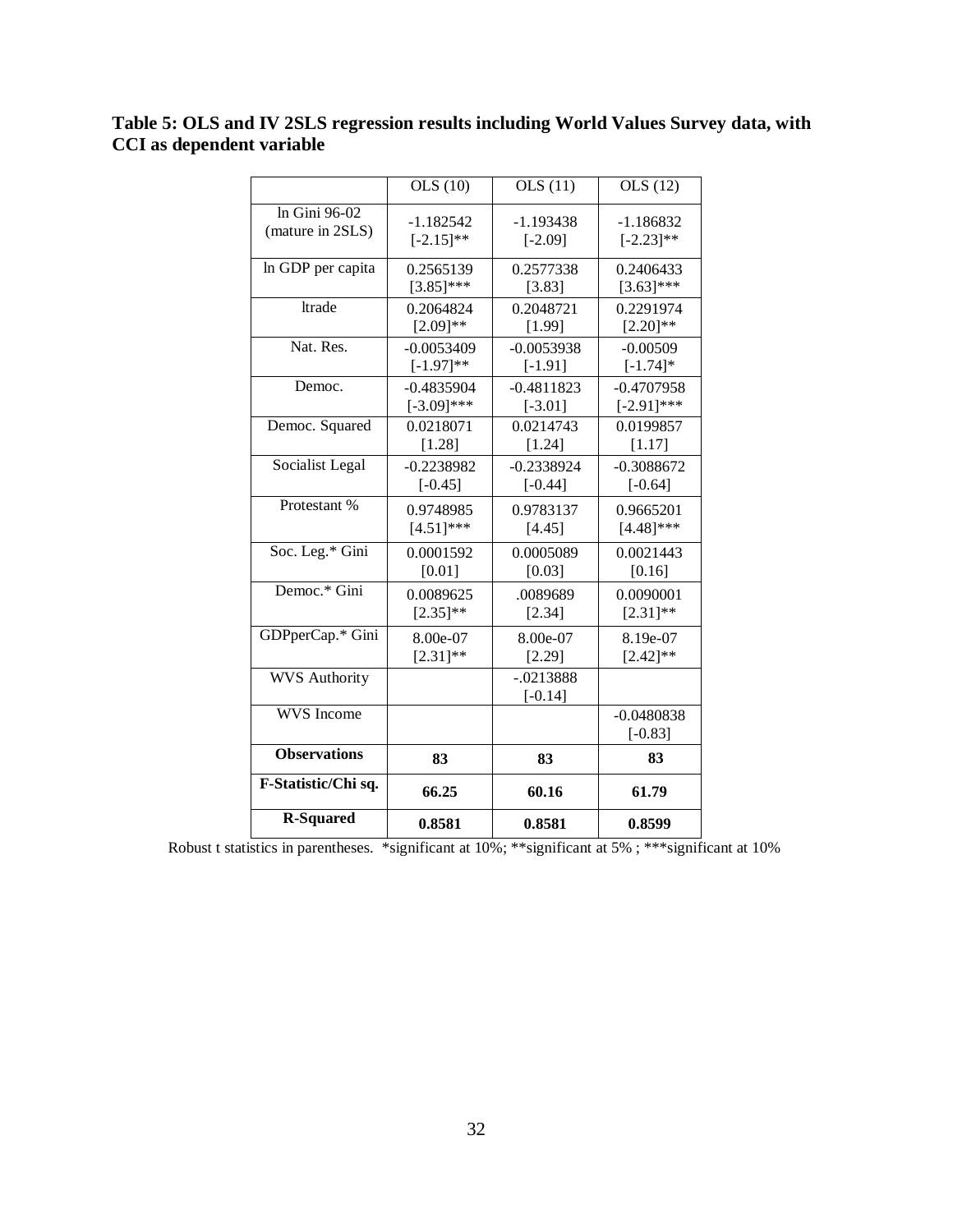#### **Policy Implications**

Corruption is a highly complex phenomenon that has been associated with a multitude of economic, legal, cultural and demographic factors. Any anti-corruption campaign will fail if it focuses on a single perceived cause at the expense of others. Moreover, much of the forms corruption will take, and the pervasiveness with which it will manifest itself, are dependent on country-specific conditions, making encompassing policy prescriptions for anti-corruption efforts difficult and perhaps fundamentally misguided. However, by adding further evidence to the relationship between income inequality and corruption this study may offer insight into how certain forms of corruption may come about, as well as a possible explanation for why certain factors previously thought to underlie corruption, and which have inspired anti-corruption measures, have not been supported by empirical research. The results of this study also suggest the possible long-term economic consequences of pronounced income inequality.

The main finding of this study was a robust positive association between income inequality and corruption. The study used more recent data from the last decade, and built upon the models of previous studies with a greater array of variables. The growing evidence of the relationship between income inequality and corruption supports theories made by previous research: in societies where a small economic elite emerges, the pressure to retain their status and wealth may impel this elite to use their superior position to purchase influence, often illegally (Khagram and You, 2005, Gupta et al., 2002).

The relationship also may provide an explanation for why previous studies of corruption found higher levels of corruption associated with smaller government size, rather than vice versa (Friedman, 2000, La Porta, 1999). Rather than a swollen public sector staffed by bribe-seeking officials, corruption may in part arise from elites from the private sector aggressively attempting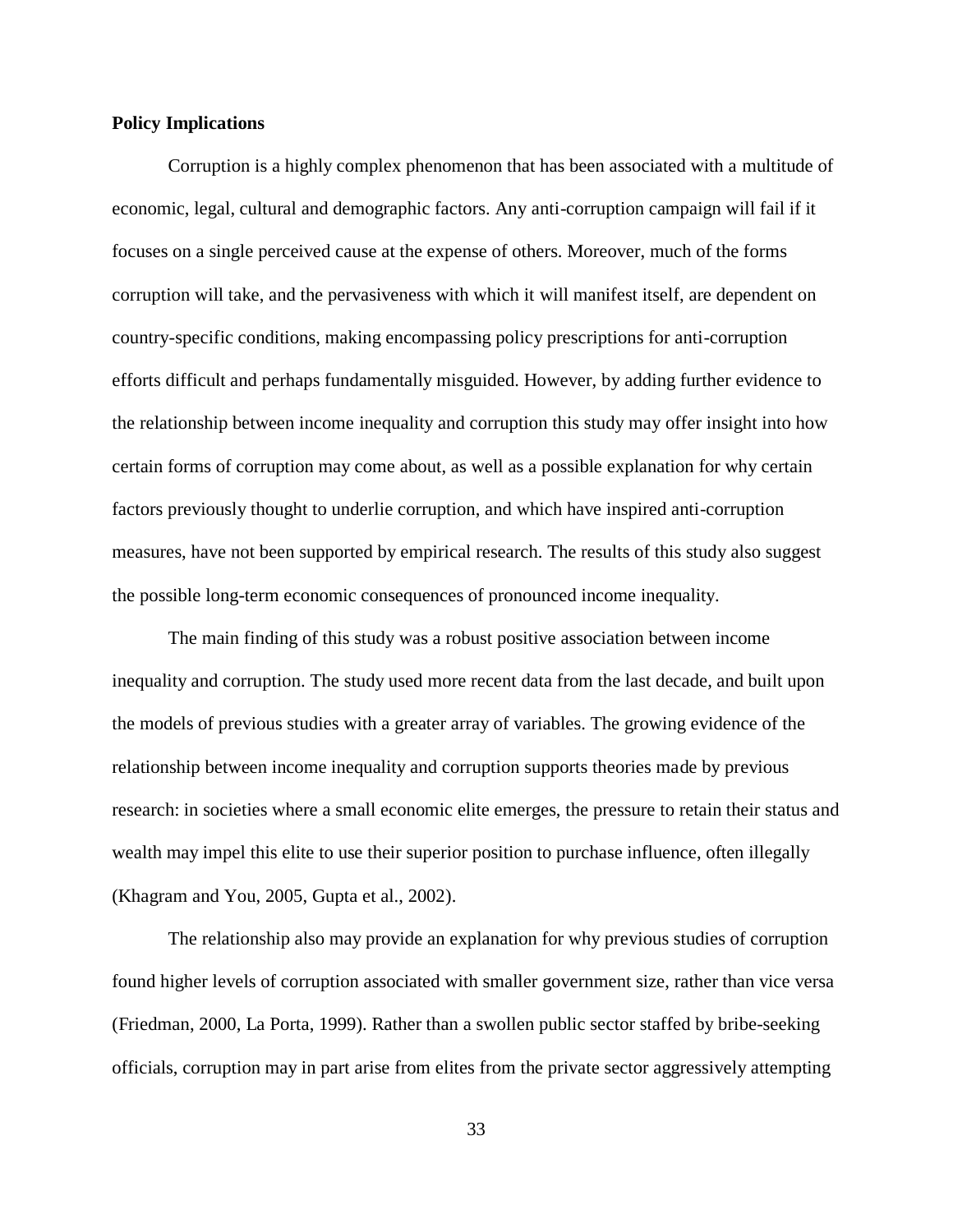to safeguard their interests. This would suggest that minimizing the public sector is not necessarily the best basis for anti-corruption reform (You and Khagram, 2005).

Other measures frequently proposed to curb corruption have been the promotion of civil society and media development (Brunetti and Weder, 2001). The results of this study found no statistically significant association between either of these two factors and corruption level. This should in no way suggest the downplaying of the importance of efforts in these areas. It may nonetheless be the case that larger factors may play a part in corruption at the national level, and that anti-corruption campaigns could profit from a greater diversity of emphases.

The failure to find significant statistical associations between cultural and attitudinal variables taken from responses to the World Values Survey is tentatively encouraging. Given the ingrained and largely irreversible nature of such factors, they are typically considered to lie beyond the reach of conceivable reforms, and their possible lack of influence suggests measures can be taken to combat corruption in countries where it is relatively entrenched (Lambsdorff, 2005).

The possible relationship between income inequality and corruption suggests that measures to counteract the influence wielded by wealthy elites over the state could bring positive results. One of the more salient avenues for this influence is in the form of financial contributions and ties to political actors, and to political parties in particular. The results of this study suggest that implementing greater regulation on the requisite degree of transparency and openness of such ties may serve to curtail corruption, and perhaps to a greater extent that comparable regulations on the kind or size of the contributions themselves.

Lastly, the study's findings point to the possible long-term economic consequences of income inequality. Keeping in mind the figures cited at the outset of this study on the sheer size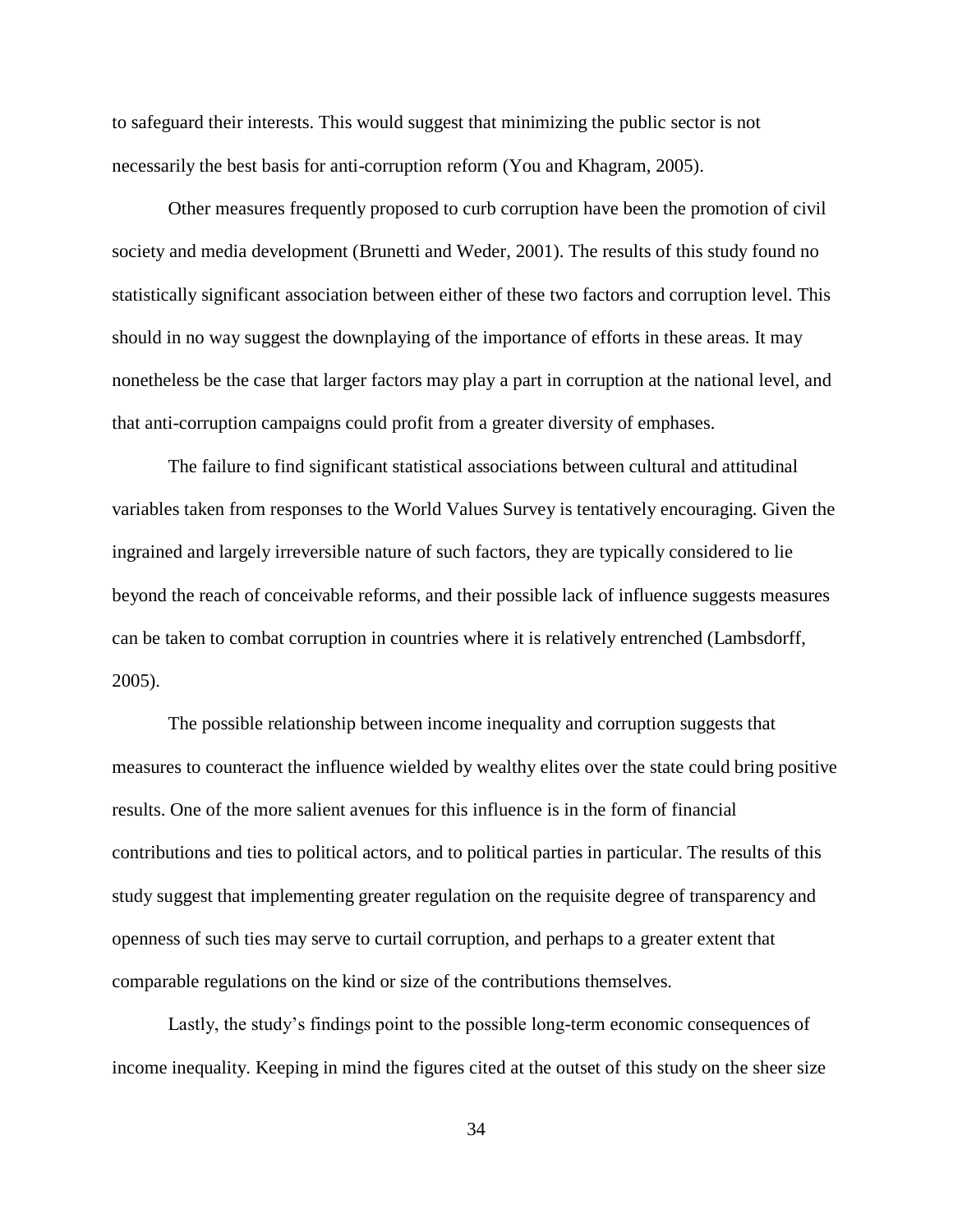of the losses associated with corruption globally, over and above its harm to institutions and political stability, any evidence that it may in part be associated with income inequality calls for the possible consideration of redistributive measures. Whether such measures themselves have associations with corruption levels, as suggested by Andres and Ramlogan-Dobson (2011), should be investigated. In addition, other forms of inequality, including inequality in terms of education, gender, ethnicity and political participation, could also be topics for further study.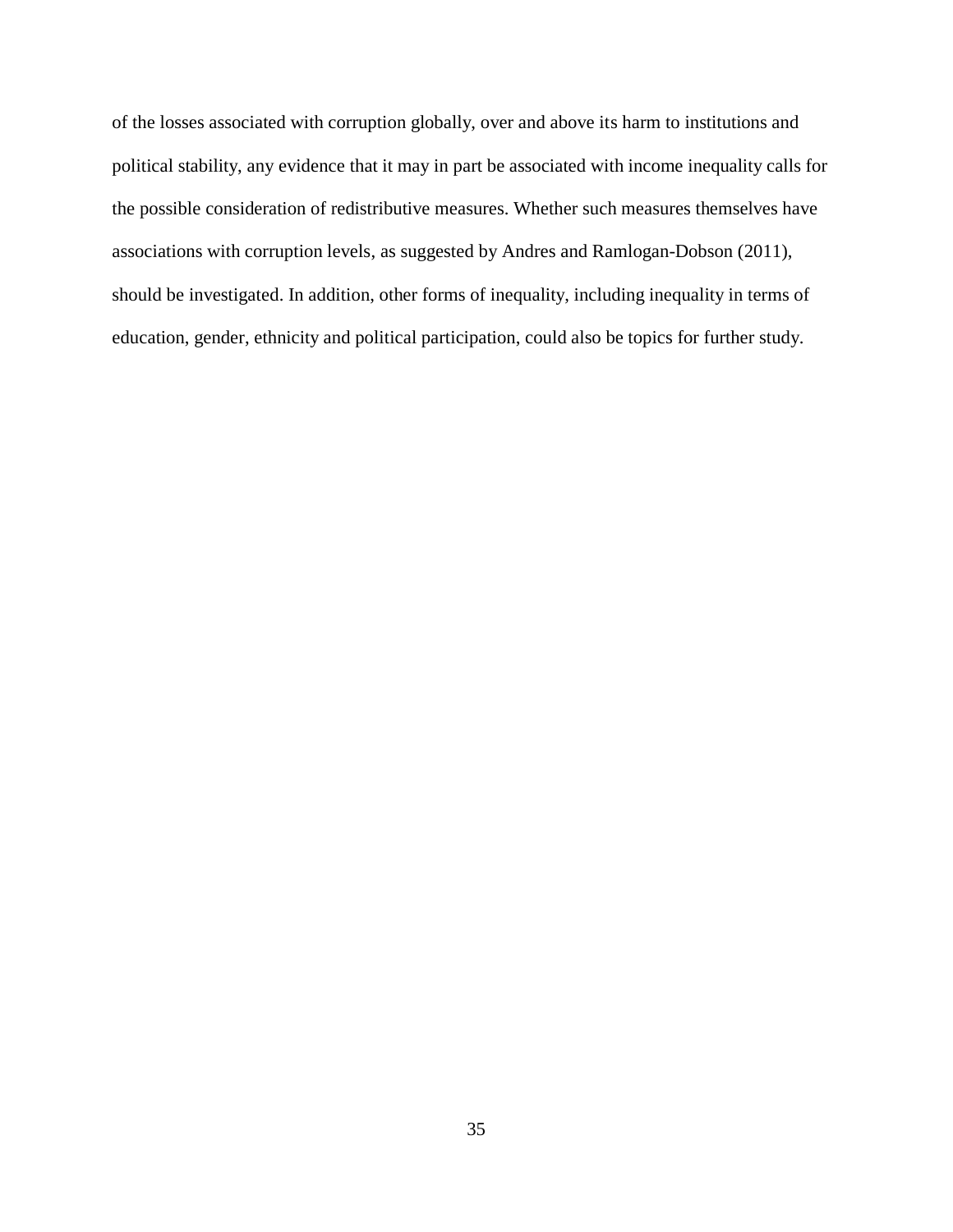|               | 1Gini | <b>IGDP</b> | <b>1Trade</b> | NatRres. | Democ. | Soc_Leg | Prot. % |
|---------------|-------|-------------|---------------|----------|--------|---------|---------|
| 1Gini         | 1     |             |               |          |        |         |         |
| <b>IGDP</b>   | 0.54  | л.          |               |          |        |         |         |
| <b>1Trade</b> | 0.13  | 0.24        | 1             |          |        |         |         |
| <b>NatRes</b> | 0.08  | 0.18        | 0.07          | 1        |        |         |         |
| Democ.        | 0.29  | 0.62        | 0.08          | 0.36     | 1      |         |         |
| Soc_Leg       | 0.37  | 0.06        | 0.24          | 0.03     | 0.17   | 1       |         |
| Prot. %       | 0.17  | 0.33        | 0.07          | 0.04     | 0.33   | 0.20    |         |

# **Appendix 1: Pairwise correlations between primary independent variables**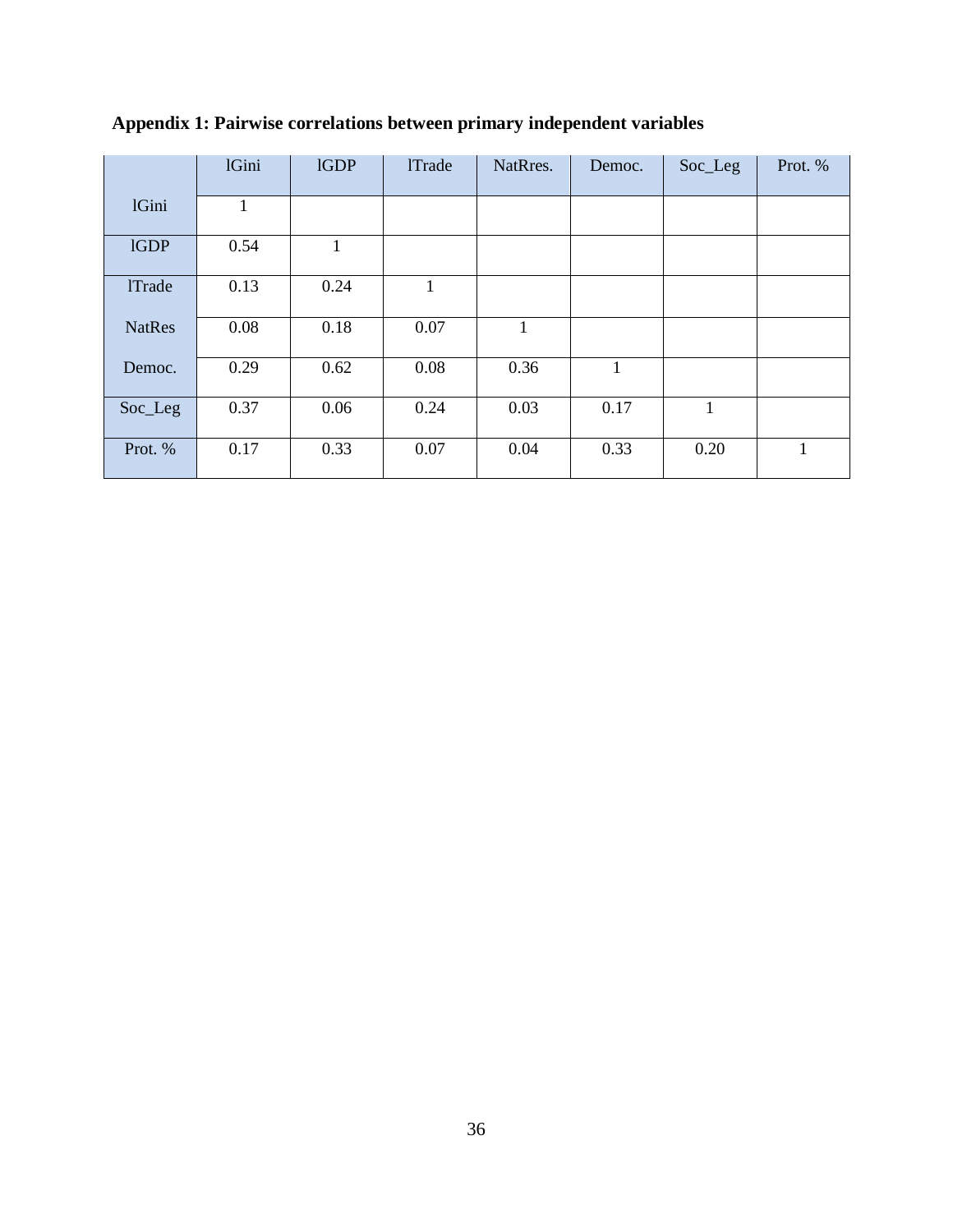# **Appendix 2: Results of Diagnostic Tests**

### **OLS Estimations**

| <b>Model</b> | Heteroscedasticity<br>(White Test) | <b>Linktest</b>  |                     | Ovtest – p-value |
|--------------|------------------------------------|------------------|---------------------|------------------|
|              |                                    | hat<br>(p-value) | hat_sq<br>(p-value) | (Ramsey's RESET) |
| OLS(1)       | ✓                                  | 0.000            | 0.539               | 0.014            |
| OLS(2)       | ✓                                  | 0.000            | 0.779               | 0.014            |
| OLS(3)       | $\checkmark$                       | 0.000            | 0.614               | 0.011            |
| OLS(4)       | $\checkmark$                       | 0.002            | 0.803               | 0.038            |
| OLS(5)       | ✓                                  | 0.003            | 0.612               | 0.251            |
| OLS(6)       | $\checkmark$                       | 0.006            | 0.403               | 0.027            |
| OLS(7)       | $\checkmark$                       | 0.004            | 0.681               | 0.086            |
| OLS(8)       | $\checkmark$                       | 0.002            | 0.809               | 0.052            |
| OLS(9)       | $\checkmark$                       | 0.003            | 0.421               | 0.067            |
| OLS(10)      | $\checkmark$                       | 0.000            | 0.625               | 0.016            |
| OLS(11)      | $\checkmark$                       | 0.000            | 0.630               | 0.016            |
| OLS (12)     | $\checkmark$                       | 0.000            | 0.618               | 0.016            |

**- test shows no problem**

**X – test shows problem**

# **2SLS Regressions**

| Model    | First stage regression t-statistic value for "mature"<br>(critical threshold = approx. 3.2) |  |
|----------|---------------------------------------------------------------------------------------------|--|
| IV $(1)$ | 4.47                                                                                        |  |
| IV $(2)$ | 4.35                                                                                        |  |
| IV $(3)$ | 4.32                                                                                        |  |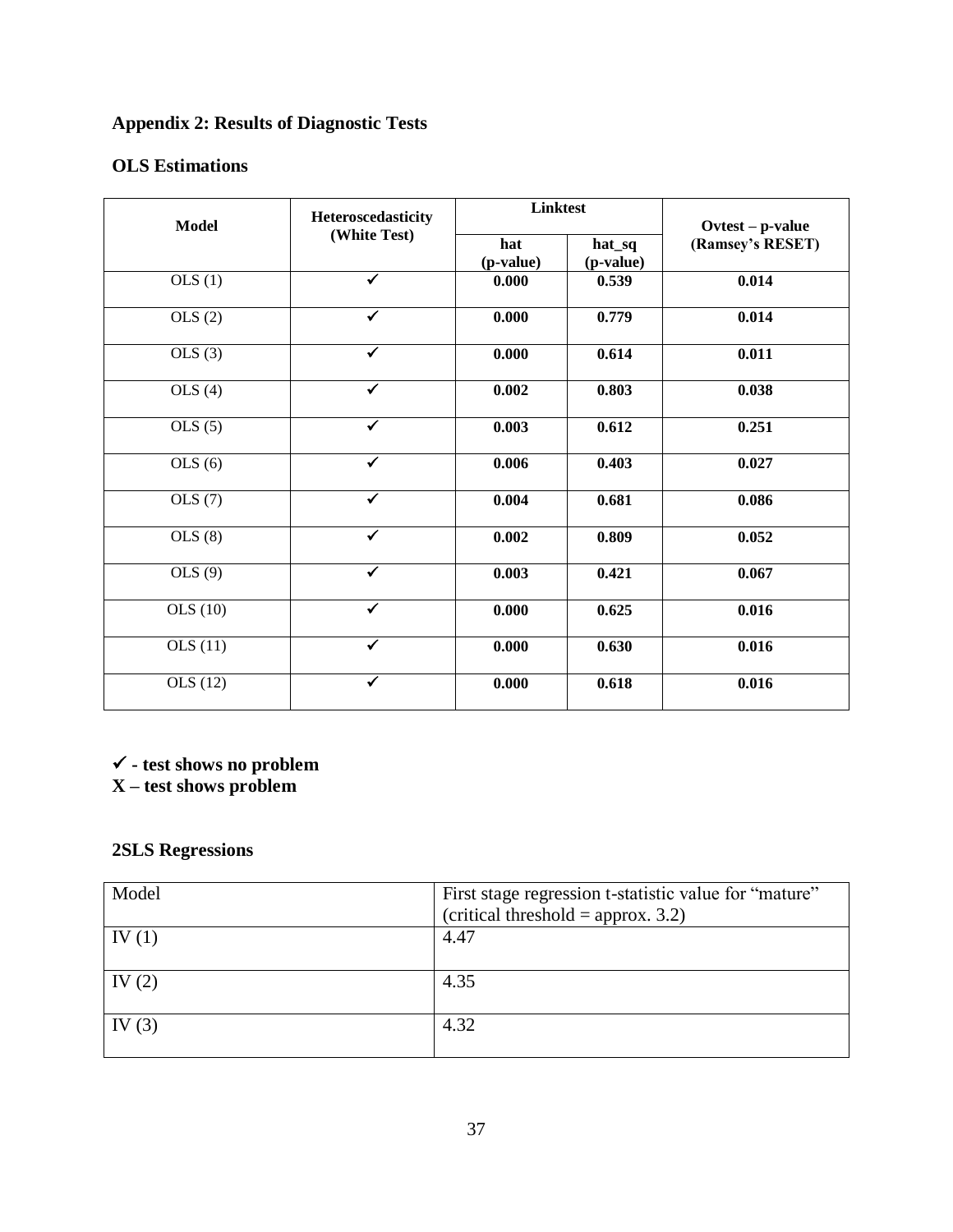#### **References**

Ades, A. and R. Di Tella (1996), 'The causes and consequences of corruption: a review of recent empirical contributions', in B. Harris-White and G. White (eds), *Liberalization and the New Corruption*, *Institute of Development Studies Bulletin*, Brighton, 27, 6–12.

Ades, A. and R. Di Tella (1999), 'Rents, competition, and corruption', *American Economic Review*, 89, 982–94.

Andres, A.R. and C. Ramlogan-Dobson (2011), 'Is corruption really bad for inequality? Evidence from Latin America', *Journal of Development Studies*, 47(7), 959-76

Becker, Gary S. 1995. "If you want to cut corruption, cut government." *Business Week* 3454:26

Brunetti, Aymo, and Beatrice Weder. "A free press is bad news for corruption."*Journal of Public Economics* 87.7 (2003): 1801-1824.

Dincer, O.C. and B. Gunalp (2012), 'Corruption and income inequality in the United States', *Contemporary Economic Policy*, 30(2), 283-92

Djankov, S., R. La Porta, F. Lopez-de-Silanes and A. Shleifer (2002), 'The regulation of entry', *Quarterly Journal of Economics*, 117(1), 1–37.

Djankov, Simeon, et al. "Disclosure by politicians." No. w14703. National Bureau of Economic Research, 2009.

Friedman, Eric, et al. "Dodging the grabbing hand: the determinants of unofficial activity in 69 countries." *Journal of Public Economics* 76.3 (2000): 459-493.

Gatti, R. (1999), 'Corruption and trade tariffs, or a case for uniform tariffs', World Bank Policy Research Working Paper no. 2216.

Grimes, Marcia. "Contestation or complicity: Civil society as antidote or accessory to political corruption." Paper presented at the 2008 Midwest Political Science Association, Chicago IL, 2-6 April 2008. (2008).)

Gupta, S., H. Davoodi and R. Alonso-Terme (2002), 'Does corruption affect income inequality and poverty?', *Economics of Governance*, 3, 23–45.

Higgins, Matthew, and Jeffrey G. Williamson. "Explaining Inequality the World Round: Cohort Size, Kuznets Curves, and Openness." No. w7224. National Bureau of Economic Research, 1999.

Hofstede, G. (1997), *Cultures and Organizations: Software of the Mind*, New York: McGraw-Hill.